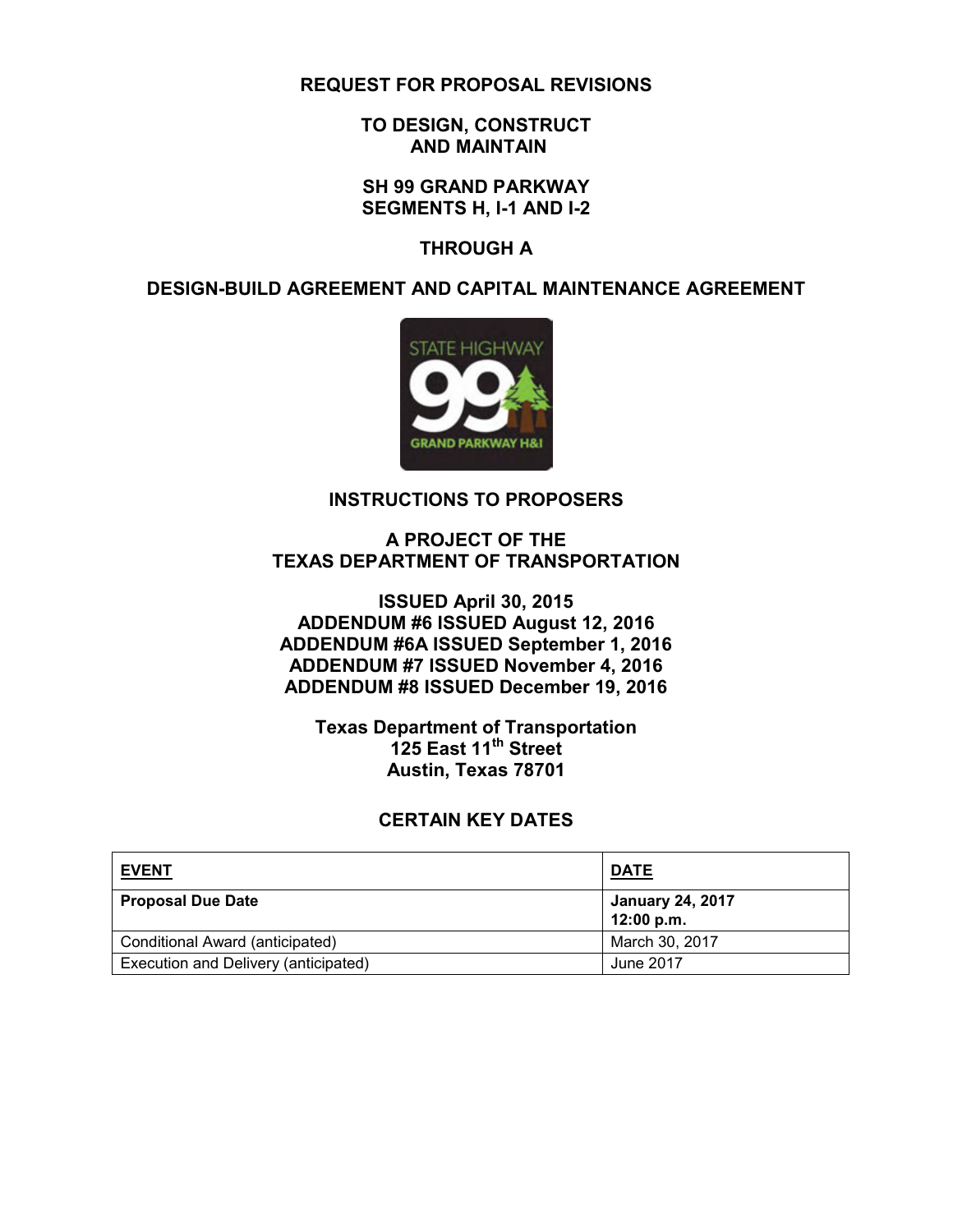## **TABLE OF CONTENTS**

|     | Section 1.0 |                                                                            |  |  |  |
|-----|-------------|----------------------------------------------------------------------------|--|--|--|
| 1.1 |             |                                                                            |  |  |  |
| 1.2 |             |                                                                            |  |  |  |
|     | 1.2.1       |                                                                            |  |  |  |
|     | 1.2.2       |                                                                            |  |  |  |
| 1.3 |             |                                                                            |  |  |  |
| 1.4 |             | General Project Description and Scope of the DB Contractor's Obligations 3 |  |  |  |
|     | 1.4.1       |                                                                            |  |  |  |
|     | 1.4.2       |                                                                            |  |  |  |
|     | 1.4.3       |                                                                            |  |  |  |
|     | 1.4.4       |                                                                            |  |  |  |
|     | 1.4.5       |                                                                            |  |  |  |
|     | 1.4.6       |                                                                            |  |  |  |
|     | 1.4.7       |                                                                            |  |  |  |
|     | 1.4.8       |                                                                            |  |  |  |
| 1.5 |             |                                                                            |  |  |  |
| 1.6 |             |                                                                            |  |  |  |
|     | 1.6.1       |                                                                            |  |  |  |
|     | 1.6.2       | Inclusion of Proposal Revision in DBA Documents                            |  |  |  |
|     | 1.6.3       |                                                                            |  |  |  |
|     | 1.6.4       | Ownership of Proposal and Applicability of Public                          |  |  |  |
| 1.7 |             |                                                                            |  |  |  |
|     |             |                                                                            |  |  |  |
|     | 1.7.2       | Transportation Corporation and Project Funding 11                          |  |  |  |
| 1.8 |             |                                                                            |  |  |  |
|     | 1.8.1       |                                                                            |  |  |  |
|     | 1.8.2       |                                                                            |  |  |  |
|     | 1.8.3       |                                                                            |  |  |  |
| 1.9 |             |                                                                            |  |  |  |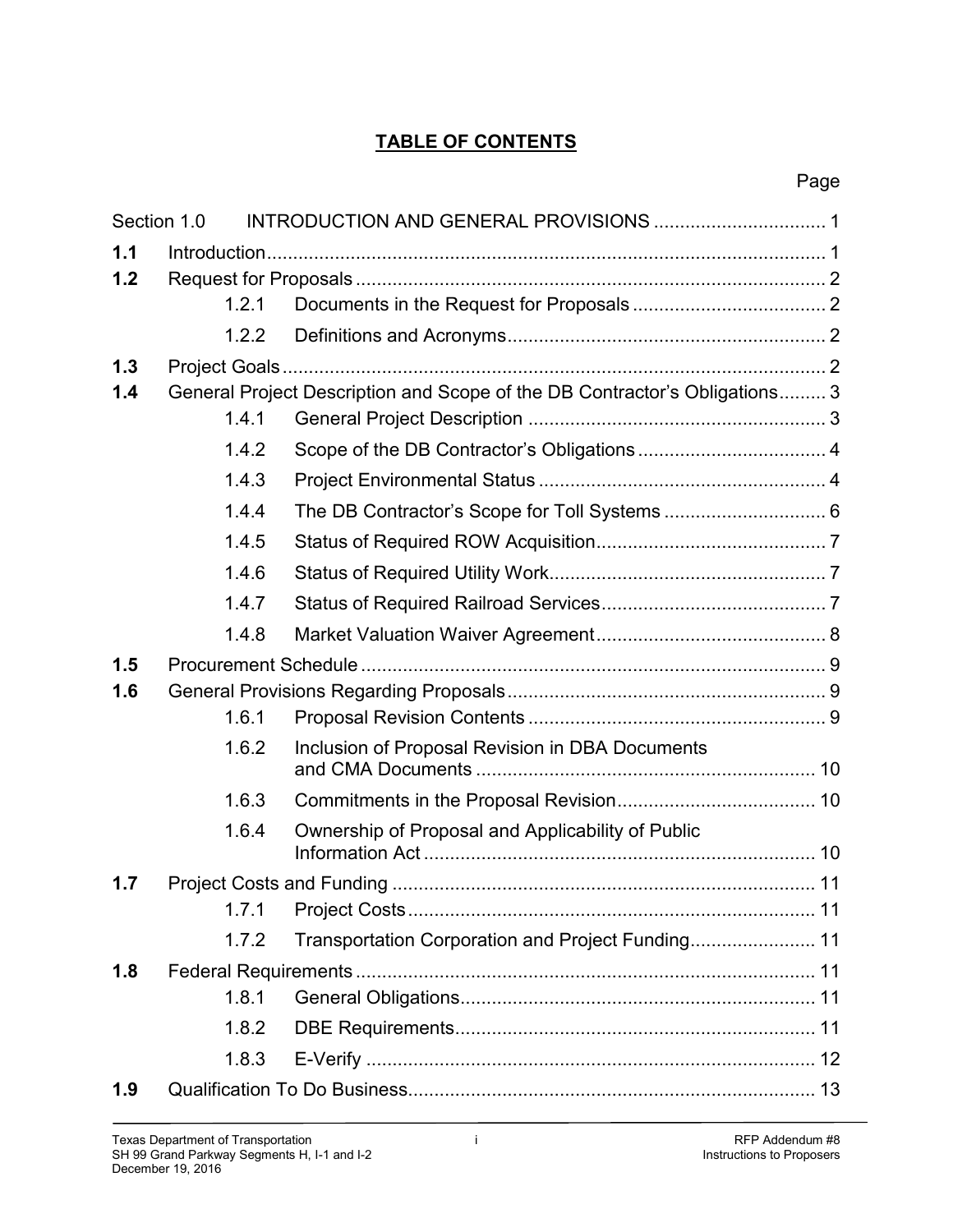| Section 2.0 |                                                                       |                                                                |  |  |  |
|-------------|-----------------------------------------------------------------------|----------------------------------------------------------------|--|--|--|
| 2.1         |                                                                       |                                                                |  |  |  |
| 2.2         | Receipt of the RFP Documents, Communications and Other Information 14 |                                                                |  |  |  |
|             | 2.2.1                                                                 |                                                                |  |  |  |
|             | 2.2.2                                                                 | Identification of the Proposer's Authorized                    |  |  |  |
|             | 2.2.3                                                                 |                                                                |  |  |  |
|             | 2.2.4                                                                 |                                                                |  |  |  |
| 2.3         |                                                                       |                                                                |  |  |  |
|             | 2.3.1                                                                 | Questions and Responses Regarding the RFP                      |  |  |  |
|             | 2.3.2                                                                 |                                                                |  |  |  |
|             | 2.3.3                                                                 |                                                                |  |  |  |
| 2.4         |                                                                       |                                                                |  |  |  |
| 2.5         |                                                                       |                                                                |  |  |  |
|             | 2.5.1                                                                 |                                                                |  |  |  |
|             | 2.5.2                                                                 |                                                                |  |  |  |
|             | 2.5.3                                                                 | Questions and Responses during One-on-One                      |  |  |  |
|             | 2.5.4                                                                 |                                                                |  |  |  |
| 2.6         |                                                                       | Confidentiality/Public Information Act Disclosure Requests  22 |  |  |  |
|             | 2.6.1                                                                 |                                                                |  |  |  |
|             | 2.6.2                                                                 |                                                                |  |  |  |
|             | 2.6.3                                                                 |                                                                |  |  |  |
|             | 2.6.4                                                                 |                                                                |  |  |  |
| 2.7         |                                                                       |                                                                |  |  |  |
| 2.8         |                                                                       |                                                                |  |  |  |
|             | 2.8.1                                                                 |                                                                |  |  |  |
|             | 2.8.2                                                                 |                                                                |  |  |  |
| 2.9         |                                                                       |                                                                |  |  |  |
| 2.10        |                                                                       |                                                                |  |  |  |
|             | 2.10.1                                                                |                                                                |  |  |  |
|             | 2.10.2                                                                |                                                                |  |  |  |
|             | 2.10.3                                                                |                                                                |  |  |  |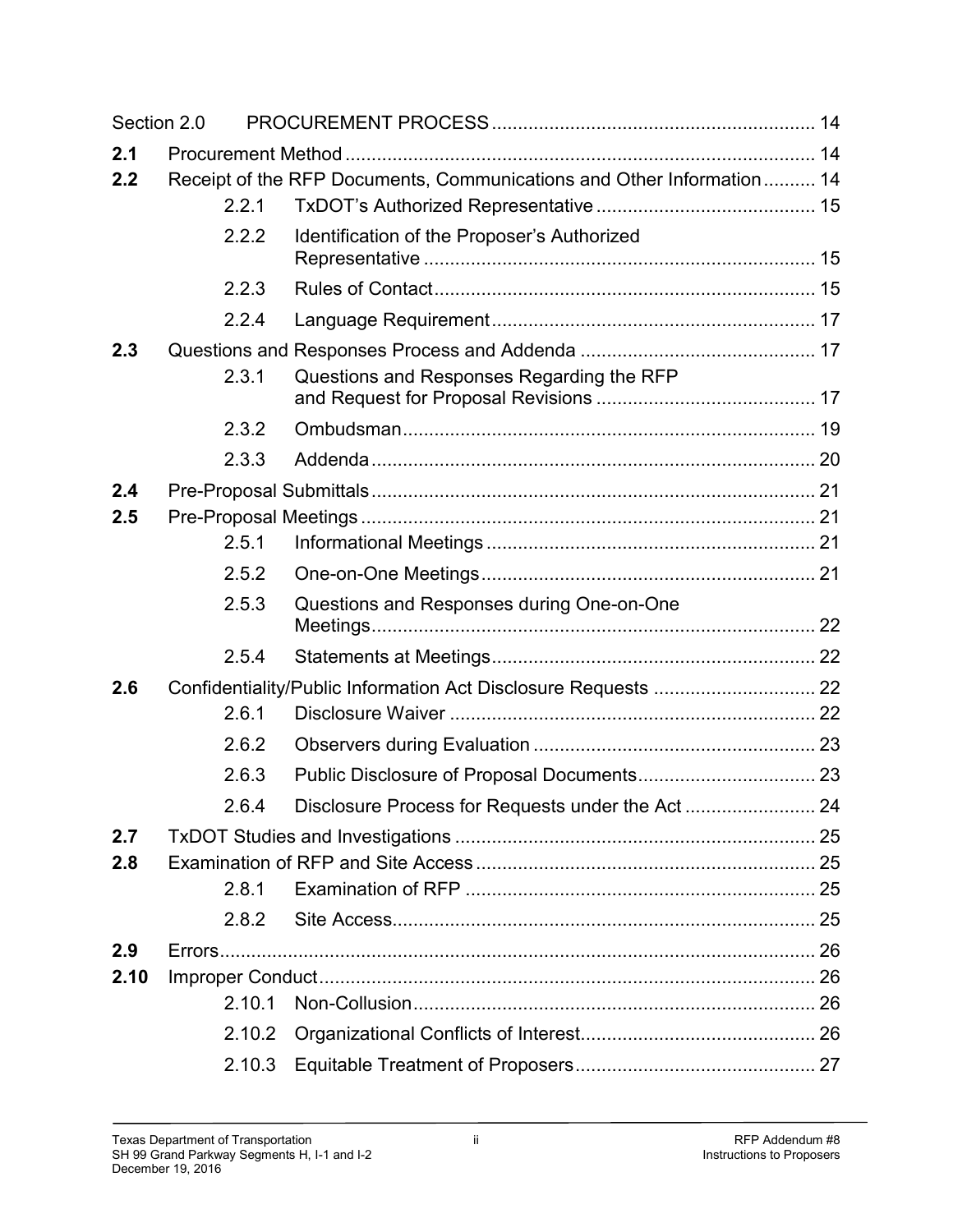| 2.11        |        | Changes in a Proposer's Organization; Lead Maintenance Firm; Key |  |
|-------------|--------|------------------------------------------------------------------|--|
|             |        |                                                                  |  |
|             | 2.11.1 |                                                                  |  |
|             | 2.11.2 |                                                                  |  |
|             | 2.11.3 |                                                                  |  |
| 2.12        |        | Changes to Companies or Entities Filling Key Project Roles  29   |  |
| 2.13        |        |                                                                  |  |
| Section 3.0 |        |                                                                  |  |
| 3.1         |        |                                                                  |  |
| 3.2         |        |                                                                  |  |
| 3.3         |        |                                                                  |  |
| 3.4         |        | Incorporation of ATCs in the DBA Documents and CMA Documents 35  |  |
| 3.5         |        |                                                                  |  |
| Section 4.0 |        | REQUIREMENTS FOR SUBMITTAL OF PROPOSAL                           |  |
|             |        | REVISIONS AND ACCEPTANCE OF DELIVERY BY TXDOT36                  |  |
| 4.1         |        |                                                                  |  |
|             | 4.1.1  |                                                                  |  |
|             | 4.1.2  |                                                                  |  |
|             | 4.1.3  |                                                                  |  |
|             | 4.1.4  | Consequences of Failure to Follow Requirements 36                |  |
|             | 4.1.5  | <b>Requirement to Submit Compliant Proposal</b>                  |  |
|             | 4.1.6  |                                                                  |  |
|             | 4.1.7  | <b>Additional Requirements for Proposal Revision</b>             |  |
| 4.2         |        |                                                                  |  |
|             | 4.2.1  |                                                                  |  |
|             | 4.2.2  |                                                                  |  |
| 4.3         |        |                                                                  |  |
| 4.4         |        |                                                                  |  |
| 4.5         |        |                                                                  |  |
| 4.6         |        |                                                                  |  |
| 4.7         |        |                                                                  |  |
|             | 4.7.1  |                                                                  |  |
|             | 4.7.2  | Withdrawal and Validity of Proposal Revisions 42                 |  |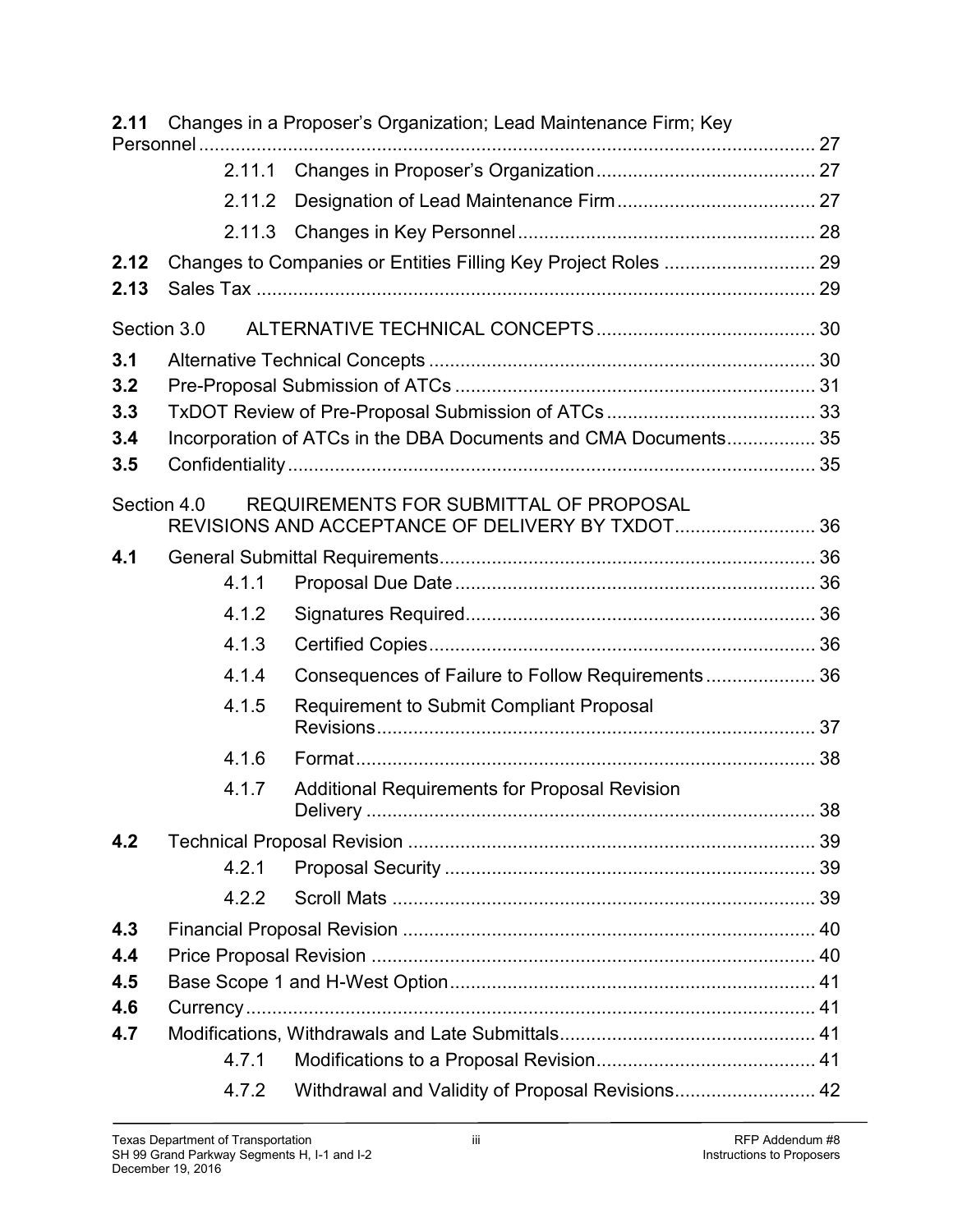|      | 4.7.3                                                                |                                                 |  |  |  |  |
|------|----------------------------------------------------------------------|-------------------------------------------------|--|--|--|--|
| 4.8  |                                                                      |                                                 |  |  |  |  |
| 4.9  |                                                                      |                                                 |  |  |  |  |
| 4.10 |                                                                      |                                                 |  |  |  |  |
|      | EVALUATION AND POST-SELECTION PROCESS 44<br>Section 5.0              |                                                 |  |  |  |  |
| 5.1  | Organization of the TxDOT Evaluation Committee and Subcommittees  44 |                                                 |  |  |  |  |
| 5.2  |                                                                      |                                                 |  |  |  |  |
|      | 5.2.1                                                                |                                                 |  |  |  |  |
|      | 5.2.2                                                                |                                                 |  |  |  |  |
|      | 5.2.3                                                                |                                                 |  |  |  |  |
| 5.3  |                                                                      |                                                 |  |  |  |  |
|      | 5.3.1                                                                |                                                 |  |  |  |  |
|      | 5.3.2                                                                |                                                 |  |  |  |  |
|      | 5.3.3                                                                |                                                 |  |  |  |  |
|      | 5.3.4                                                                |                                                 |  |  |  |  |
|      | 5.3.5                                                                | <b>TxDOT Right to Exclude Proposals from</b>    |  |  |  |  |
| 5.4  |                                                                      |                                                 |  |  |  |  |
|      | 5.4.1                                                                | Project Development Plan Evaluation Factors  48 |  |  |  |  |
|      | 5.4.2                                                                |                                                 |  |  |  |  |
|      | 5.4.3                                                                |                                                 |  |  |  |  |
| 5.5  |                                                                      |                                                 |  |  |  |  |
|      | 5.5.1                                                                |                                                 |  |  |  |  |
|      | 5.5.2                                                                |                                                 |  |  |  |  |
|      | 5.5.3                                                                |                                                 |  |  |  |  |
|      | 5.5.4                                                                |                                                 |  |  |  |  |
|      | 5.5.5                                                                |                                                 |  |  |  |  |
| 5.6  |                                                                      |                                                 |  |  |  |  |
| 5.7  |                                                                      |                                                 |  |  |  |  |
| 5.8  |                                                                      |                                                 |  |  |  |  |
| 5.9  |                                                                      |                                                 |  |  |  |  |
| 5.10 |                                                                      |                                                 |  |  |  |  |
| 5.11 | Finalization of the DBA Documents and CMA Documents; Post-Selection  |                                                 |  |  |  |  |
|      | 5.11.1                                                               | Negotiation of DBA Documents and CMA            |  |  |  |  |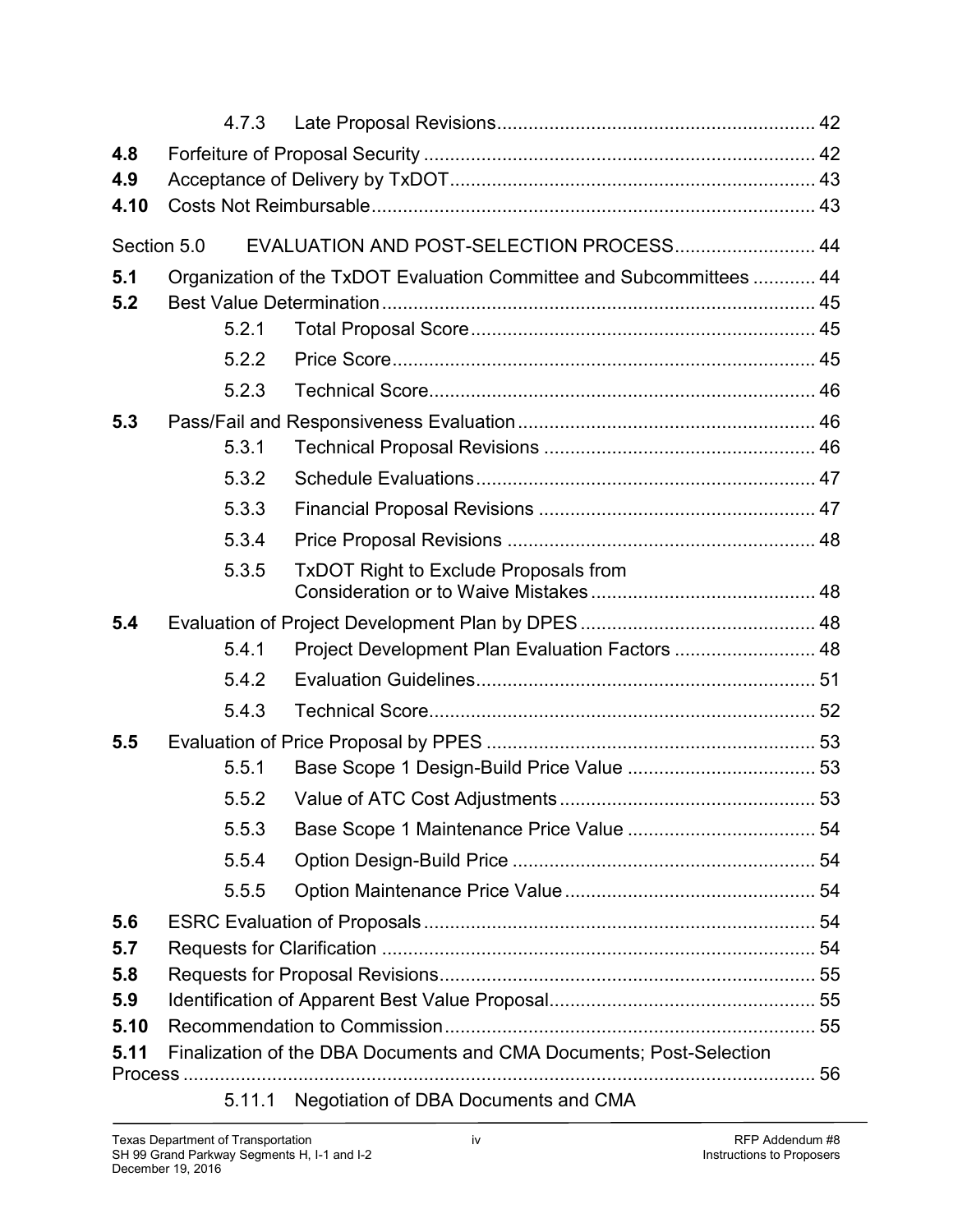| 5.12        |        |                                                  |  |
|-------------|--------|--------------------------------------------------|--|
|             | 5.12.1 | Documents to Be Submitted Following Conditional  |  |
|             |        |                                                  |  |
|             | 5.12.2 | TxDOT Comments on Post-Selection Deliverables 57 |  |
|             | 5.12.3 |                                                  |  |
| Section 6.0 |        | FINAL AWARD AND EXECUTION; POST-EXECUTION        |  |
|             |        |                                                  |  |
| 6.1         |        |                                                  |  |
|             | 6.1.1  | Documents to Be Delivered By Proposer With       |  |
|             |        |                                                  |  |
| 6.2         |        |                                                  |  |
| 6.3         |        |                                                  |  |
| Section 7.0 |        |                                                  |  |
| 7.1         |        |                                                  |  |
| 7.2         |        |                                                  |  |
| 7.3         |        |                                                  |  |
| 7.4         |        |                                                  |  |
| 7.5         |        |                                                  |  |
| 7.6         |        |                                                  |  |
| 7.7         |        |                                                  |  |
| 7.8         |        |                                                  |  |
| 7.9         |        |                                                  |  |
| 7.10        |        |                                                  |  |
| Section 8.0 |        |                                                  |  |
| 8.1         |        |                                                  |  |
| 8.2         |        |                                                  |  |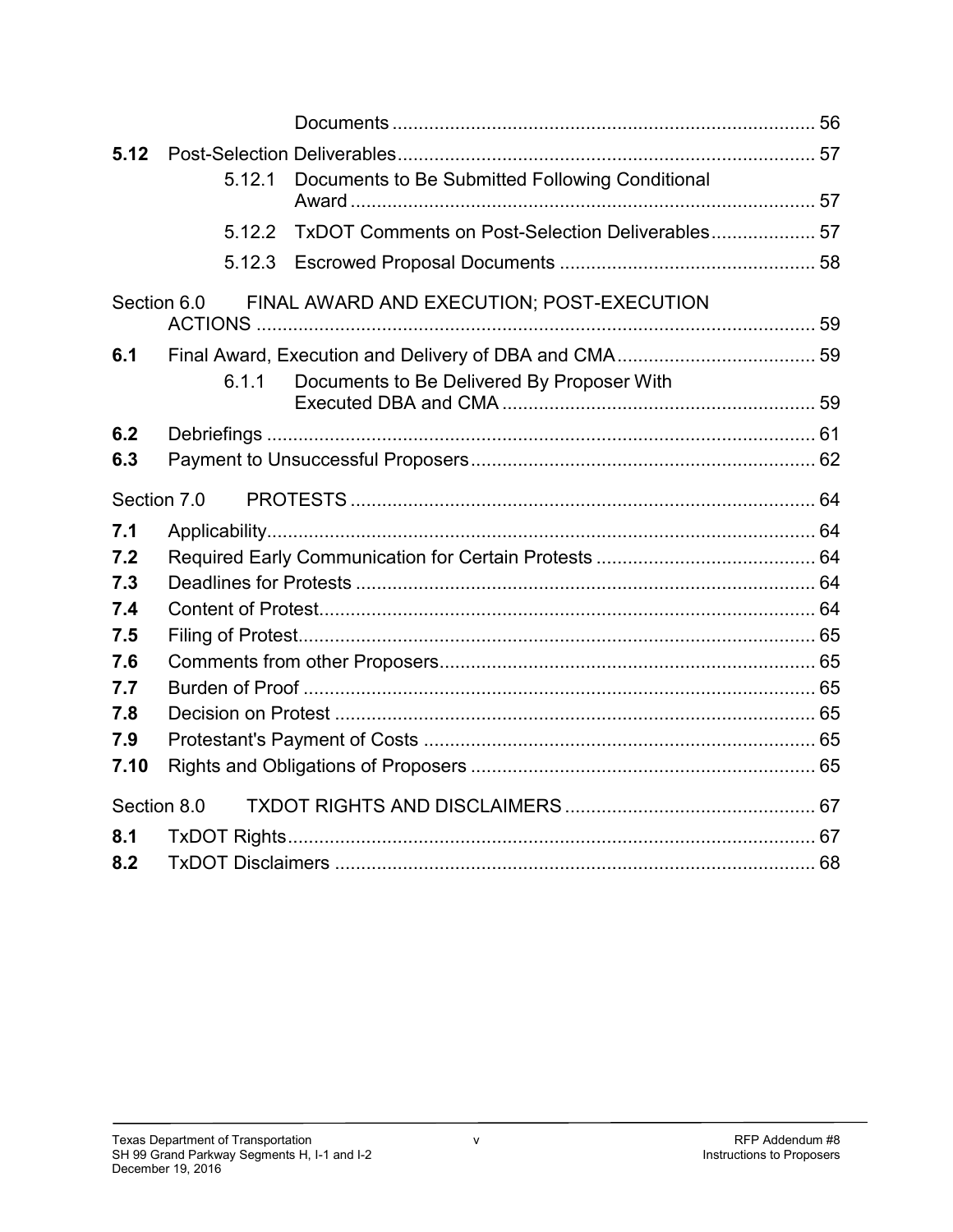#### **EXHIBITS**

- Exhibit A Definitions and Acronyms
- Exhibit B Technical Proposal Revision Instructions
- Exhibit C-1 Financial Proposal Revision Instructions
- Exhibit C-2 Price Proposal Revision Instructions
- Exhibit D Required Forms

Form BAFO A Proposal Letter Form BAFO B-1 Identification of Proposer and Equity Members Form BAFO B-2 Information About Proposer Organization Form BAFO B-3 Information About Major Participants, Major Professional Services Firms and Identified **Subcontractors** Form BAFO C Responsible Proposer Questionnaire Form BAFO D [Reserved] Form BAFO E Personnel Work Assignment Form Form BAFO F Non-Collusion Affidavit Form BAFO G Key Personnel Resume and References Form BAFO H DBE Certification Form BAFO I Child Support Statement for State Grants, Loans and **Contracts** Form BAFO J Conflict of Interest Disclosure Statement Form BAFO K Proposal Security Form BAFO K-1 Rider to Proposal Bond Extending Effective Period Form BAFO L Copinion of Counsel Form BAFO M-1 Base Scope 1 Design-Build Price Form BAFO M-1.1 Base Scope 1 Design-Build Price Breakdown Form BAFO M-1.2 Base Scope 1 ATC Adjustments Form BAFO M-1.3 Design-Build Contractor Draws/Cash Flow Tables (Base Scope 1 Design-Build Price) Form BAFO M-2 Option Design-Build Price Form BAFO M-2.1 Option Design-Build Price Breakdown Form BAFO M-2.2 Option ATC Adjustments Form BAFO M-2.3 Design-Build Contractor Draws/Cash Flow Tables (Option Design-Build Price) Form BAFO M-3 Limited NTP2 Prices Form BAFO M-3.1 Segment H Price Breakdown Form BAFO M-3.2 Segment I-1 Price Breakdown Form BAFO M-3.3 Segment I-2 Price Form BAFO N-1 Base Scope 1 Maintenance Price Form BAFO N-1.1 Base Scope 1 Routine Maintenance Costs Form BAFO N-1.2 Base Scope 1 Renewal Work Costs Form BAFO N-2 Option Maintenance Price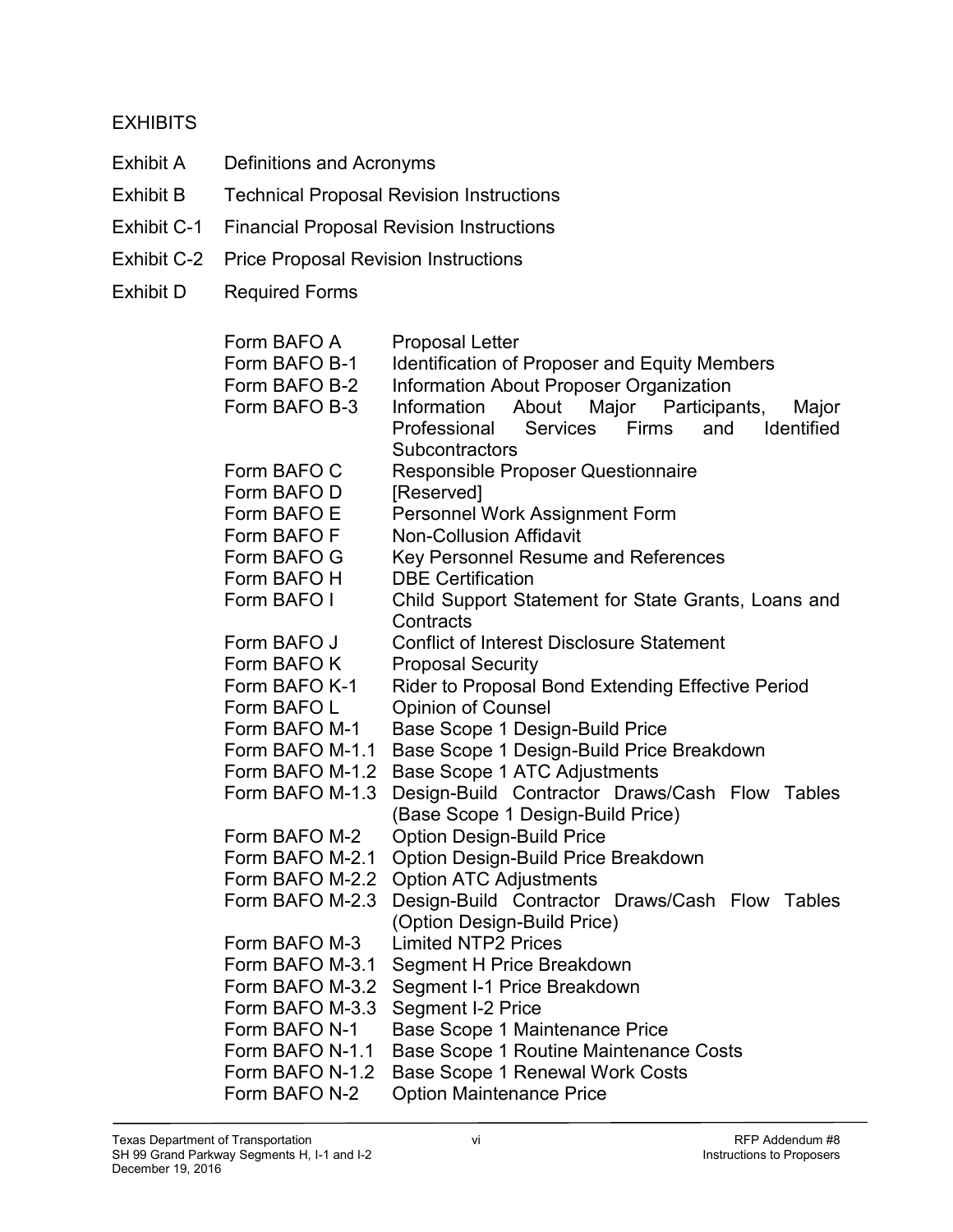|                                            | Form BAFO N-2.1<br>Form BAFO N-2.2<br>Form BAFO O<br>Form BAFO P<br>Form BAFO Q<br>Form BAFO R<br>Form BAFO S<br>Form BAFO T<br>Form BAFO U | <b>Option Routine Maintenance Costs</b><br><b>Option Renewal Work Costs</b><br><b>Substantial Completion Deadline</b><br><b>Equal Employment Opportunity Certification</b><br><b>Key Subcontractors</b><br>Certification Regarding Use of Contract Funds for<br>Lobbying<br>Certification Regarding Ineligible Contractors<br><b>Guarantor Commitment Letter</b><br><b>Buy America Certification</b> |  |  |
|--------------------------------------------|---------------------------------------------------------------------------------------------------------------------------------------------|------------------------------------------------------------------------------------------------------------------------------------------------------------------------------------------------------------------------------------------------------------------------------------------------------------------------------------------------------------------------------------------------------|--|--|
| <b>Exhibit E</b>                           | Summary and Order of Proposal Revision Contents                                                                                             |                                                                                                                                                                                                                                                                                                                                                                                                      |  |  |
| Exhibit F<br><b>Right of Entry Process</b> |                                                                                                                                             |                                                                                                                                                                                                                                                                                                                                                                                                      |  |  |
|                                            | Exhibit F-1                                                                                                                                 | Right of Entry Process for Non-State-Owned Property                                                                                                                                                                                                                                                                                                                                                  |  |  |
|                                            | Exhibit F-2                                                                                                                                 | Right of Entry Process for State-Owned ROW                                                                                                                                                                                                                                                                                                                                                           |  |  |
| Exhibit G                                  | <b>Minute Order</b>                                                                                                                         |                                                                                                                                                                                                                                                                                                                                                                                                      |  |  |
| Exhibit H                                  |                                                                                                                                             | Form of Payment for Work Product Agreement                                                                                                                                                                                                                                                                                                                                                           |  |  |
| Exhibit I                                  | Form of ATC Proposal                                                                                                                        |                                                                                                                                                                                                                                                                                                                                                                                                      |  |  |
| Exhibit J                                  | <b>Certificate of Interested Parties</b>                                                                                                    |                                                                                                                                                                                                                                                                                                                                                                                                      |  |  |
|                                            |                                                                                                                                             |                                                                                                                                                                                                                                                                                                                                                                                                      |  |  |

Appendix A Texas Ethics Commission Adopted Rule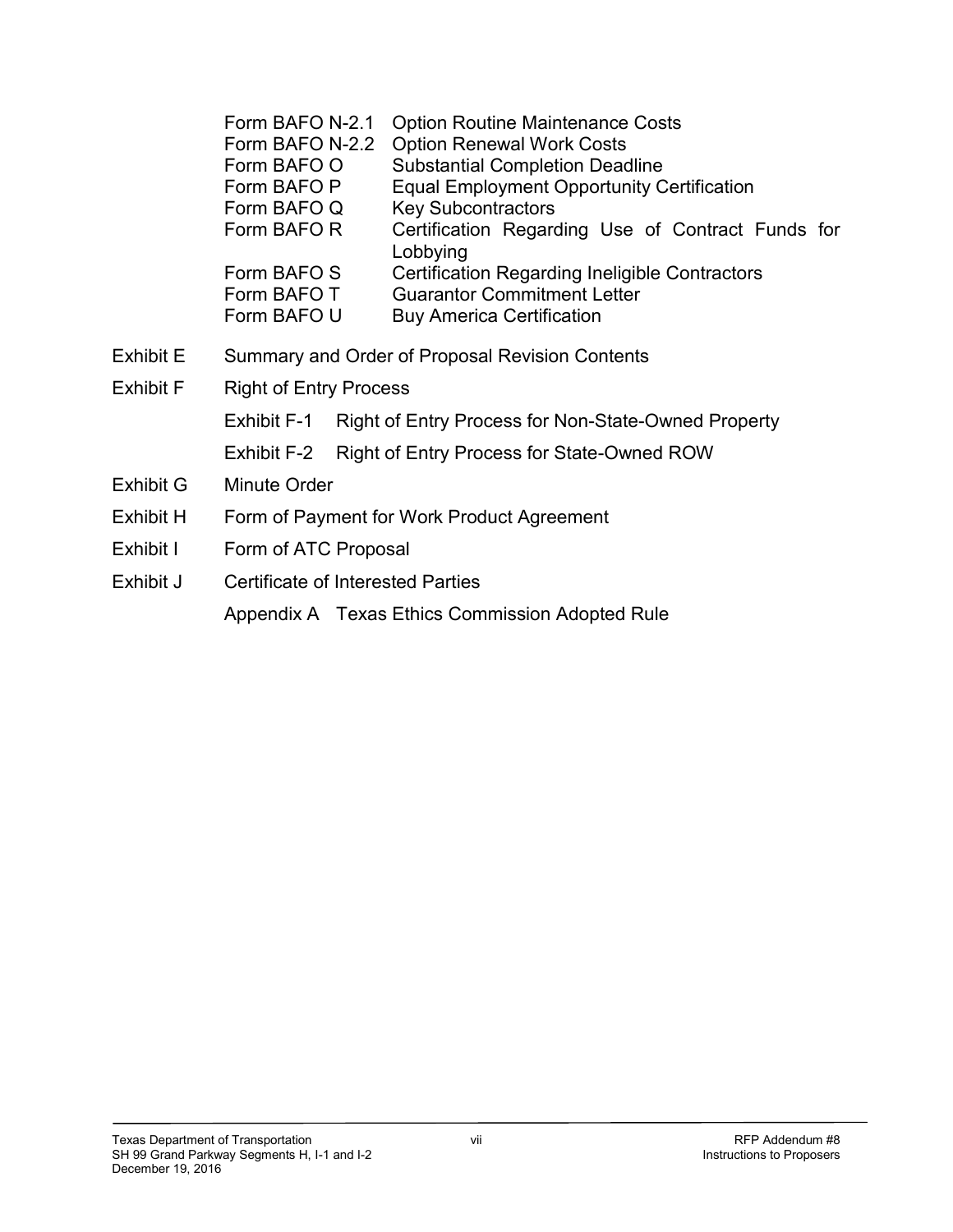## **INSTRUCTIONS TO PROPOSERS**

## **(Request for Proposal Revisions: SH 99 Grand Parkway Segments H, I-1 and I-2)**

## <span id="page-8-0"></span>**SECTION 1.0 INTRODUCTION AND GENERAL PROVISIONS**

#### <span id="page-8-1"></span>**1.1 Introduction**

This Request for Proposals ("RFP"), as amended and issued as a Request for Proposal Revisions, is issued by the Texas Department of Transportation ("TxDOT"), an agency of the State of Texas, to seek competitive detailed proposals (individually, a "Proposal" and collectively, "Proposals") for a design-build contract comprised of a Design-Build Agreement ("DBA") and Capital Maintenance Agreement ("CMA"). The design-build contract shall provide that the entity identified in the successful Proposal ("Design-Build Contractor" or "DB Contractor") shall develop, design, construct, and provide capital maintenance for portions of SH 99 Grand Parkway Segments H, I-1 and I-2 (the "Project"), as further described below. The entity's development, design and construction rights and obligations will be set forth in the DBA; whereas, the entity's capital maintenance rights and obligations will be set forth in the CMA.

Any reference to the Project throughout the RFP shall mean the Project as modified by Addendum #8.

All references to the "Original Proposal" contained in the RFP shall be deemed to refer to the original proposal submitted by each Proposer on October 27, 2015. references to the "Proposal Revision" contained in the RFP shall be deemed to refer to the response to be submitted by each Proposer in response to Addendum Number 6, as amended by Addenda #6A, 7 and 8, Request for Proposal Revisions (the "Request for Proposal Revisions"). All references to the "Proposal" " contained in the RFP shall be deemed to refer to the Proposal as modified by the Proposal Revision, and all references to the "Proposal Due Date" shall be deemed to refer to the Proposal Revision due date identified in Section 1.5.

Although TxDOT is issuing this RFP, it is anticipated that a transportation corporation, created in accordance with the Texas Transportation Corporation Act at Transportation Code, Chapter 431 for purposes of financing the Project, will be the ultimate owner of the Project. *See* Section 1.7.2 for further details.

TxDOT is issuing the RFP to those Proposers shortlisted for the design-build project delivery method based on TxDOT's evaluation of qualification statements ("QS") delivered to TxDOT on September 30, 2014, in response to the Request for Qualifications for the Project issued on July 31, 2014 (as amended, the "RFQ").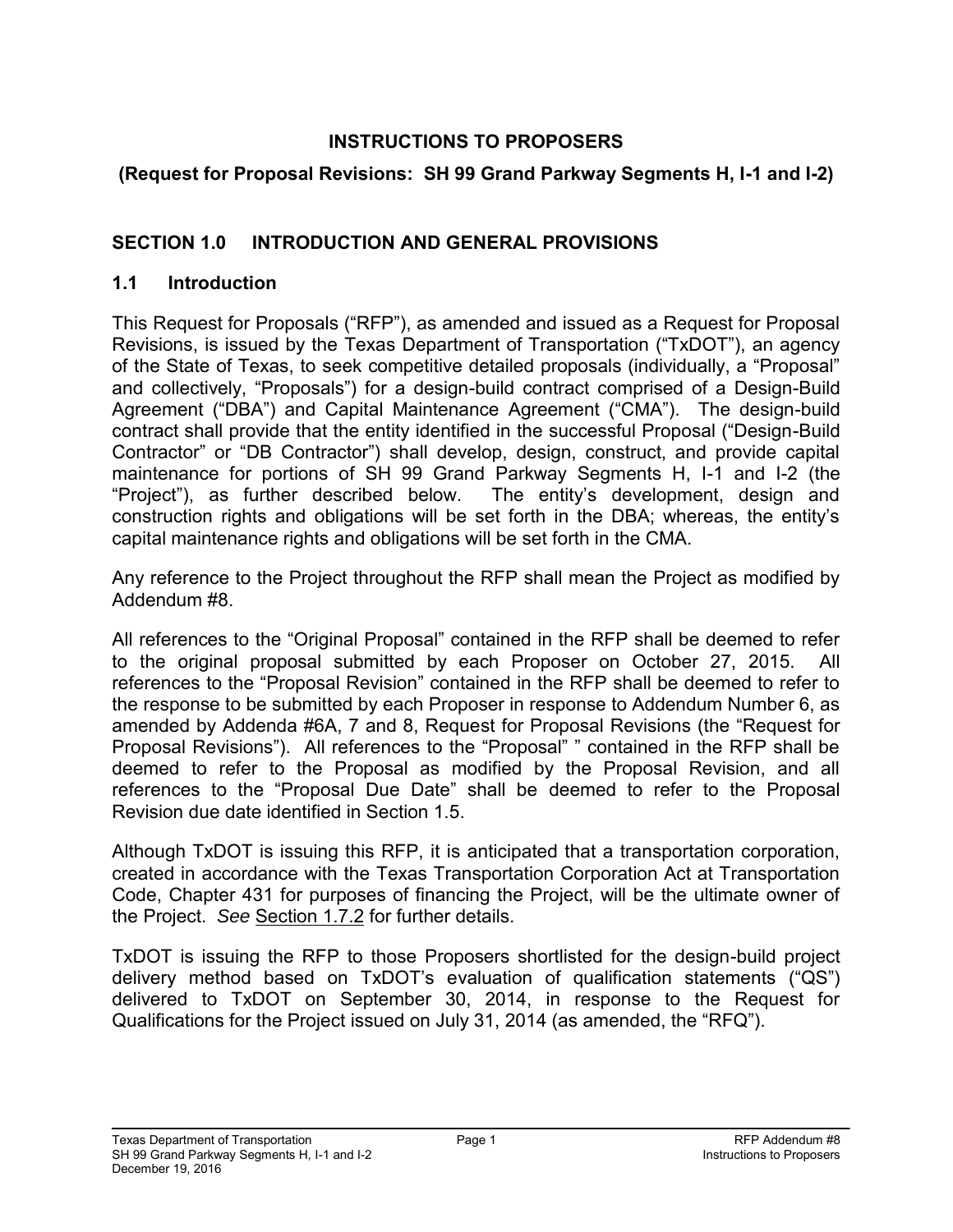Proposers must comply with these Instructions to Proposers ("ITP") during the procurement and in their responses to the RFP. Proposers shall also take the Project goals identified in Section 1.3 below into consideration in drafting their Proposals.

The RFP requires each Proposer to be prepared to act as the DB Contractor for the Project if the Proposer is selected to enter into the DBA and CMA.

All forms identified in this ITP are found in Exhibit D unless otherwise noted.

## <span id="page-9-1"></span><span id="page-9-0"></span>**1.2 Request for Proposals**

## **1.2.1 Documents in the Request for Proposals**

The RFP consists of the following documents, and any other documents that may be issued by Addendum, as such documents may be amended and supplemented:

- (a) This ITP (including exhibits and forms);
- (b) The DBA Documents;
- (c) The CMA Documents; and
- (d) The Reference Information Documents ("RIDs").

Refer to Section 1.2.1 of the DBA for a list of the Contract Documents, and Section 1.2.2 of the CMA for a list of the CMA Documents, and their respective order of precedence, and Exhibit 19 to the DBA for a list of the RIDs.

The RIDs are included in the RFP for the purpose of providing information to Proposers that is in TxDOT's possession. TxDOT has not determined whether the RIDs are accurate, complete or pertinent, or of any value to Proposers. The RIDs will not form a part of the contract between TxDOT and the DB Contractor. Except as may be provided otherwise in the DBA Documents or the CMA Documents, TxDOT makes no representation, warranty or guarantee as to, and shall not be responsible for, the accuracy, completeness, or pertinence of the RIDs, and, in addition, shall not be responsible for any conclusions drawn therefrom.

## **1.2.2 Definitions and Acronyms**

<span id="page-9-2"></span>Refer to Exhibit A hereto for the meaning of various capitalized terms and acronyms used herein, and refer to Exhibit 1 to the DBA or Exhibit 1 to the CMA, as applicable, for the meaning of capitalized terms and acronyms used but not defined herein or in **Exhibit** A to this ITP.

## <span id="page-9-3"></span>**1.3 Project Goals**

TxDOT's goals for the Project are as follows: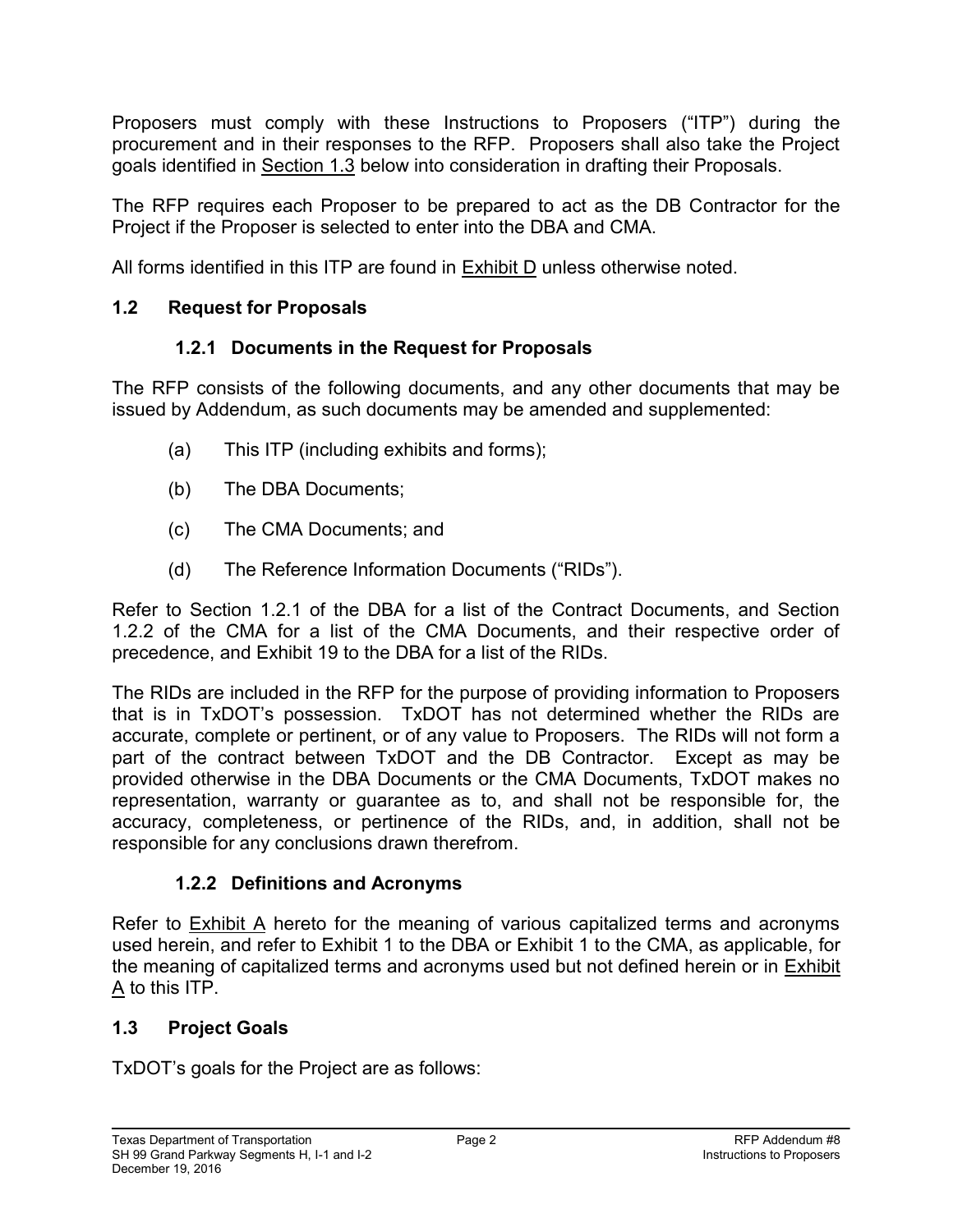- (a) Secure the highest quality of design and construction in order to optimize the operational life cycle performance of the Project;
- (b) Expedite delivery of Project improvements;
- (c) Improve overall mobility and accessibility within the Project area by providing for additional transportation routes and increased capacity to meet current and future travel demands;
- (d) Maintain a safe environment at all times throughout construction and maintenance for the public and Project personnel, including the provision of alternative escape routes (hurricanes, flooding);
- (e) Obtain high quality maintenance meeting or exceeding TxDOT requirements and expectations;
- (f) Expand and sustain economic opportunities in the region by improving the mobility of persons and goods, thereby minimizing barriers between business, consumers and transportation infrastructure and providing infrastructure for regional growth;
- (g) Contribute to air quality attainment goals in the region;
- (h) Design, construct and maintain the Project in an environmentally responsible manner and in conformance with the requirements and commitments in the Record of Decision ("ROD"), Final Environmental Impact Statement ("FEIS") and any subsequent environmental evaluations prepared for this Project; and
- (i) Efficiently utilize available funding to maximize Project scope.

## <span id="page-10-1"></span><span id="page-10-0"></span>**1.4 General Project Description and Scope of the DB Contractor's Obligations**

## **1.4.1 General Project Description**

State Highway 99, also known as Grand Parkway, is a proposed 180-mile circumferential highway traversing seven counties in the Greater Houston Area. As described herein, TxDOT has been authorized to oversee the development and operation of the Segments H and I of the Project, which is the portion of the Grand Parkway that is the subject of this RFP. As shown in the Concept Plans, Segments H and I-1 of the Project shall be constructed as a two-lane section with intermittent passing zones. Segment I-2A includes the construction of a grade separation at Fisher Road and the conversion of existing pavement at that location to entrance and exit ramps to northbound and southbound SH99, as well as conduit banks and connection for Intelligent Transportation Systems ("ITS") and tolling conduit. Segment I-2B shall be constructed as a four-lane section. The Project may include the construction of the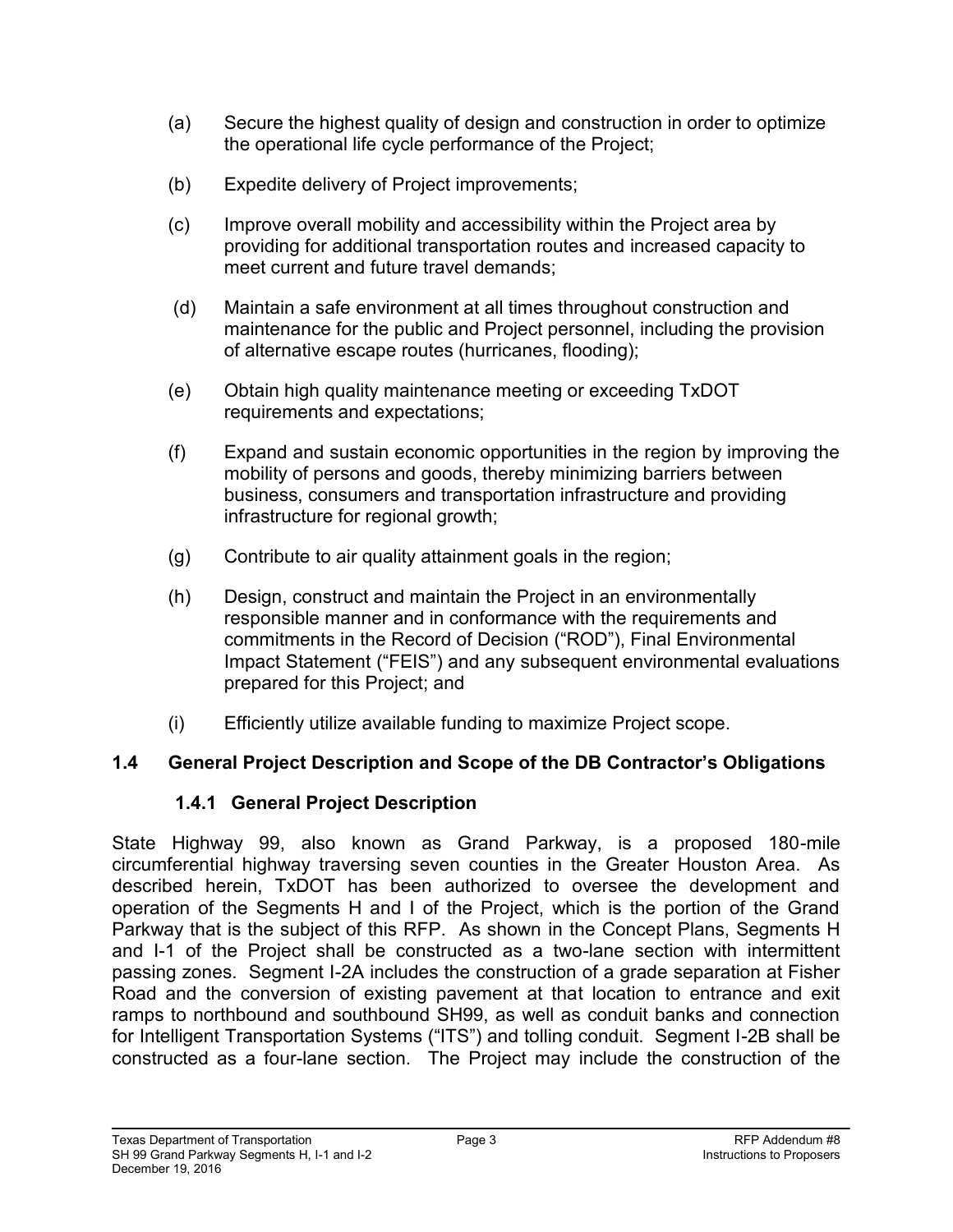<span id="page-11-0"></span>western portion of Segment H as a four-lane section if TxDOT, in its sole discretion, exercises the H-West Option pursuant to the DBA.

# **1.4.2 Scope of the DB Contractor's Obligations**

The DB Contractor's scope of Work under the DBA and CMA includes (1) the design and construction of tolled mainlanes, frontage roads and utility adjustments for Segments H, I-1, and I-2B; (2) the design and construction of ITS and toll system ductbanks and the installation of fiber optic cables for ITS and tolling in Segment I-2A, an existing four-lane toll facility; and (3) the long-term capital maintenance of the Project. The DB Contractor's scope of Work will also include Right of Way ("ROW") acquisition and permitting (other than TxDOT-Provided Approvals).

Work under the DBA will proceed as authorized by notices to proceed ("NTPs") issued by TxDOT. An initial notice to proceed ("NTP1") will authorize the DB Contractor to perform certain Work related to the Project Management Plan approved by TxDOT, and to engage in certain ROW acquisition and other activities. A second notice to proceed ("NTP2") will authorize the DB Contractor to proceed with the remaining Work.

The limits of work for the individual Segments H, I-1, and I-2 are as shown in the Concept Plans. Descriptions of the major work elements for each segment are listed in Section 1 of the Technical Provisions.

## **1.4.3 Project Environmental Status**

<span id="page-11-1"></span>A description of the current status of approvals pursuant to the National Environmental Policy Act of 1969, as amended, ("NEPA") for each of the Project Segments is provided below. Approved environmental documents are included in the RIDs unless stated otherwise.

- (a) FEIS/ROD
	- Segments H and I-1 (approved) FHWA signed a FEIS and issued a ROD on June 24, 2014. The limits covered in the FEIS begin in Montgomery County at US 59/I-69 and extend approximately 37.4 miles to I-10 in Chambers County. These documents can be found at http://www.grandpky.com/segments/h/.
	- Segment I-2 (approved) FHWA signed a FEIS and issued a ROD on August 13, 1998. The limits covered in the FEIS are from SH 225 to I-10(E). The FEIS was completed to accommodate a four-lane at-grade arterial and included preservation of a 300- to 400-foot wide ROW corridor to accommodate a future six-lane freeway.
- (b) Re-Evaluations
	- Segment I-1 (approved) A re-evaluation was approved on March 24,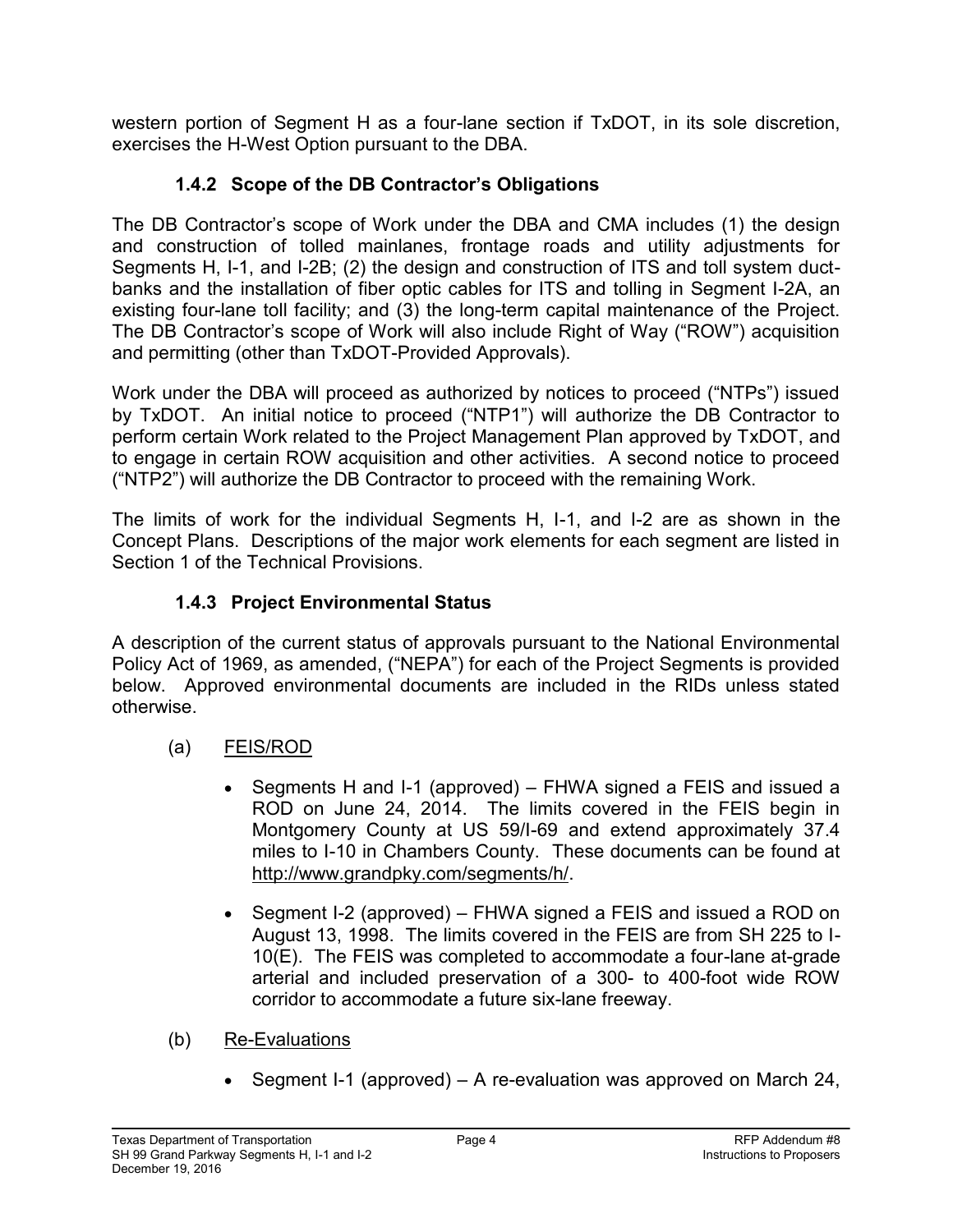2016, to address a 3.6 mile proposed alignment shift in the vicinity of Mont Belvieu near SH 146. The proposed alignment shift was initiated at the request of property owners in this area and to reduce impacts to existing utilities.

- Segments H and I-1 (approved) A re-evaluation was approved on January 25, 2016, which proposed alignment shifts in the vicinity of the Luce Bayou crossing, near the US 90 crossing, near the ExxonMobil Plant in Mont Belvieu, and along the existing canal near SH 146 and FM 565.
- Segment I-2 (approved) A re-evaluation was approved in 2002 which addressed a nine-mile section from I-10(E) to Business State Highway ("BS") 146 at SH 99 (formerly Spur 55) and includes redesign of the Uturn at Cedar Bayou and alteration of drainage Channel B.
- Segment I-2 (approved) A re-evaluation was approved in 2007 for the proposed tolling from I-10(E) to Fisher Road.
- Segment I-2 (approved)  $-$  A re-evaluation was approved in 2012 for the inclusion of two-lane frontage roads and a four-lane tollway from SH 146 to Fisher Road with overpasses at major intersections.
- Segment I-2 (approved) A re-evaluation was approved in 2012 to address design modifications.
- (c) Categorical Exclusions
	- Segment I-2 (approved) A categorical exclusion was approved in 2006 for a design change (proposed bridge) at FM 565.
	- Segment I-2 (approved) A categorical exclusion was approved in 2008 for a design change to include a bridge replacement at BS 146 westbound at Goose Lake crossing.
- (d) Permits
	- Segments H and I-1 (pending) TxDOT is currently preparing US Army Corps of Engineers ("USACE") Individual Permits ("IPs") for each of Segments H and I-1. TxDOT anticipates issuance of the Section 404 IPs in Fall-2016.
	- Segment I-2 (received) TxDOT received a USACE Nationwide Permit 14 Pre-construction Notification ("PCN") on December 1, 2014. The Section 404 PCN covers the limits from SH 225 to north of Fisher Road.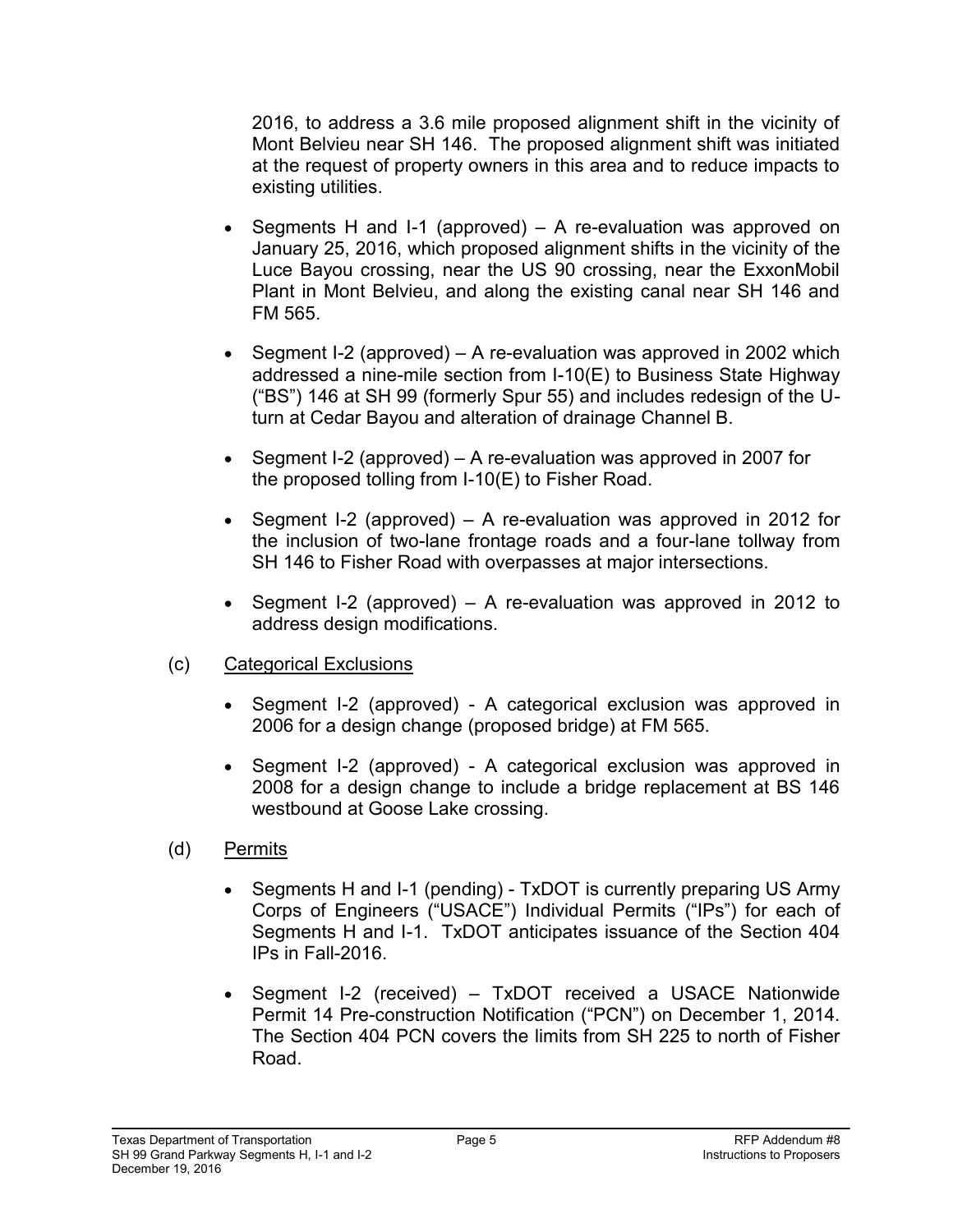- Segment I-2 (received) TxDOT received a United States Coast Guard ("USCG") permit application covering from SH 146 approximately one mile northeast of the intersection of SH 99 and Fisher Road on August 10, 2015.
- (e) Mitigation
	- Segments H and I-1 (pending) TxDOT anticipates mitigating wetlands impacts within the TxDOT Beaumont District by withdrawing credits at the TxDOT Blue Elbow Mitigation Bank. TxDOT will mitigate the remaining wetlands impacts within the TxDOT Houston District through the purchase of mitigation credits at the Gin City Mitigation Bank. Mitigation will be finalized upon approval of the Section 404 IPs, anticipated in Fall-2016.
	- Segments H and I-1 (pending) Stream mitigation is proposed in the Section 404 IPs. TxDOT will be responsible for the construction of stream mitigation upon issuance of the approval anticipated in Fall-2016.
	- Segment I-2 (Permit 14 PCN) Due to the low acreage of impacts to the jurisdictional wetlands, TxDOT proposed, and USACE determined in its PCN, that no compensatory mitigation would be required for Segment I-2. If a determination is made by the USACE that mitigation is required, the impacts will be mitigated through TxDOT's Coastal Bottomlands Mitigation Bank.

## **1.4.4 The DB Contractor's Scope for Toll Systems**

<span id="page-13-0"></span>TxDOT has entered into an agreement (the "Toll System Integrator Agreement") with TransCore ("Systems Integrator"). Under the Toll System Integrator Agreement, the Systems Integrator has responsibility to design, construct, install, and maintain openroad toll collection systems on projects designated by TxDOT pursuant to the terms thereof. TxDOT has chosen to negotiate a "Project Segment Supplement" with the Systems Integrator under the Toll System Integrator Agreement with respect to the Project; accordingly, the Toll System Integrator Agreement will apply to this Project. The responsibilities of the DB Contractor and the Systems Integrator with respect to the design and construction of the civil components of the toll collection systems are more particularly described in Section 21 of the Technical Provisions.

The DB Contractor shall coordinate the Work with TxDOT, TxDOT's tolling design consultant and Systems Integrator, as more particularly set forth in the DBA.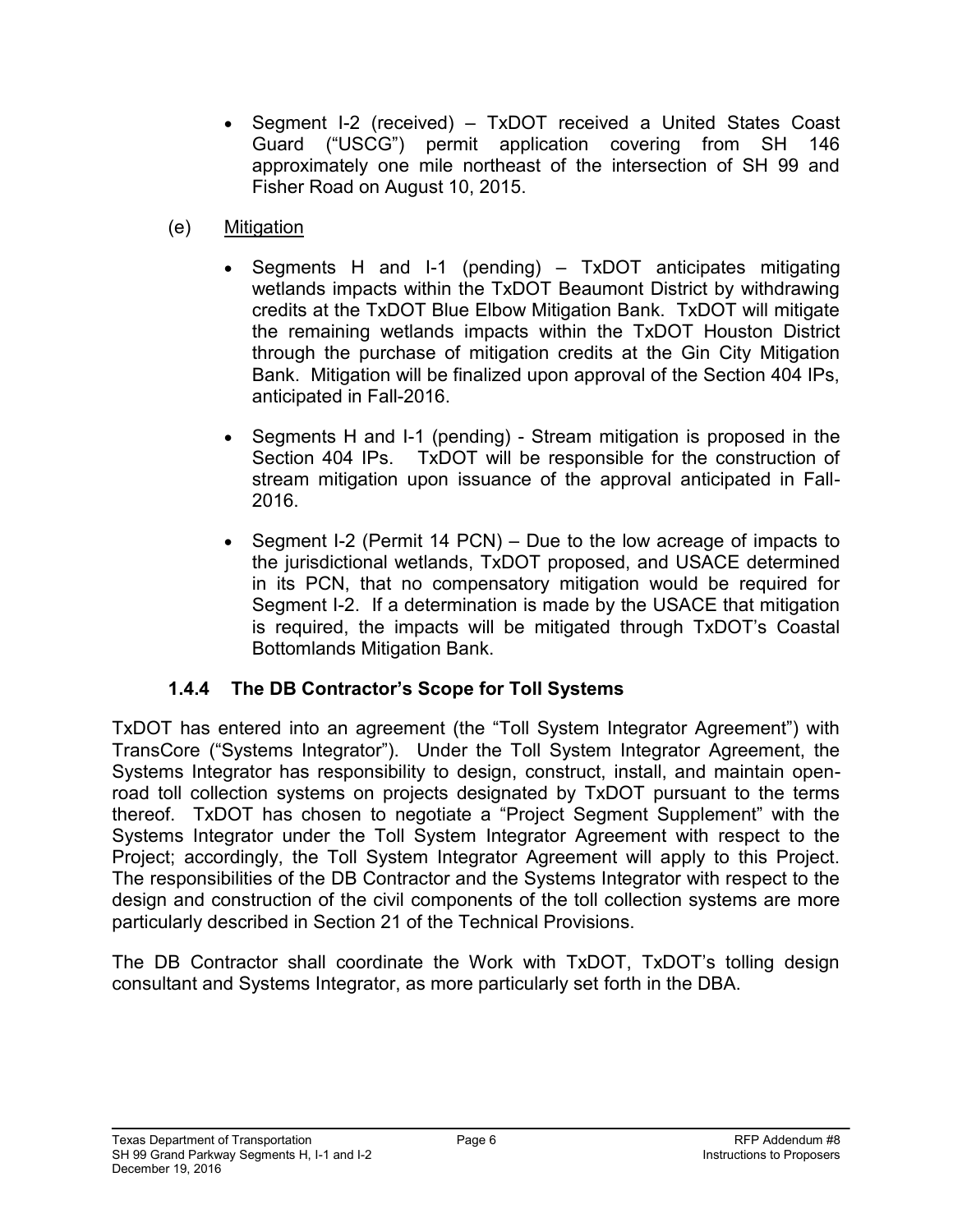## **1.4.5 Status of Required ROW Acquisition**

<span id="page-14-0"></span>TxDOT is currently preparing ROW maps for portions of Segments H, I-1, and I-2. TxDOT provides these in the RIDs as soon as the maps are approved and made available.

TxDOT is advancing ROW acquisition prior to the Effective Date of the DBA. TxDOT has identified strategic parcels and is currently advancing ROW activities for their early acquisition. At the appropriate time, or as dictated by the terms of the DBA, these parcels will be handed over to the DB Contractor for completion of ROW acquisition including relocation assistance and demolition of improvements. Updates regarding ROW acquisition are provided in the RIDs on an approximately monthly basis.

The DB Contractor's responsibilities will include ROW acquisition activities for parcels that have not been acquired by TxDOT as of the Effective Date of the DBA. TxDOT will be responsible for eminent domain activities with the DB Contractor's support and for the purchase price of ROW within the Preliminary ROW. The DBA provides further details regarding the ROW acquisition process and the responsibilities of the DB Contractor in this process.

## **1.4.6 Status of Required Utility Work**

<span id="page-14-1"></span>TxDOT is currently performing a Subsurface Utility Engineering ("SUE") investigation on Segments H, I-1, and I-2 of the Project. TxDOT will provide updates as the SUE information is made available.

# **1.4.7 Status of Required Railroad Services**

<span id="page-14-2"></span>TxDOT is currently coordinating with affected railroads regarding work at railroad crossings. Plan sheets detailing work to be performed on railroad ROW (Exhibits A to various railroad agreements) are being prepared for each railroad crossing, and a letter of authority is being drafted for each crossing/railroad company. Letters of Authority have been received and posted to the RIDs for the following four locations (asterisked in Table 1-1):

- Station 2257+39.09;
- Station 2007+81.96:
- Station 2715+03.33; and
- Station 1082+44.83.

TxDOT anticipates the DBA will require the DB Contractor to take over coordination efforts and design all railroad crossings in accordance with the requirements of the corresponding railroad. Railroad crossings within the Project limits are identified below in Table 1-1.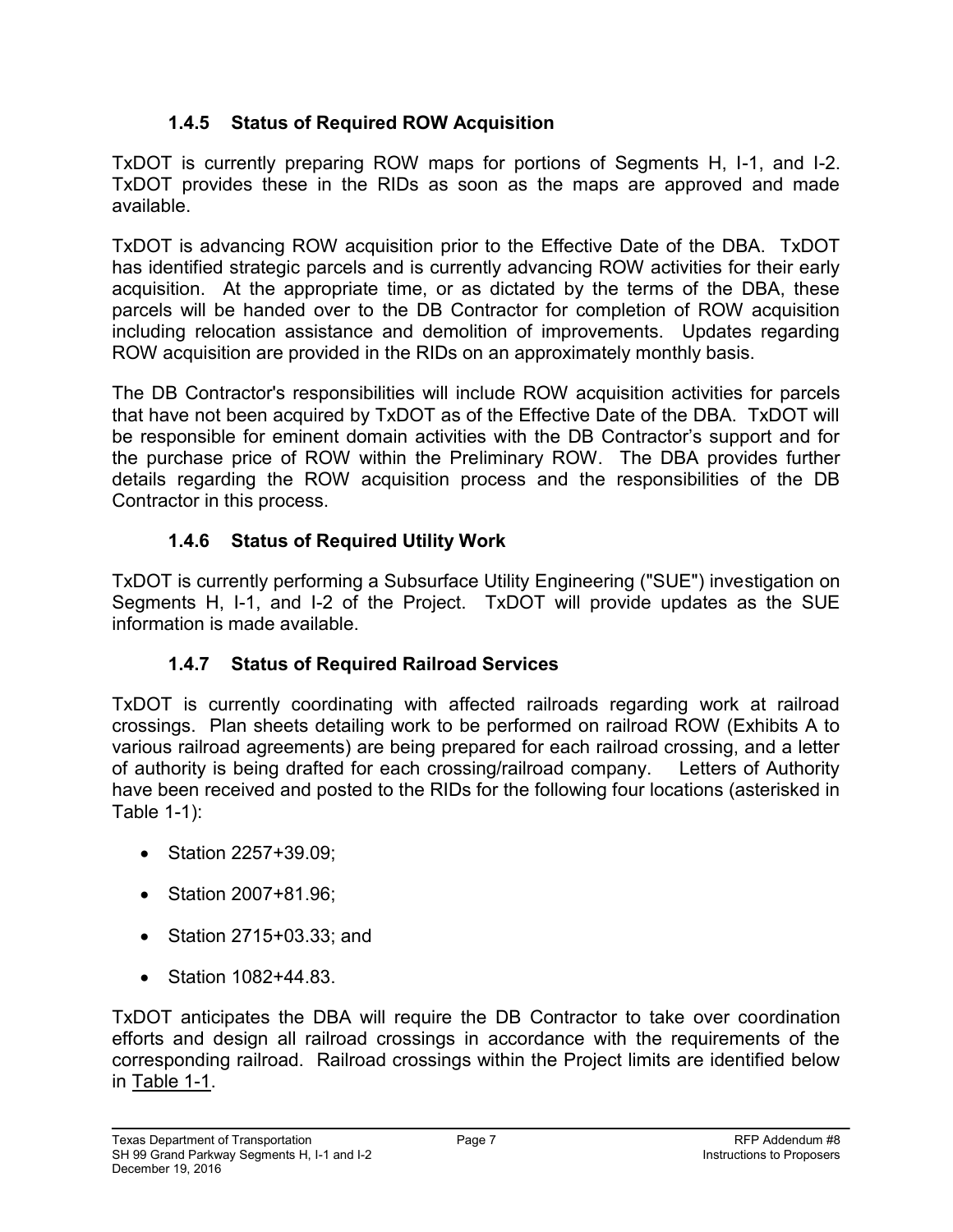| <b>Segment</b>  | <b>SH 99 Station</b>             | Owner                               | <b>Proposed</b><br><b>Facilities</b><br><b>Crossing RR</b> | <b>Location</b>                                            |
|-----------------|----------------------------------|-------------------------------------|------------------------------------------------------------|------------------------------------------------------------|
|                 | 1082+44.83                       | Union<br>Pacific<br>Railroad        | Overpass                                                   | Lufkin Subdivision*                                        |
| H               | 2007+81.96                       | Union<br>Pacific<br>Railroad        | Overpass                                                   | Beaumont Subdivision*                                      |
|                 | 2257+39.09                       | Union<br>Pacific<br>Railroad        | Overpass                                                   | Lafayette Subdivision*                                     |
|                 | 2698+50 North of<br>Mont Belvieu | Private<br>Spur and<br>Yard         | Overpass                                                   | North of Liberty-<br><b>Chambers County Line</b>           |
| $\mathsf{I}$ –1 | 2715+03.33                       | <b>Union</b><br>Pacific<br>Railroad | Overpass                                                   | Baytown Subdivision and<br>adjacent private rail<br>yards* |
| L2              | $179 + 10$                       | <b>Union</b><br>Pacific<br>Railroad | Overpass or<br><b>Underpass</b>                            | US Steel Spur (out of<br>service)                          |
|                 | $418 + 30$                       | Econorail                           | Overpass                                                   | Baytown                                                    |

**Table 1-1 Summary of Railroad Crossings**

## **1.4.8 Market Valuation Waiver Agreement**

<span id="page-15-0"></span>TxDOT and the counties in which the Grand Parkway is situated entered into a Market Valuation Waiver Agreement ("MVW Agreement") on March 25, 2009. The MVW Agreement includes certain terms, conditions and guidelines for development, construction and operation of the Grand Parkway. The Grand Parkway components proposed to be included in the scope this Project are subject to the MVW Agreement and the terms and conditions therein. The MVW Agreement establishes a minimum scope for the segments of the Grand Parkway, as well as a scope for the full build-out of the entire 180-mile Grand Parkway through the seven county region. As detailed in the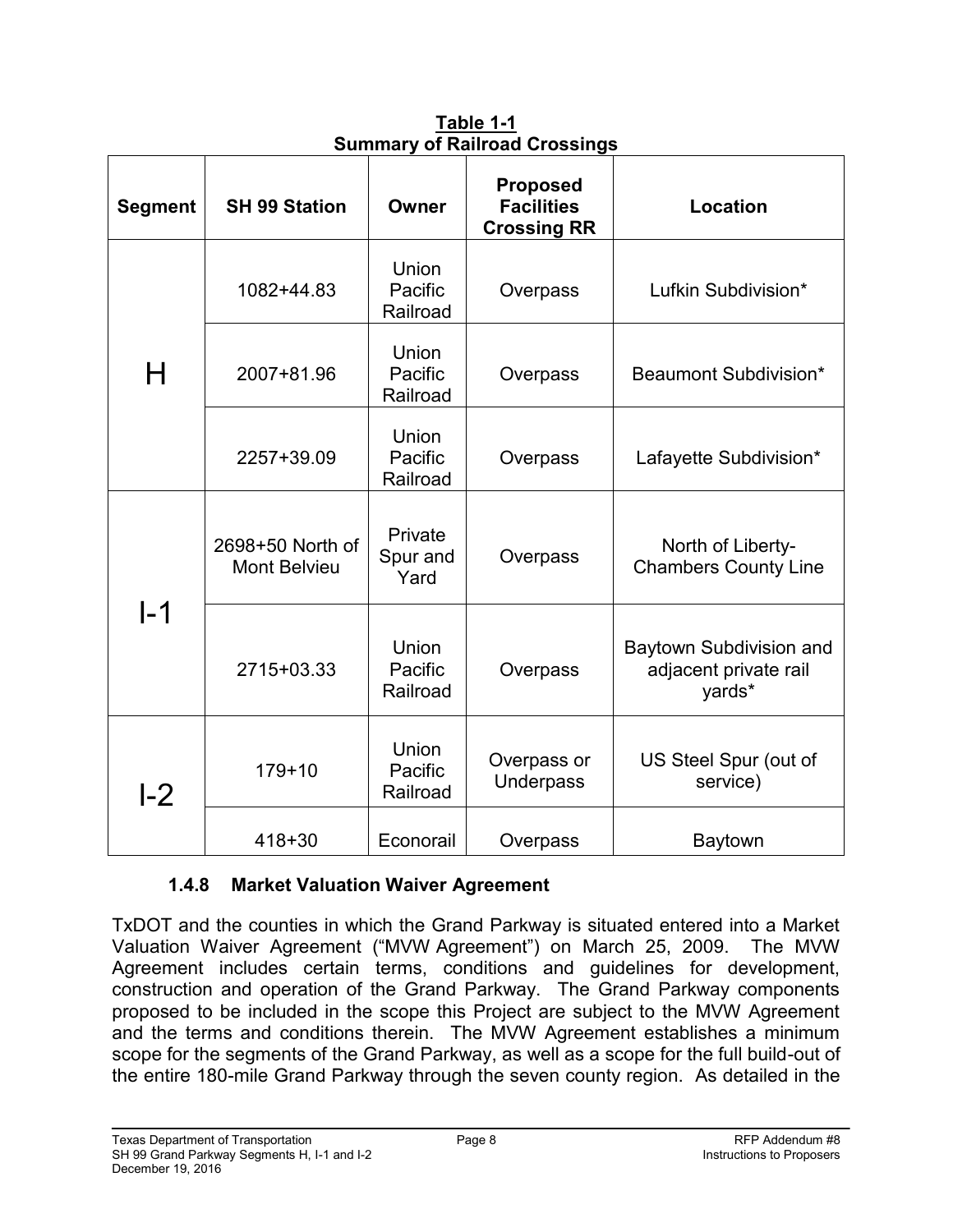MVW Agreement between the counties and TxDOT, revenues generated from the Grand Parkway must be used on the Grand Parkway project until the full build-out has been completed.

## <span id="page-16-0"></span>**1.5 Procurement Schedule**

A one-step Proposal submission process will be followed for this Project. Technical, Financial, and Price Proposal Revisions, including required certifications and other information, shall be submitted on or before the Proposal Revision due date identified in this Section 1.5.

**EVENT DATE and TIME**  Last date for Proposers to submit questions regarding the RFP June 29, 2016 3:00 p.m. Last Date for Proposers to Submit Requests for Changes to Key Personnel and/or Proposer's Organization July 21, 2016 TxDOT Response to Requests for Changes to Key Personnel and/or Proposer's **Organization** August 11, 2016 Issue Addendum #6 August 12, 2016 Issue Addendum #7 November 4, 2016 Issue Addendum #8 December 19, 2016 **Proposal Due Date** (deadline for submission of Proposal Revisions) **January 24, 2017 12:00 p.m.** Anticipated conditional award by Texas Transportation Commission ("Commission") March 30, 2017

The following represents the current schedule for the procurement.

All times set forth above and elsewhere in the RFP are for local Central time in Austin, Texas. Where the RFP provides a deadline or due date for submission of documents, correspondence or other materials to TxDOT, the document will only be considered timely if TxDOT receives the document by the date and, if applicable, time identified. All dates set forth above and elsewhere in the RFP are subject to change, in TxDOT's sole discretion, by written notice to Proposers.

## <span id="page-16-2"></span><span id="page-16-1"></span>**1.6 General Provisions Regarding Proposals**

## **1.6.1 Proposal Revision Contents**

As used in this procurement, the term "Proposal" means a Proposer's complete response to the RFP, including a (a) Technical Proposal, (b) Financial Proposal and (c) Price Proposal, as revised by the Proposer's Proposal Revision, including a (i)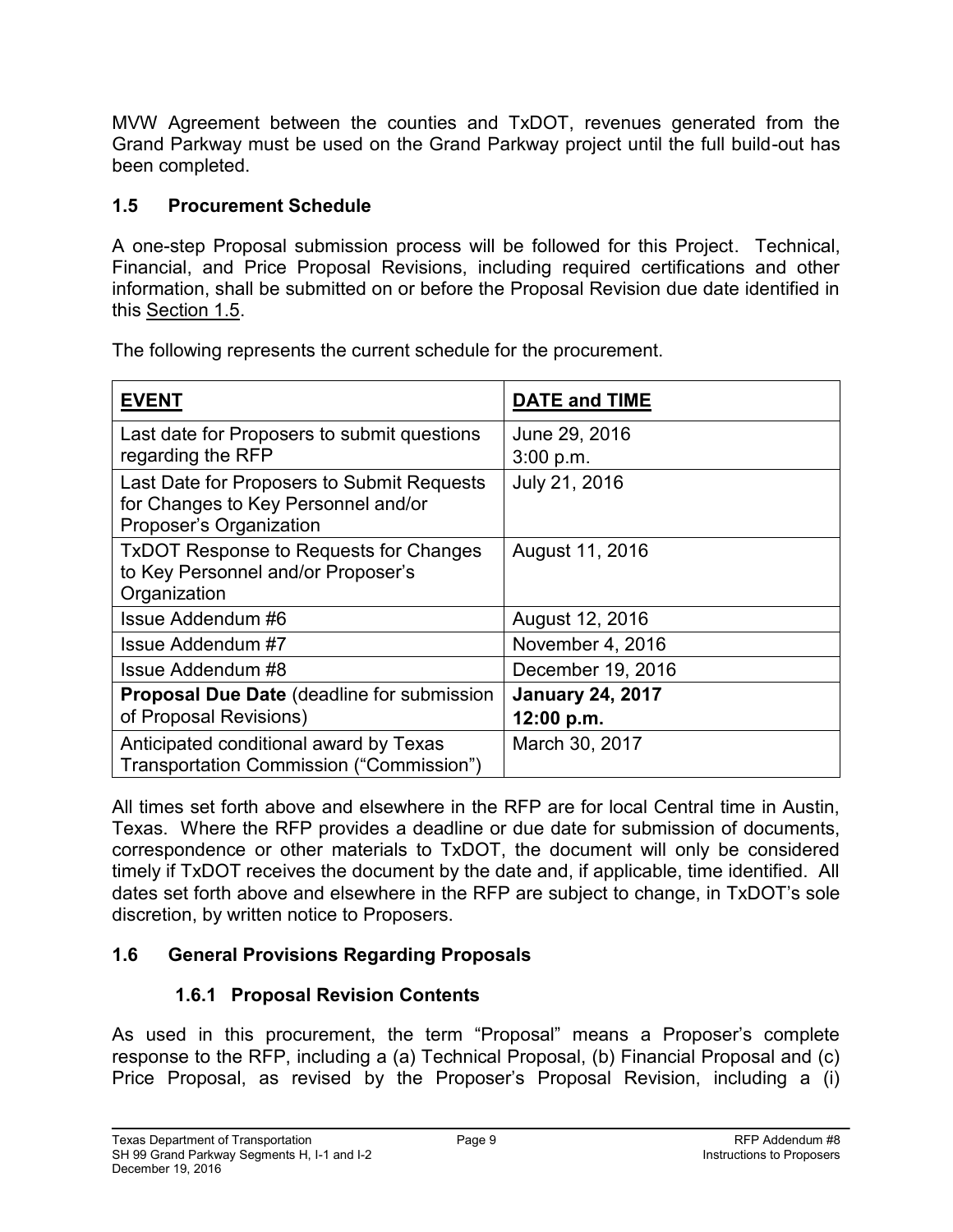Technical Proposal Revision, (ii) Financial Proposal Revision and (iii) Price Proposal Revision. The instructions and requirements for the Technical Proposal Revision, the Financial Proposal Revision and Price Proposal Revision are set forth in Exhibits B, C-1 and C-2, respectively, and a checklist showing the required contents of the entire Proposal Revision is found in Exhibit E. The Proposal Revision shall be organized in the order listed in **Exhibit E**, and shall be clearly indexed. Each Proposal Revision component shall be clearly titled and identified and shall be submitted without reservations, qualifications, conditions or assumptions. Any failure to provide all the information and all completed forms (Exhibit D) in the format specified or submittal of a Proposal Revision subject to any reservations, qualifications, conditions or assumptions may result in TxDOT's rejection of the Proposal Revision or giving it a lower rating. All blank spaces in the Proposal Revision forms must be filled in as appropriate. No substantive change shall be made in the Proposal Revision forms.

## <span id="page-17-0"></span>**1.6.2 Inclusion of Proposal Revision in DBA Documents and CMA Documents**

Portions of the successful Proposal Revision will become part of the DBA Documents and CMA Documents, as specified in the DBA and the CMA. All other information is for evaluation purposes only and will not become part of the DBA Documents or CMA Documents.

# **1.6.3 Commitments in the Proposal Revision**

<span id="page-17-1"></span>The verbiage used in each Proposal Revision will be interpreted and evaluated based on the level of commitment provided by the Proposer. Tentative commitments will be given no consideration. For example, phrases such as "we may" or "we are considering" will be given no consideration in the evaluation process since they do not indicate a firm commitment.

# **1.6.4 Ownership of Proposal and Applicability of Public Information Act**

<span id="page-17-2"></span>Subject to the exceptions specified herein, in the Rules (defined below in Section 2.1) and in the Code, all written and electronic correspondence, exhibits, photographs, reports, printed material, tapes, disks, designs, and other graphic and visual aids submitted to TxDOT during this procurement process, whether included in the Proposal or otherwise submitted, become the property of the State of Texas upon delivery to TxDOT, and will not be returned to the submitting parties. Consequently, all such items may be subject to Texas Government Code, Chapter 552 (the "Public Information Act" or the "Act"). Proposers should familiarize themselves with the provisions of the Act requiring disclosure of public information, and exceptions thereto. In no event shall the State of Texas, TxDOT, or any of their agents, representatives, consultants, directors, officers or employees be liable to a Proposer or Proposer team member for the disclosure of any materials or information submitted in response to the RFP, including the Request for Proposal Revisions. *See also* Section 2.6.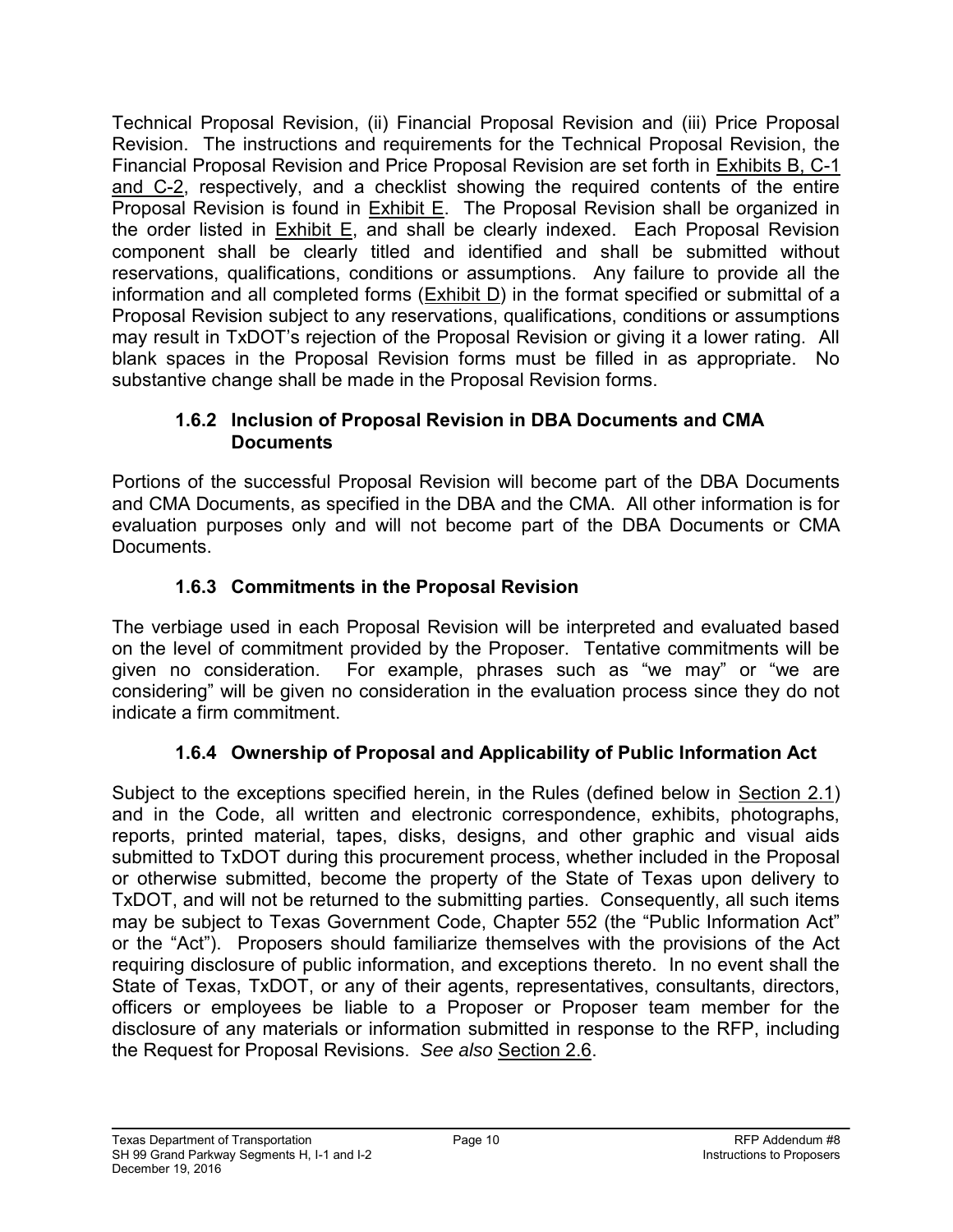## <span id="page-18-1"></span><span id="page-18-0"></span>**1.7 Project Costs and Funding**

# **1.7.1 Project Costs**

TxDOT's current design and construction cost estimate for the Project improvements to be developed for Base Scope 1 in Segments H, I-1, and I-2 under the DBA are approximately US \$825 million based on the improvements described in this RFP. The current design and construction cost estimate cited above includes work on Fisher Road and the intersection of Fisher Road and SH 99.

The estimated cost reflects the current Concept Plans provided in the RIDs, without the H-West Option, at current construction prices (nominal dollars). The estimate does not include ROW purchase price, environmental mitigation, or maintenance costs.

## **1.7.2 Transportation Corporation and Project Funding**

<span id="page-18-2"></span>The plan of finance for the Project contemplates that a transportation corporation will be created under the Texas Transportation Corporation Act to develop, finance and operate the Project. The transportation corporation will be responsible for issuing toll revenue bonds for Project costs. It is currently anticipated that the transportation corporation will enter into the DBA and CMA directly with the DB Contractor or the DBA and CMA will be assigned by TxDOT to the transportation corporation after execution thereof by TxDOT and the DB Contractor. Payments to the DB Contractor will be made in accordance with the DBA Documents and the CMA Documents, as appropriate.

## <span id="page-18-4"></span><span id="page-18-3"></span>**1.8 Federal Requirements**

## **1.8.1 General Obligations**

In order to preserve the ability of TxDOT to use federal funding for the Project, the procurement process, the DBA Documents and the CMA Documents must comply with applicable federal Laws and regulations. TxDOT reserves the right to modify the RFP, including this Request for Proposal Revisions, to address any concerns, conditions or requirements of FHWA. Proposers shall be notified by Addendum of any such modifications.

## **1.8.2 DBE Requirements**

<span id="page-18-5"></span>TxDOT has determined that DBE requirements apply to the design and construction of the Project, and has adopted a DBE Program to provide DBEs opportunities to participate in the business activities of TxDOT as service providers, vendors, contractors, subcontractors, advisors, and consultants. TxDOT has adopted the definition of DBE set forth in 49 C.F.R. § 26.5. The Proposer's DBE compliance obligations shall be governed by all applicable federal DBE regulations, including 49 C.F.R. Part 26, as well as applicable requirements set forth in the DBA Documents, CMA Documents and TxDOT's DBE Program document.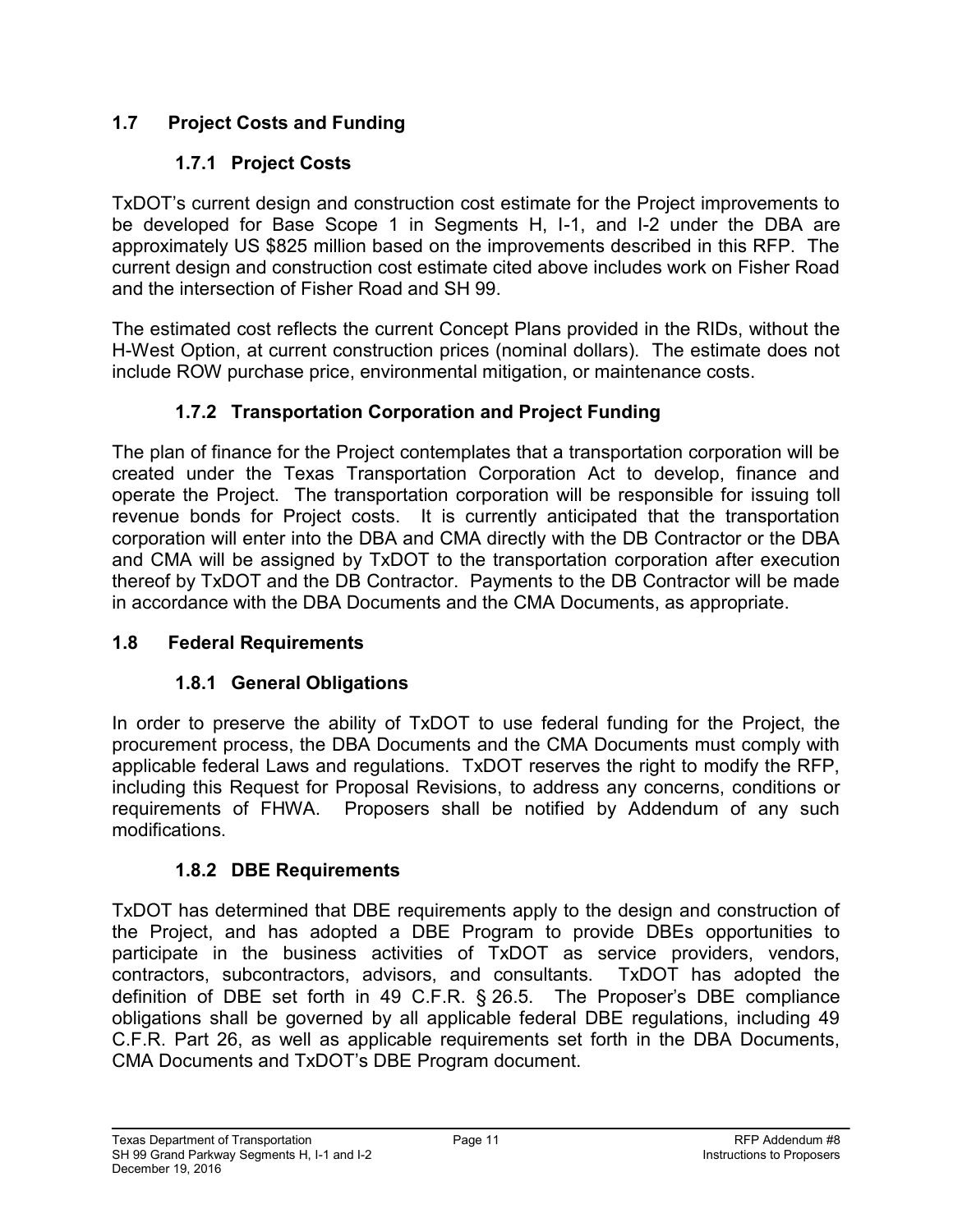The DBE participation goal for the Project under the DBA shall be 10% of the Design-Build Price. TxDOT's DBE requirements applicable to the DBA are set forth in Section 7.1 of the DBA, the DBE Special Provisions attached as Exhibit 6 to the DBA and TxDOT's DBE Program adopted pursuant to 49 C.F.R. Part 26. TxDOT's DBE requirements applicable to the CMA are set forth in Section 6.1 of the CMA. As set forth in Section 3.2.7 of Exhibit B, each Proposer shall submit a certification concerning DBE requirements with its Proposal Revision. Failure to provide the required DBE certification shall be considered a breach of the Proposal Revision requirements and shall render a Proposal Revision non-responsive.

Following conditional award of the DBA and the CMA, the selected Proposer will be required to submit a detailed DBE Performance Plan describing the methods to be employed for achieving TxDOT's DBE participation goals for the Project, including the Proposer's exercise of good faith efforts. Requirements for the DBE Performance Plan are set forth in TxDOT's DBE Special Provisions, Exhibit 6 to the DBA. The DBE Performance Plan will be subject to review, comment and approval by TxDOT prior to and as a condition of final award of the DBA and the CMA.

The selected Proposer will also be required to provide DBE commitments in the form required by TxDOT as DBE subcontractors are identified, in accordance with the DBE Special Provisions, the approved DBE Performance Plan, and TxDOT's DBE Program.

The DB Contractor shall not cancel or terminate any subcontract with a DBE firm except in accordance with all requirements and provisions applicable to cancellation or termination of subcontracts with DBE firms set forth in TxDOT's DBE Special Provisions in Exhibit 6 to the DBA.

## **1.8.3 E-Verify**

<span id="page-19-0"></span>The DB Contractor will be required to certify use of the United States Department of Homeland Security's E-Verify system during the Term and Warranty Term of the DBA and during any Maintenance Period under the CMA. The E-Verify system shall be used to determine the eligibility of:

 (a) All persons hired by the DB Contractor during the Term and Warranty Term of the DBA to perform duties within the State of Texas;

(b) All persons, including subcontractors, hired during the Term and Warranty Term of the DBA and assigned by the DB Contractor during the Term and Warranty Term of the DBA to perform work pursuant to the DBA;

(c) All persons hired by the DB Contractor during the Maintenance Period of the CMA to perform duties within the State of Texas; and

(d) All persons, including subcontractors, hired during the Maintenance Period of the CMA and assigned by the DB Contractor during the Maintenance Period of the CMA to perform work pursuant to the CMA.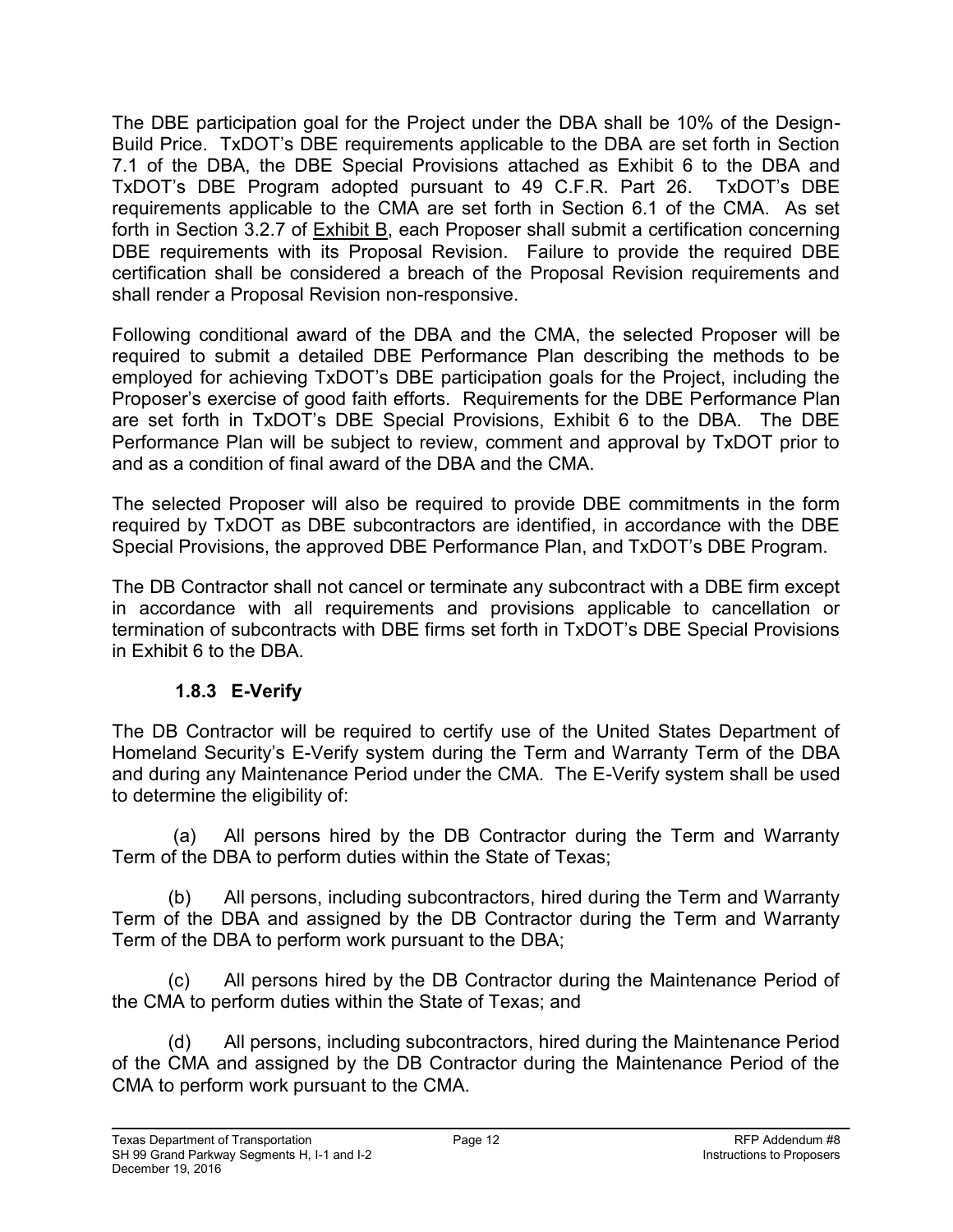## <span id="page-20-0"></span>**1.9 Qualification To Do Business**

As of the Effective Date, DB Contractor and Major Participants (excluding the Equity Members) must be qualified to do business in the State.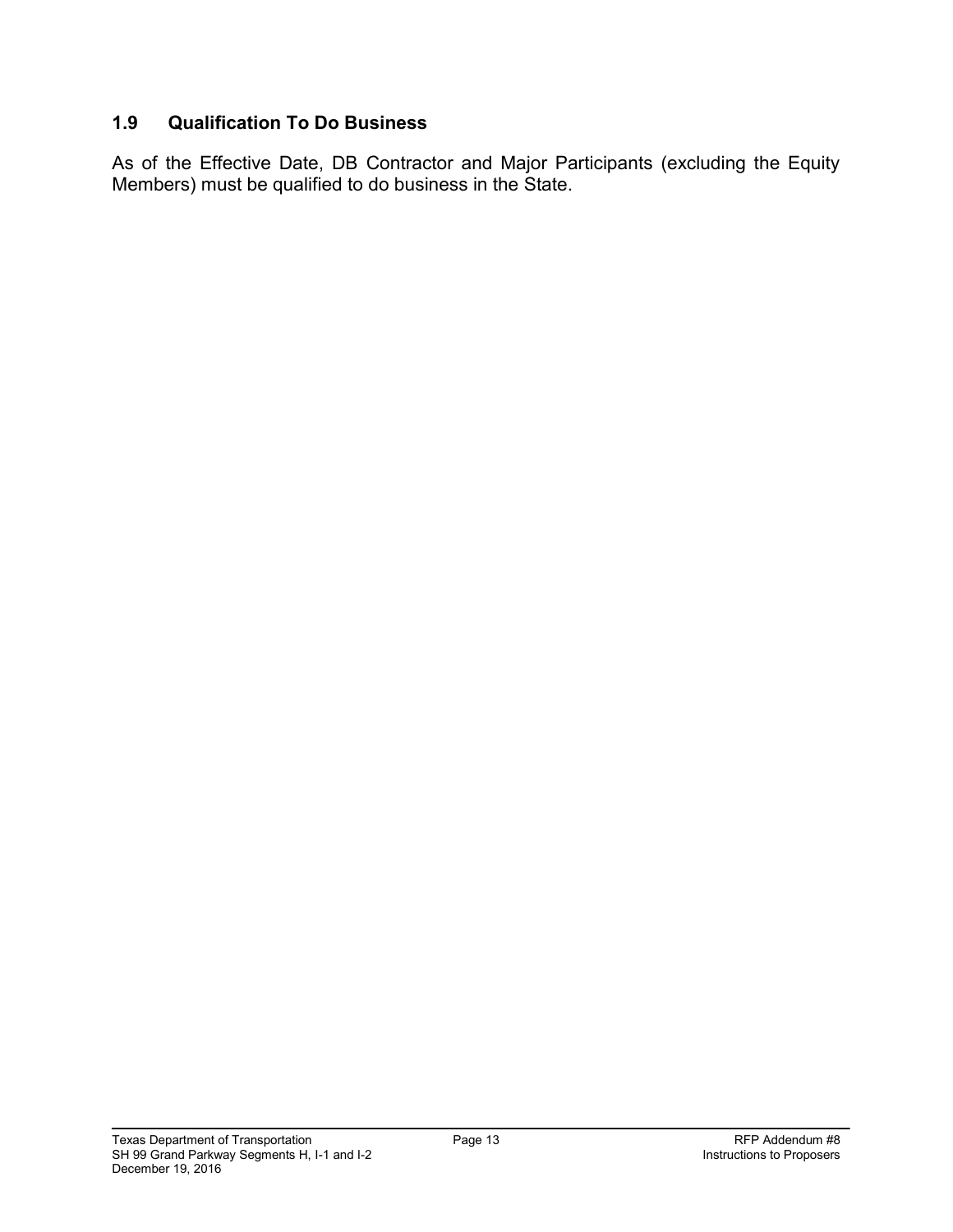## <span id="page-21-0"></span>**SECTION 2.0 PROCUREMENT PROCESS**

## <span id="page-21-1"></span>**2.1 Procurement Method**

The RFP, including the Request for Proposal Revisions, is issued pursuant to Chapter 223, Subchapter F of the Code, Sections 9.150-9.155 of Title 43 Texas Administrative Code (the "Rules") and other applicable provisions of Texas and federal Law.

TxDOT will award the DBA and CMA (if at all) to the responsible Proposer offering a Proposal Revision meeting the high standards set by TxDOT and which is determined by TxDOT, through evaluation based upon the criteria set forth in the Code, the Rules and the Request for Proposal Revisions, to provide the best value to TxDOT and to be in the best interest of the State of Texas.

TxDOT will accept Proposals for the Project only from the Proposers that TxDOT has shortlisted for the procurement based on their responses to the RFQ.

TxDOT will not review or consider alternative proposals.

## <span id="page-21-2"></span>**2.2 Receipt of the RFP Documents, Communications and Other Information**

The Project Documents that were made available to Proposers with the RFQ will remain available to Proposers and the public at http://www.txdot.gov/business/partnerships/current-cda/sh99-grand-parkway/99hirfq.html (the "Project Website"). Information relating to the RFP, as amended by this Request for Proposal Revisions, including RIDs, will be posted only to the secure file transfer and sharing site for the Project (the "RFP Website"). The RFP Website is distinct from the Project Website which is viewable by the public. Access to the RFP Website will be granted only to shortlisted Proposers.

TxDOT shall separately provide to each shortlisted Proposer the address of the RFP Website, as well as a username and password. Each shortlisted Proposer will be required to treat the username and password as confidential information and to check the RFP Website regularly for Addenda to this RFP, additional RIDs and other procurement-related information.

Other information related to the procurement may, at TxDOT's discretion, be made available to the public on the Project Website.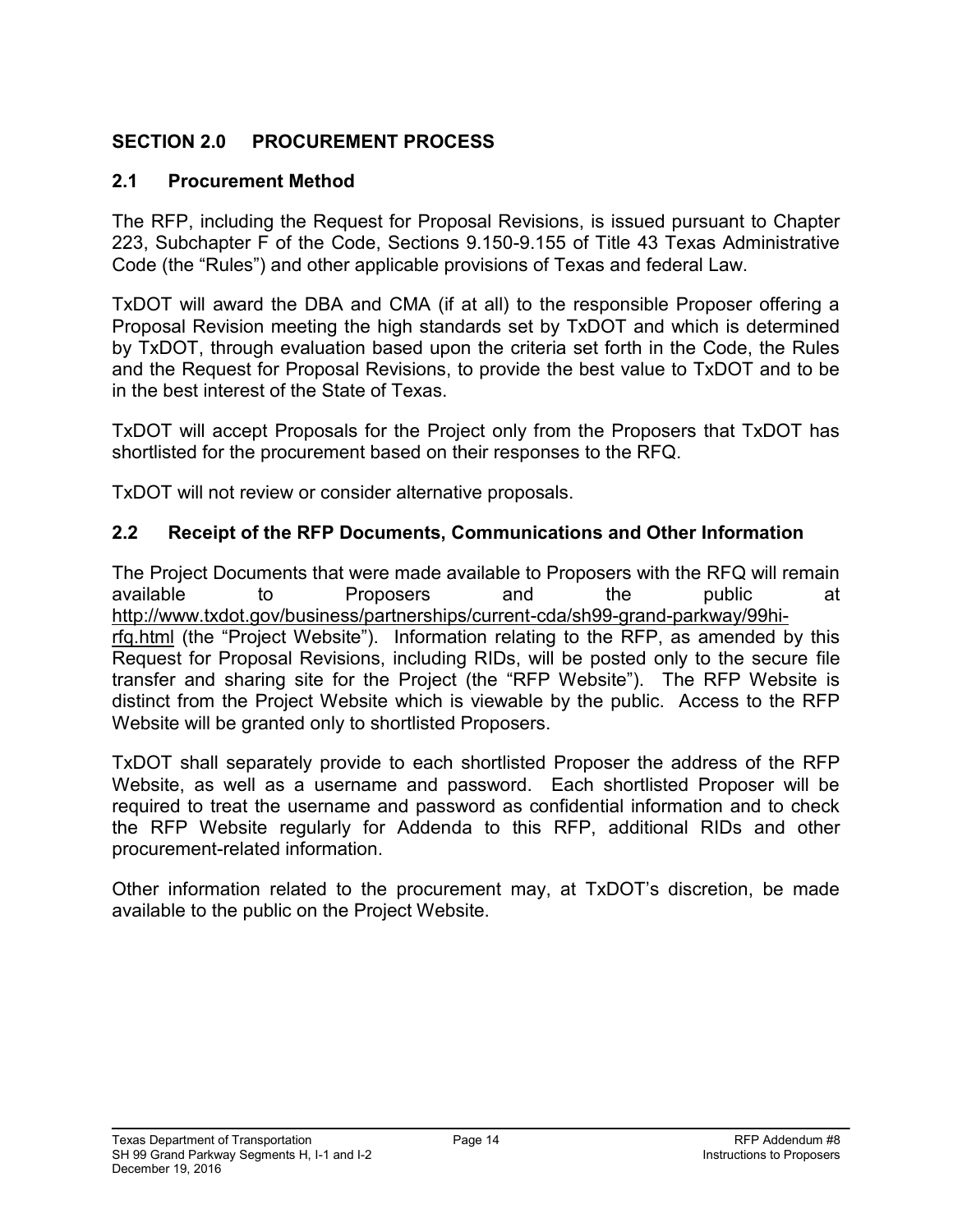## **2.2.1 TxDOT's Authorized Representative**

<span id="page-22-0"></span>TxDOT has designated the following individual to be its authorized representative for the procurement ("TxDOT's Authorized Representative"):

> Mr. Marcus Coronado, P.E. Texas Department of Transportation 7600 Chevy Chase Drive, Bldg. 2, 4<sup>th</sup> Floor Austin, TX 78752 E-mail: TxDOT-HOU-PPP-GrandParkway-SegH&I@txdot.gov

From time to time during the procurement process or during the term of the DBA or, if applicable, the CMA, TxDOT may designate another TxDOT's Authorized Representative or representatives to carry out some or all of TxDOT's obligations pertaining to the Project.

## **2.2.2 Identification of the Proposer's Authorized Representative**

<span id="page-22-1"></span>The Proposer's designated representative(s) shall initially be the person(s) identified in the QS as the single point of contact for the Proposer. If a Proposer changes its designated representative(s) to receive documents, communications or notices in connection with the procurement subsequent to its submission of its Proposal Revision, the Proposer shall provide TxDOT's Authorized Representative with the name and address of such new designated representative(s). Failure to identify a designated representative in writing may result in a Proposer failing to receive important communications from TxDOT. TxDOT is not responsible for any such failure.

## **2.2.3 Rules of Contact**

<span id="page-22-2"></span>From the date of issuance of the RFQ (July 31, 2014) until November 14, 2014, the rules of contact provisions in the RFQ were applicable to this procurement. Starting on November 14, 2014, the date the industry review package was issued, and ending on the earliest of (i) execution and delivery of the DBA and the CMA, (ii) rejection of all Proposal Revisions by TxDOT or (iii) cancellation of the RFP, including the Request for Proposal Revisions, the following rules of contact shall apply. These rules are designed to promote a fair and unbiased procurement process. Contact includes face-to-face, telephone, facsimile, electronic-mail (e-mail), or formal written communication.

The specific rules of contact are as follows:

(a) No Proposer nor any of its team members may communicate with another Proposer or its team members with regard to the RFP, including the Request for Proposal Revisions, or either team's Proposal, except that (i) team members that are shared between two or more Proposer teams may communicate with their respective team members so long as those Proposers establish a protocol to ensure that such team member will not act as a conduit of information between the teams, and (ii) this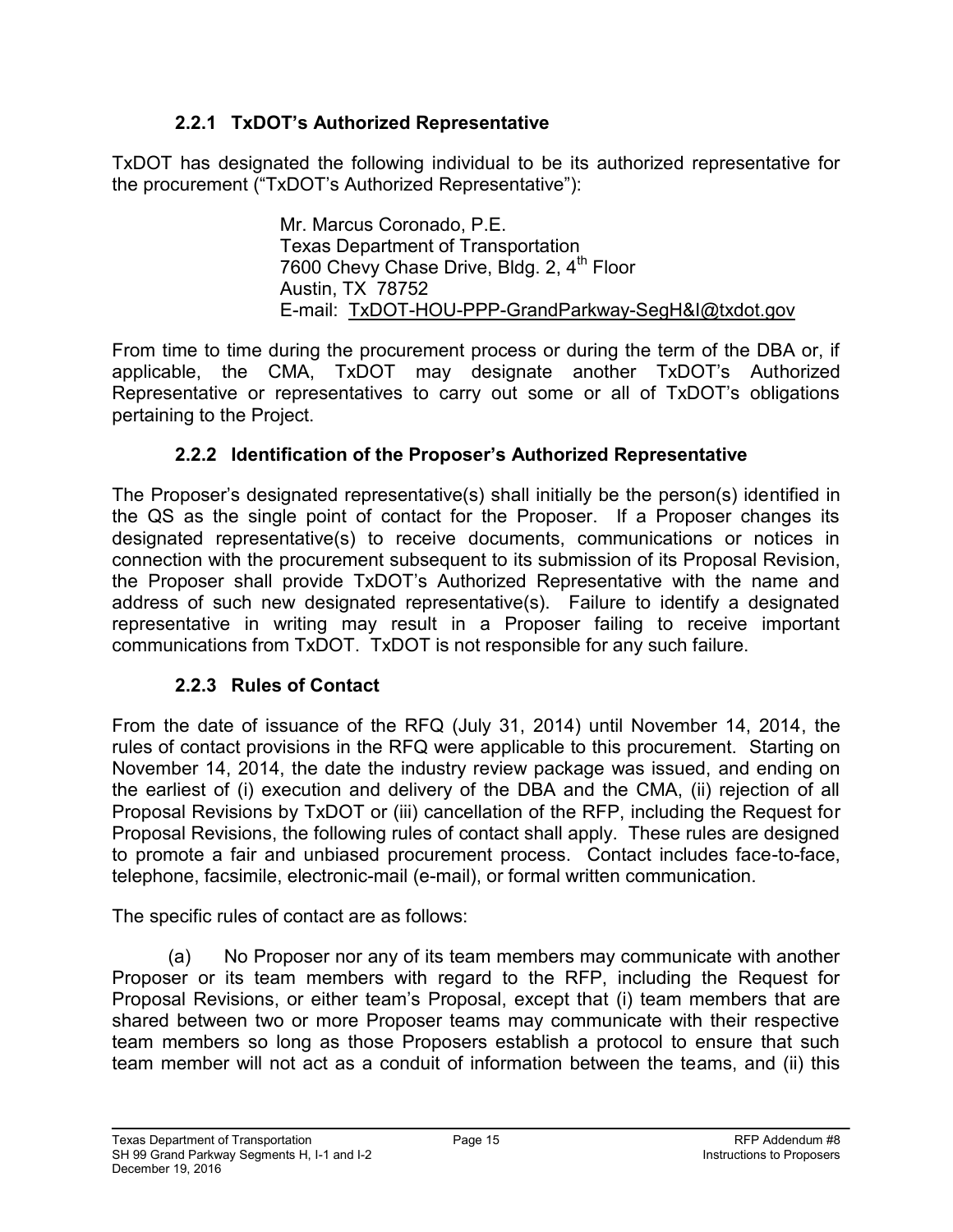prohibition does not apply to public discussions regarding the RFP, including the Request for Proposal Revisions, at any TxDOT sponsored informational meetings.

(b) Each Proposer shall designate one designated representative responsible for all communications between the Proposer and TxDOT, and such designated representative shall correspond with TxDOT regarding the RFP, including the Request for Proposal Revisions, only through TxDOT's Authorized Representative (except communications with TxDOT's ombudsman as provided in Section 2.3.2 below).

(c) No Proposer or representative thereof shall have any ex-parte communications regarding the RFP, including the Request for Proposal Revisions, or the procurement described herein with any member of the Commission, with any Stakeholder representative or with any TxDOT staff, advisors, contractors or consultants involved with the procurement or the Project, except for communications with TxDOT consultants who have completed their services for the Project and been released by TxDOT, for communications expressly permitted by the Request for Proposal Revisions or as approved in advance by TxDOT's Authorized Representative or the Director, Project Finance and Debt Management Division, in his/her sole discretion. The foregoing restriction shall not, however, preclude or restrict communications with regard to matters unrelated to the RFP or participation in public meetings of the Commission or any public or Proposer workshop related to the RFP, including the Request for Proposal Revisions. Any Proposer engaging in such prohibited communications may be disqualified at the sole discretion of TxDOT.

(d) Proposers shall not contact any of the Stakeholders, including Utilities and Railroads, regarding the Project, including employees, representatives, members and consultants of Stakeholders, except as specifically approved in advance by TxDOT in writing after a Proposer submits a written request to TxDOT no later than five Business Days in advance of the proposed date for such meeting that includes the proposed date, time and location of the meeting; a list of anticipated attendees; a proposed agenda; and a list of the specific questions to be addressed by the Stakeholder at such meeting. A Proposer's written request for a meeting with any Stakeholder, including the proposed agenda and list of specific questions to be addressed by the Stakeholder at the Stakeholder meeting, will remain confidential until a decision is made to select a Proposer or cancel the procurement, at which time all confidentiality rights, if any, shall be of no further force and effect except as otherwise allowed under the Act, applicable Law, and **Section 2.6.** The proposed agenda and list of specific questions to the Stakeholder submitted with a Proposer's written request for a meeting with any Stakeholder shall set the agenda for the Stakeholder meeting, and new or unidentified questions or topics will not be addressed during the meeting. In addition to the preceding requirements, a representative from TxDOT, designated by TxDOT's Authorized Representative, must be in attendance at all meetings between Proposers and Utilities. Notwithstanding the foregoing, each Proposer may contact private landowners and lessees along the Project corridor for the purpose of performing due diligence and discussing aspects of the Proposal Revision, including temporary construction easements, staging areas and borrow; provided, however, (i) the Proposer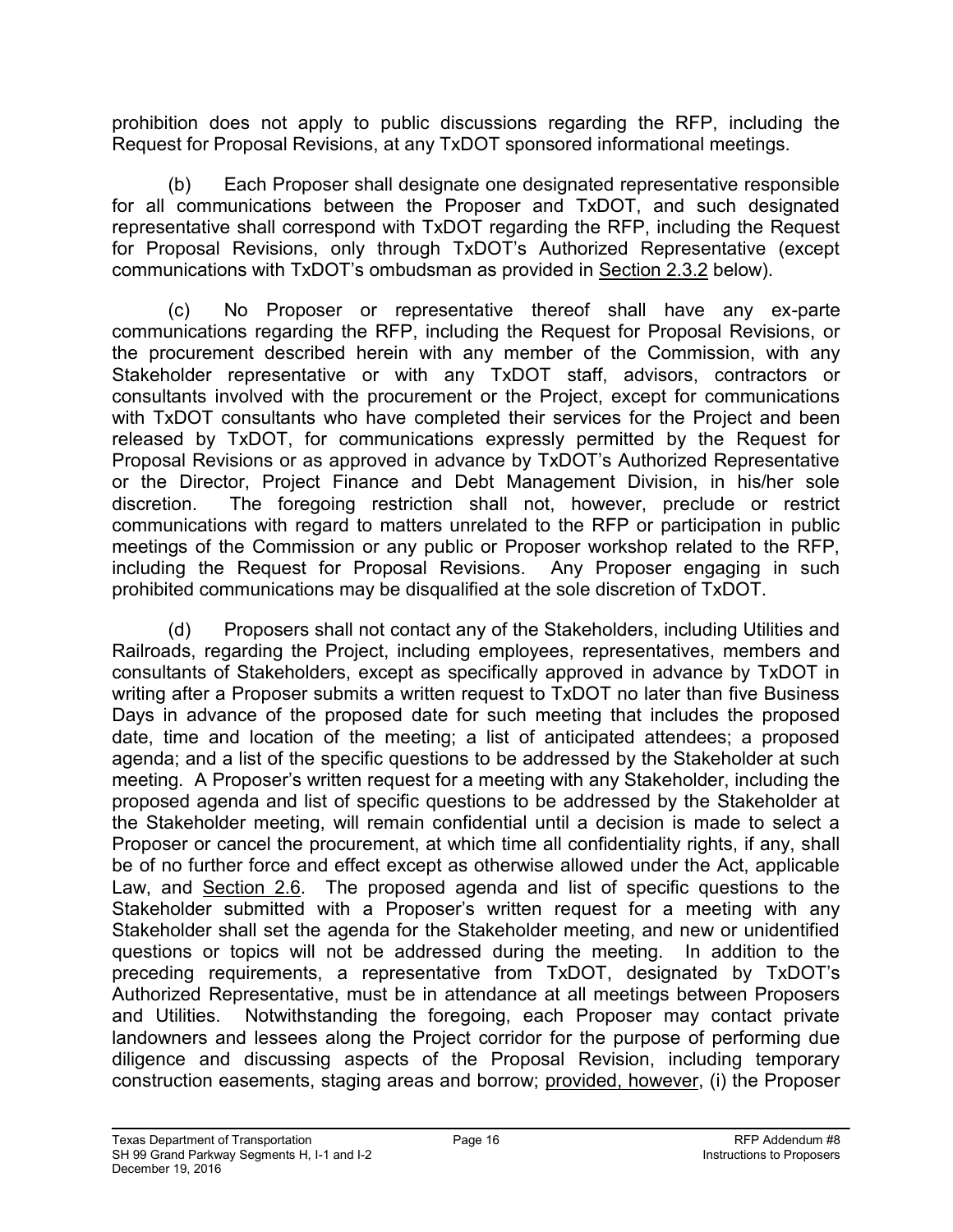shall not discuss other Proposers or their Proposals, negotiate exclusive arrangements to the detriment of other Proposers or otherwise seek an unfair competitive advantage, and (ii) the Proposer shall provide written notice to TxDOT of the name of the private landowner, the topic of the proposed discussion and the date of the proposed discussion no later than seven days in advance of each such meeting. Furthermore, Proposers shall not attempt to obtain from such landowners rights of entry during the procurement, which are governed by Section 2.8.2.

(e) Any communications determined by TxDOT, in its sole discretion, to be improper may result in disqualification.

(f) Any official information regarding the Project will be in writing, on TxDOT letterhead, and signed by TxDOT's Authorized Representative or designee.

(g) TxDOT will not be responsible for any oral exchange or any other information or exchange that occurs outside the official process specified herein.

The Proposer shall note that no correspondence or information from TxDOT or anyone representing TxDOT regarding the RFP or the Proposal process in general shall have any effect unless it is in compliance with Section 2.2.3(f).

## **2.2.4 Language Requirement**

<span id="page-24-0"></span>All correspondence regarding the RFP, including the Request for Proposal Revisions, ATCs, Proposals, DBA Documents and the CMA Documents are to be in the English language and U.S. customary units. If any original documents required for the Proposal Revision are in any other language, the Proposer shall provide a certified English translation, which shall take precedence in the event of conflict with the original language.

## <span id="page-24-2"></span><span id="page-24-1"></span>**2.3 Questions and Responses Process and Addenda**

## **2.3.1 Questions and Responses Regarding the RFP and Request for Proposal Revisions**

Proposers shall be responsible for reviewing the RFP and any Addenda, including the Request for Proposal Revisions, issued by TxDOT prior to the Proposal Due Date, and for requesting written clarification or interpretation of any perceived discrepancy, deficiency, ambiguity, error or omission contained therein, or of any provision which the Proposer fails to understand. Failure of the Proposer to so examine and inform itself shall be at its sole risk, and no relief for error or omission will be provided by TxDOT. Proposers shall submit, and TxDOT will respond to, requests for written clarification in accordance with this Section 2.3.1. To the extent responses are provided, they will not be considered part of the DBA Documents or CMA Documents, nor will they be relevant in interpreting the DBA Documents or CMA Documents, except as expressly set forth in the DBA Documents and CMA Documents, as applicable.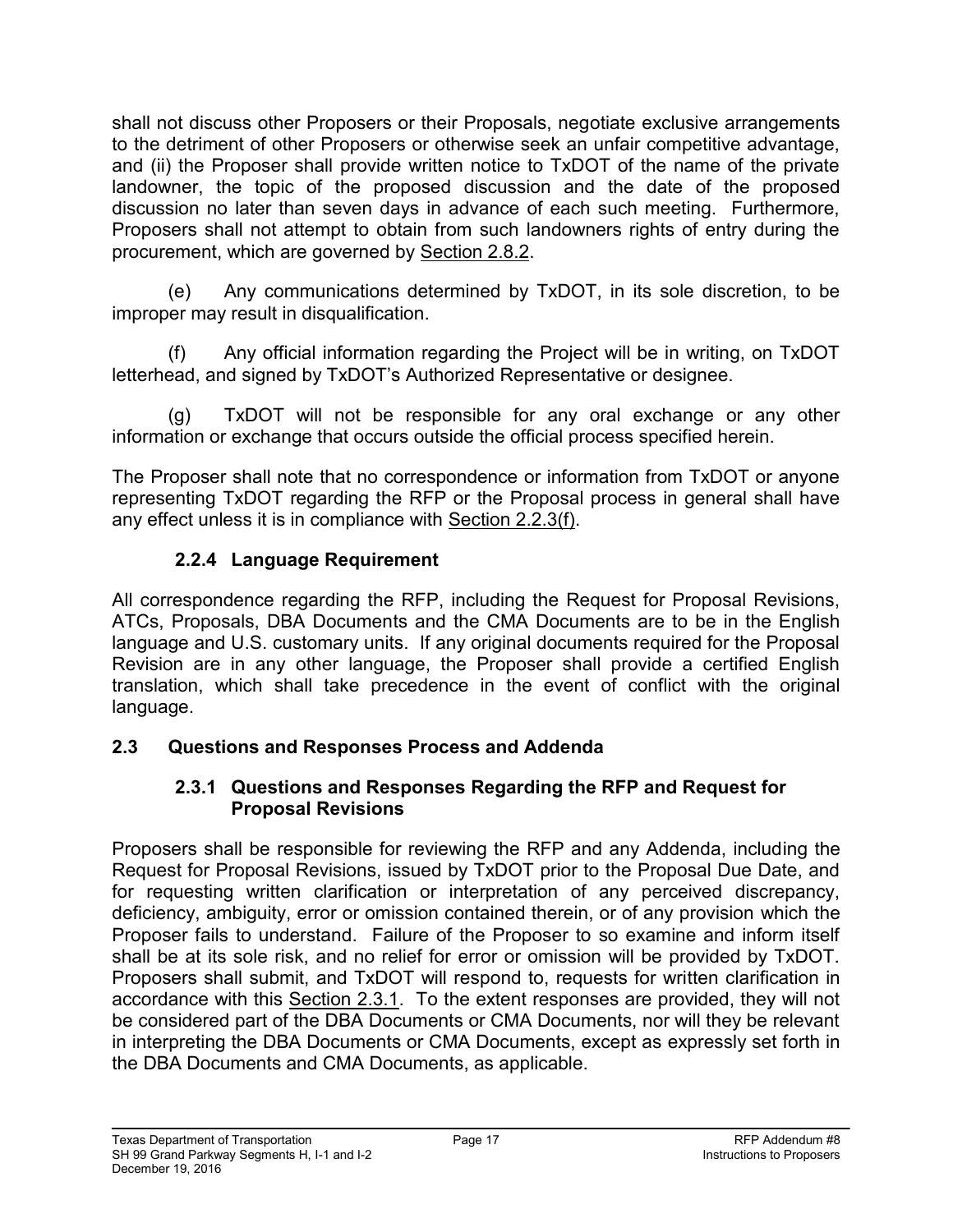TxDOT will only consider comments or questions regarding the RFP, as amended by the Request for Proposal Revisions, including requests for clarification and requests to correct errors, if submitted by a shortlisted Proposer to TxDOT's Authorized Representative or TxDOT's designated ombudsman, by hard copy or electronic transmission in the format prescribed herein.

Such comments or questions may be submitted at any time prior to the applicable last date specified in Section 1.5 or such later date as may be specified in any Addendum and shall: (i) be sequentially numbered; (ii) identify the relevant document (i.e., the DBA, the Technical Provisions, etc.); (iii) identify the relevant section number and page number (e.g., DBA Section 5.2, pages 20-21) or, if it is a general question, so indicate; (iv) not identify the Proposer's identity in the body of the question or contain proprietary or confidential information, and (v) indicate whether the question is a Category 1, 2, 3 or 4 question.

As used above, "Category 1" means a potential "go/no-go" issue that, if not resolved in an acceptable fashion, may preclude the Proposer from submitting a Proposal, including a Proposal Revision. "Category 2" means a major issue that, if not resolved in an acceptable fashion, will significantly affect value for money or, taken together with the entirety of other issues, may preclude the Proposer from submitting a Proposal, including a Proposal Revision. "Category 3" means an issue that may affect value for money, or another material issue, but is not at the level of a Category 1 and Category 2 issue. "Category 4" means an issue that is minor in nature, a clarification, or a comment concerning a conflict between documents or within a document, etc.

Proposers will be limited to 50 questions for the final RFP and 30 questions for each Addendum thereafter, if any, unless otherwise specified; provided however, Proposers will be limited to 15 questions with respect to RFP Addendum #3 and 5 questions with respect to RFP Addendum #4, may not submit any questions with respect to RFP Addendum #5, will be limited to 30 questions for Draft RFP Addendum #6, and may not submit any questions for final RFP Addendum #6. Proposers will be limited to 15 questions for Addendum #7 that may only address the changes made since Addendum #6 (except for requests for clarification of discrepancies between the documents, internal consistencies, incorrect cross references and correction of errors, which must be received by TxDOT by noon on November 18, 2016). **Proposers may not submit any questions with respect to RFP Addendum #8.**

If a question has more than one subpart, each subpart will be considered a separate question. Corrections of typographical errors, incorrect cross references or internal inconsistencies within or among the RFP documents will be excluded from the question limitations. Responses to any questions submitted will be made at TxDOT's sole discretion. .

Except with respect to one-on-one meetings, no telephone or oral requests will be considered, and e-mail requests must be followed up by delivery of a hard copy with an original signature either through the US mail or other delivery. Proposers are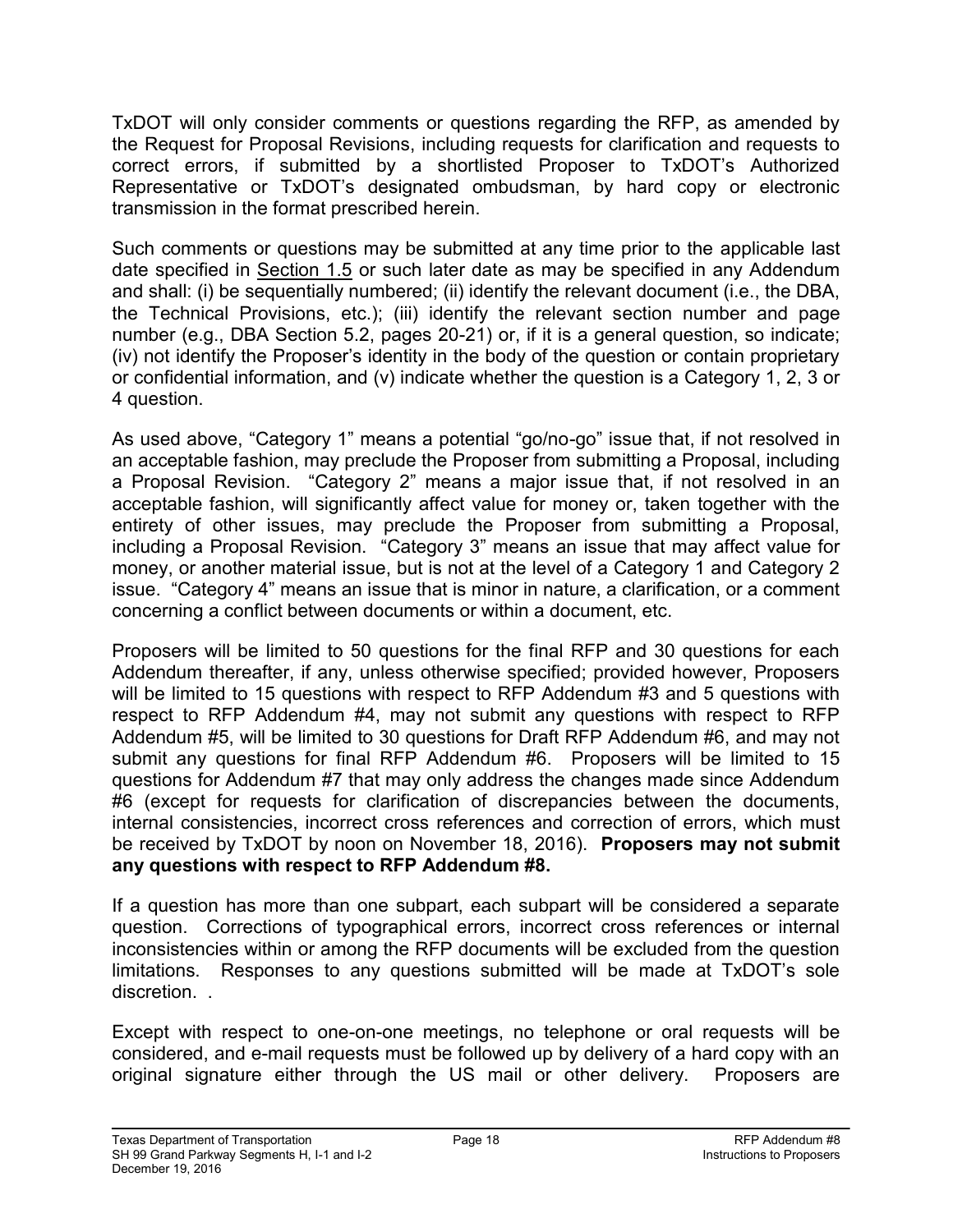responsible for ensuring that any written communications clearly indicate on the first page or in the subject line, as applicable, that the material relates to the Project. No requests for additional information or clarification submitted to any person other than TxDOT's Authorized Representative or, subject to compliance with Section 2.3.2, to TxDOT's designated ombudsman will be considered. Questions may be submitted only by the Proposer's designated representative(s), and must include the requestor's name, address, telephone and facsimile numbers, and the Proposer he/she represents.

The questions and TxDOT's responses will be in writing and will be delivered to all Proposers, except that TxDOT intends to respond individually to those questions identified by a Proposer or deemed by TxDOT to contain confidential or proprietary information relating to the Proposer's Proposal or ATCs. TxDOT reserves the right to disagree with a Proposer's assessment regarding confidentiality of information in the interest of maintaining a fair process or complying with applicable Law. Under such circumstances, TxDOT will inform the Proposer and may allow the Proposer to withdraw the question, rephrase the question, or have the question answered non-confidentially or, if TxDOT determines that it is appropriate to provide a general response, TxDOT will modify the question to remove information that TxDOT determines is confidential. TxDOT may rephrase questions as it deems appropriate and may consolidate similar questions. TxDOT contemplates issuing multiple sets of responses at different times during the procurement process. Except for responses to questions relating to Addenda, the last set of responses will be issued no later than the date specified in Section 1.5. A consolidated, final set of questions and answers will be compiled and distributed prior to the Proposal Due Date. As stated above, with respect to Draft RFP Addendum #6, TxDOT may respond to all, some, or none of the questions received from Proposers. Proposers should anticipate a consolidated, final set of questions and answers prior to the Proposal Due Date.

TxDOT may convene pre-proposal meetings with Proposers as it deems necessary (*see* Section 2.5), and Proposers must make themselves available to TxDOT for such pre-proposal meetings and to discuss any matters they submit to TxDOT under this Section 2.3.1. If TxDOT determines, in its sole discretion, that its interpretation or clarification requires a change in the RFP, including the Request for Proposal Revisions, TxDOT will prepare and issue an Addendum.

## **2.3.2 Ombudsman**

<span id="page-26-0"></span>TxDOT has designated an employee who is not involved in this procurement to act as an ombudsman for the purpose of receiving written communications submitted in accordance with this Section 2.3.2 on a confidential basis regarding the procurement process. Instead of submitting written communications to TxDOT's Authorized Representative as provided in Section 2.3.1, a Proposer may submit such confidential communications, comments or complaints regarding the procurement to the ombudsman, where the Proposer believes in good faith that confidentiality is essential. Please note that the deadline set forth in Section 2.3.1 applies to comments and questions regarding the RFP, including the Request for Proposal Revisions, that are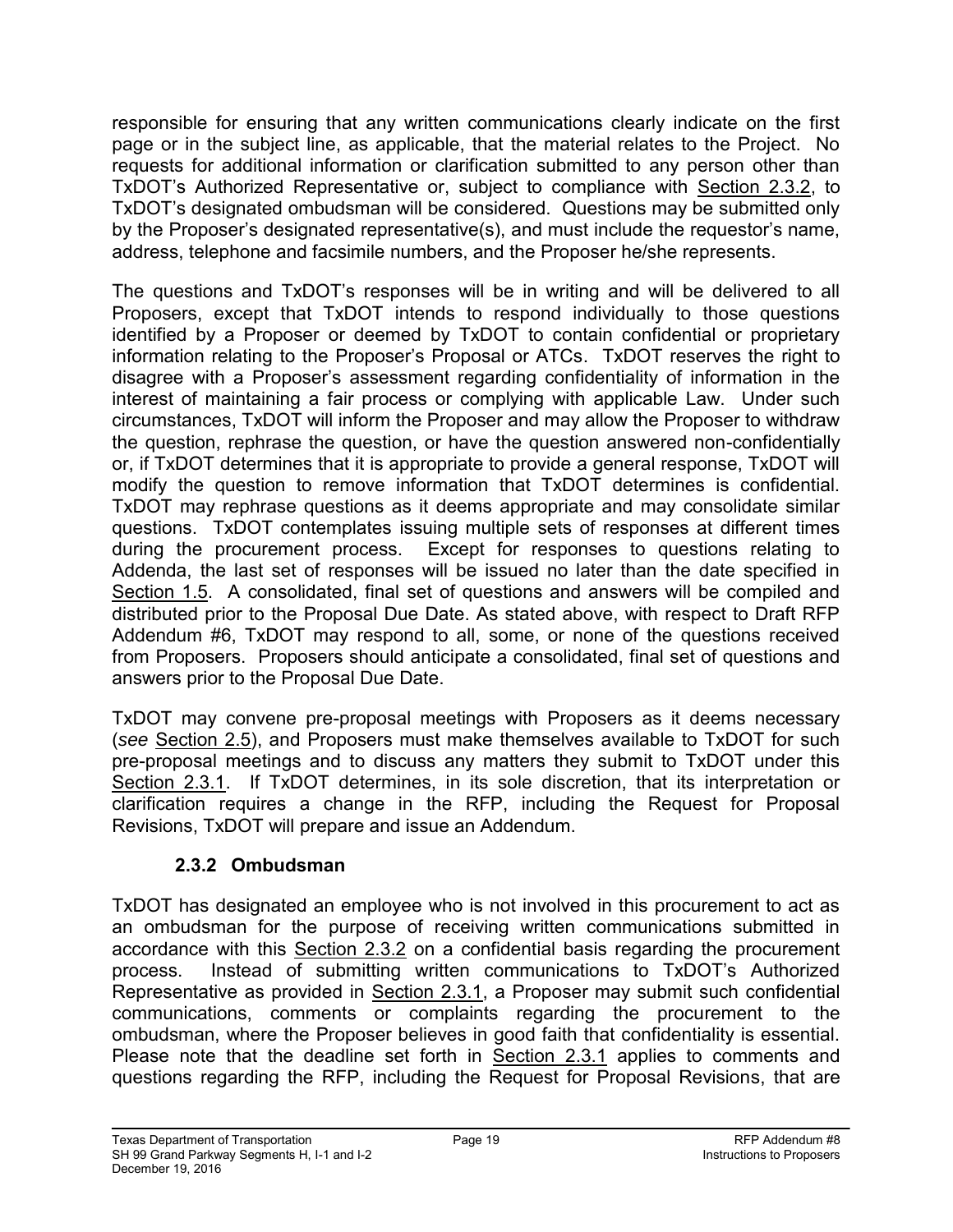submitted to the ombudsman. A Proposer must submit such confidential communications in a separate document that does not include any information identifying the Proposer. After receiving such confidential communications, the ombudsman shall forward only the separate document containing the confidential communication to TxDOT's Authorized Representative as identified in Section 2.2.1. If the ombudsman determines that the submitted material is not of a confidential nature, or has been submitted past the applicable deadline set forth in Section 2.3.1, the ombudsman shall return the submission to the Proposer and instruct the Proposer to submit the communication directly to TxDOT's Authorized Representative in accordance with Section 2.3.1. TxDOT has designated the following individual who is not involved in the procurement to be the ombudsman for the procurement:

> Rebecca Blewett, Esq. Associate General Counsel Texas Department of Transportation 125 E. 11th Street Austin, Texas 78701 E-mail: Becky.Blewett@txdot.gov

<span id="page-27-0"></span>All other questions and requests for clarification should be submitted to TxDOT's Authorized Representative in accordance with Section 2.3.1.

## **2.3.3 Addenda**

TxDOT reserves the right, in its sole discretion, to revise, modify or change the RFP, including the Request for Proposal Revisions, and/or procurement process at any time before the Proposal Due Date. Any such revisions will be implemented through issuance of Addenda to the RFP. Addenda will be posted on the RFP Website, and Proposers will be notified of the issuance of such Addenda. If any Addendum significantly impacts the RFP, including the Request for Proposal Revisions, as determined in TxDOT's sole discretion, TxDOT may change the Proposal Due Date. The announcement of such new date will be included in the Addendum. In addition, if the last date for Proposers to submit questions regarding the RFP, including the Request for Proposal Revisions, has occurred or has changed, the Addendum will indicate the latest date for submittal of any clarification requests permitted concerning the Addendum.

The Proposer shall acknowledge in its Proposal Letter (*see* Form BAFO A) receipt of all Addenda and question and answer documents. Failure to acknowledge such receipt may cause the Proposal Revision to be deemed non-responsive and be rejected. TxDOT reserves the right to hold group meetings with Proposers and/or one-on-one meetings with each Proposer to discuss any Addendum or response to requests for clarifications. TxDOT does not anticipate issuing any Addenda later than five Business Days prior to the Proposal Due Date. However, if the need arises, TxDOT reserves the right to issue Addenda after such date. If TxDOT finds it necessary to issue an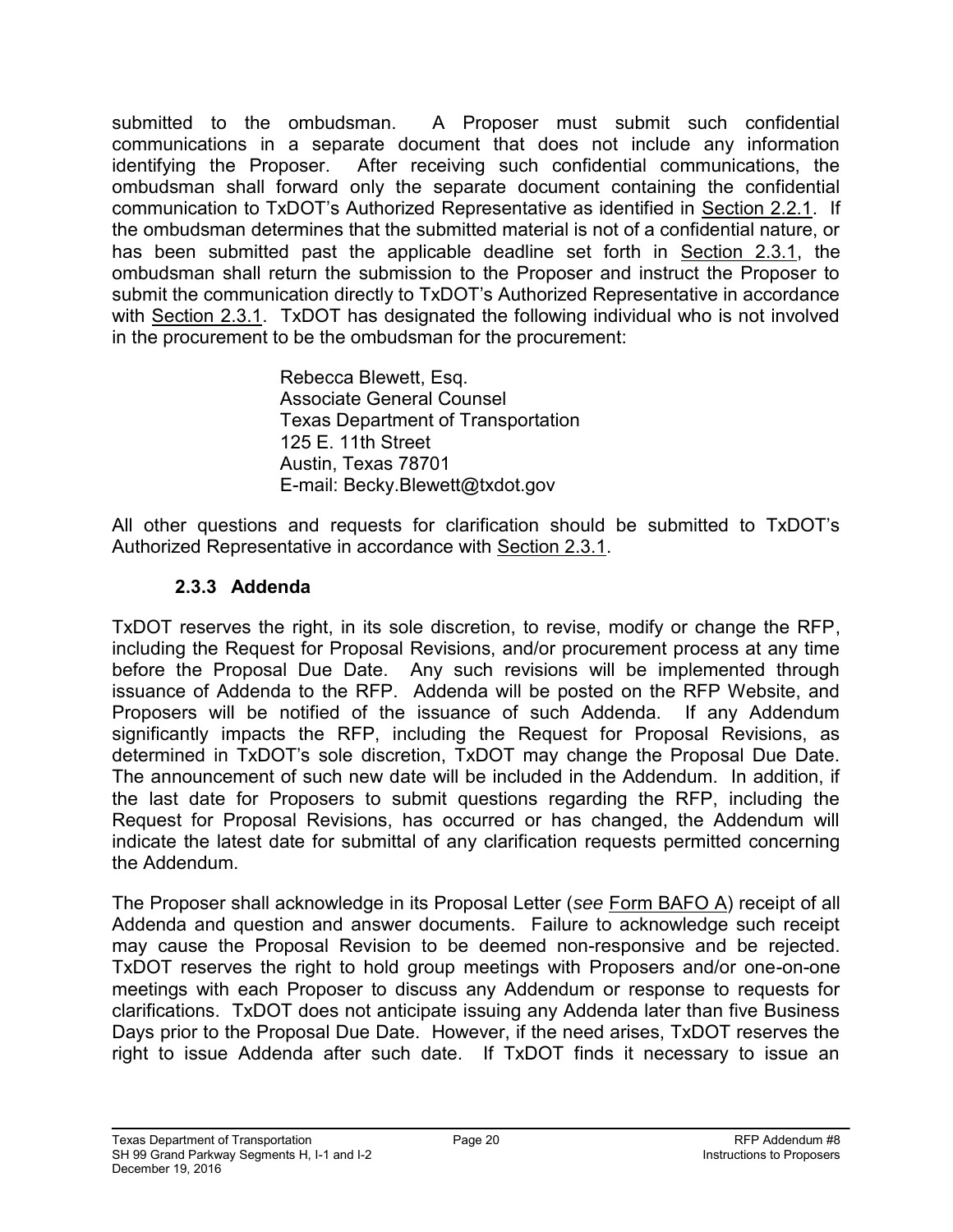Addendum after such date, then any relevant processes or response times necessitated by the Addendum will be set forth in a cover letter to that specific Addendum.

# <span id="page-28-0"></span>**2.4 Pre-Proposal Submittals**

Pre-Proposal Submittals are required as provided in Section 2.11.1 (regarding changes in a Proposer's organization), Section 2.11.2 (regarding designation of a Lead Maintenance Firm) and Section 2.11.3 of this ITP and Section 3.2.4 of Exhibit B (regarding changes in Key Personnel). In addition, any Proposer that wishes to submit an ATC pursuant to Section 3.2 must make a Pre-Proposal Submittal as described therein.

## <span id="page-28-2"></span><span id="page-28-1"></span>**2.5 Pre-Proposal Meetings**

## **2.5.1 Informational Meetings**

TxDOT may hold joint informational meetings with all Proposers at any time prior to the Proposal Due Date. Informational meetings may be held either in person or by telephonic or electronic means. If held telephonically or electronically, the meeting will permit interactive communication between all Proposers and TxDOT. Written notice of any informational meetings will be sent to all Proposers. If the meeting is conducted by telephonic or electronic means, the notice will inform Proposers of the manner of the meeting.

If any informational meeting is held, each Proposer shall attend with appropriate members of its proposed key management personnel, and if required by TxDOT, senior representatives of proposed team members identified by TxDOT.

## **2.5.2 One-on-One Meetings**

<span id="page-28-3"></span>TxDOT intends to conduct one-on-one meetings with each Proposer on the dates set forth in Section 1.5, and on such other dates designated by TxDOT in writing to the Proposers, to discuss issues and clarifications regarding the RFP, including the Request for Proposal Revisions, and the Proposer's ATCs. TxDOT reserves the right to disclose to all Proposers any issues raised during the one-on-one meetings, except to the extent that TxDOT determines, in its sole discretion, such disclosure would impair the confidentiality of an ATC or would reveal a Proposer's confidential business strategies. Participation at such meetings by the Proposers shall be mandatory. FHWA may also participate in all one-on-one meetings.

The one-on-one meetings are subject to the following:

- The meetings are intended to provide Proposers with a better understanding of the RFP.
- TxDOT will not discuss with any Proposer any Proposal or ATC other than its own.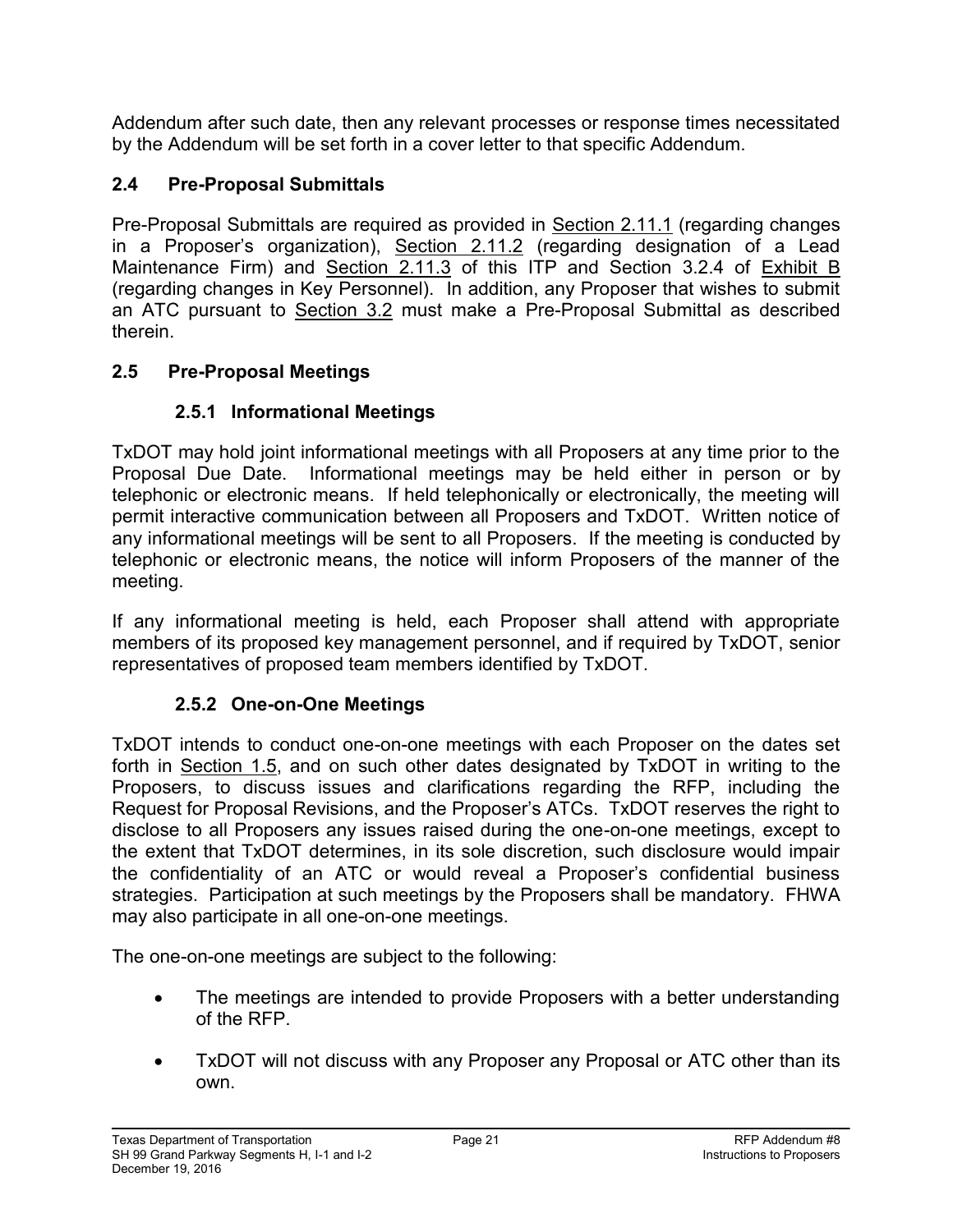- Proposers shall not seek to obtain commitments from TxDOT in the meetings or otherwise seek to obtain an unfair competitive advantage over any other Proposer.
- No aspect of these meetings is intended to provide any Proposer with access to information that is not similarly available to other Proposers, and no part of the evaluation of Proposal Revisions will be based on the conduct or discussions that occur during these meetings.

Persons attending the one-on-one meetings will be required to sign an acknowledgment of the foregoing rules and to identify all participants from the Proposer whether attending in person or by phone. Each Proposer shall provide TxDOT with an agenda five business days in advance regarding the topics it wishes to discuss during its respective one-on-one meeting. While questions and responses are permitted during one-on-one meetings as specified in Section 2.5.3 below, Proposers shall not use oneon-one meeting agendas to submit written questions or requests for clarification or interpretation of the RFP Documents in excess of the question limitations set forth in Section 2.3.1.

## **2.5.3 Questions and Responses during One-on-One Meetings**

<span id="page-29-0"></span>During one-on-one meetings, Proposers may ask questions and TxDOT may provide responses. However, any responses provided by TxDOT during one-on-one meetings may not be relied upon unless questions were submitted in writing and TxDOT provided written responses in accordance with Section 2.3.1. The questions and TxDOT's responses will be provided in writing to all Proposers, except to the extent such questions are deemed by TxDOT to contain confidential or proprietary information relating to a particular Proposer's Proposal or ATCs.

## **2.5.4 Statements at Meetings**

<span id="page-29-1"></span>Nothing stated at any pre-proposal meeting or included in a written record or summary of a meeting will modify the ITP or any other part of the RFP, including the Request for Proposal Revisions, unless it is incorporated in an Addendum issued pursuant to Section 2.3.3.

## <span id="page-29-3"></span><span id="page-29-2"></span>**2.6 Confidentiality/Public Information Act Disclosure Requests**

# **2.6.1 Disclosure Waiver**

Each Proposer, by submitting a Proposal to TxDOT in response to the RFP, consents to the disclosures described in this ITP, including the disclosures in this Section 2.6 and all other disclosures required by law, and expressly waives any right to contest, impede, prevent or delay such disclosure, or to initiate any proceeding that may have the effect of impeding, preventing or delaying such disclosure, under the Public Information Act, the Code, the Rules or any other law relating to the confidentiality or disclosure of information. Under no circumstances will TxDOT be responsible or liable to a Proposer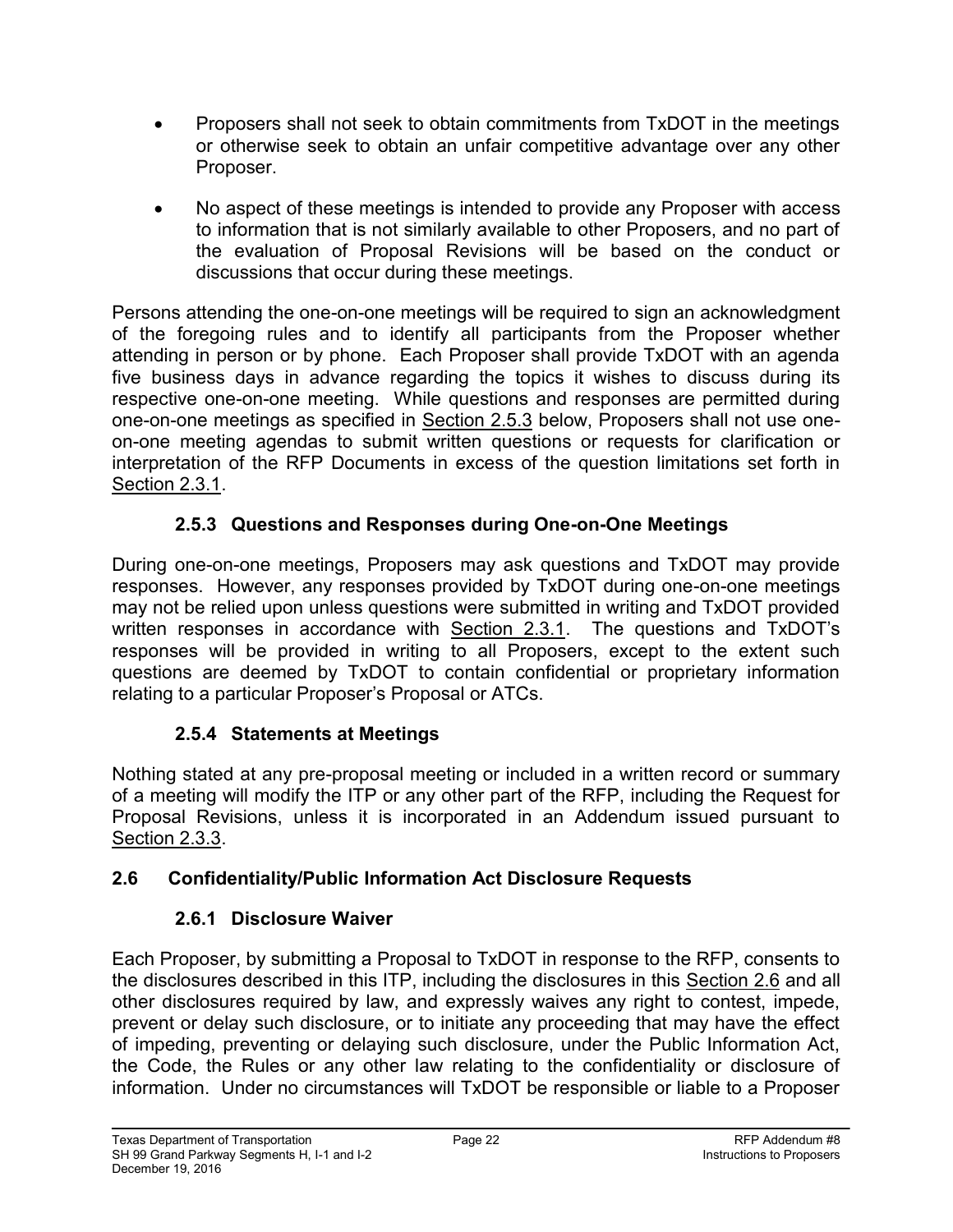or any other party as a result of disclosing any such materials. The Proposer further agrees to assist TxDOT in complying with these disclosure requirements if it is the selected apparent best value Proposer.

## **2.6.2 Observers during Evaluation**

<span id="page-30-0"></span>Proposers are advised that observers from federal or other agencies may observe the Proposal evaluation process and will have the opportunity to review the Proposals and Proposal Revisions. TxDOT has agreed to allow FHWA officials and their outside advisors to oversee the procurement process, which includes access to the Financial Proposals and Financial Proposal Revisions. Outside observers (other than FHWA officials) will be required to sign TxDOT's standard confidentiality agreement.

# **2.6.3 Public Disclosure of Proposal Documents**

<span id="page-30-1"></span>Proposers are advised that the information contained in Form BAFO J (Conflict of Interest Disclosure Statement) and the Executive Summary (described in Exhibit B, Section 3.1) of each Proposal may be publicly disclosed by TxDOT at any time, in TxDOT's sole discretion.

Proposers are advised that upon recommendation to the Commission of the selection of an apparent best value Proposer and in TxDOT's sole discretion, TxDOT may publicly release (a) each Proposal with the exception of the Price Proposal and Price Proposal Revision, and (b) the selected apparent best value Proposer's Price Proposal Revision, or any of the information contained therein. In the event TxDOT is unable to reach agreement on the DBA and CMA with the selected apparent best value Proposer and TxDOT, in accordance with applicable law, chooses to enter into negotiations with the next highest ranking Proposer, then the Price Proposal Revision submitted by the next such highest ranking Proposer and any information contained therein may be disclosed as described in the previous sentence for the selected apparent best value Proposer.

Prior to recommendation to the Commission of the selection of an apparent best value Proposer, any Price Proposal Revision submitted by Proposers and the information contained therein shall be subject to disclosure as described in Section 2.6.4.

After recommendation to the Commission of the selection of an apparent best value Proposer, but prior to execution of the DBA and CMA, any Price Proposal Revision submitted by Proposers and the information contained therein, other than that of the apparent best value Proposer (or that of the next highest ranking Proposer, if such Proposer is in DBA and CMA negotiations with TxDOT) shall be subject to disclosure as described in Section 2.6.4.

After final award, or in the event that the procurement is cancelled by TxDOT, TxDOT shall have the right to publicly disclose any and all portions of all the Proposals, except the non-public financial statements of privately held entities. However, the non-public financial statements of privately held entities shall be subject to disclosure as described in Section 2.6.4.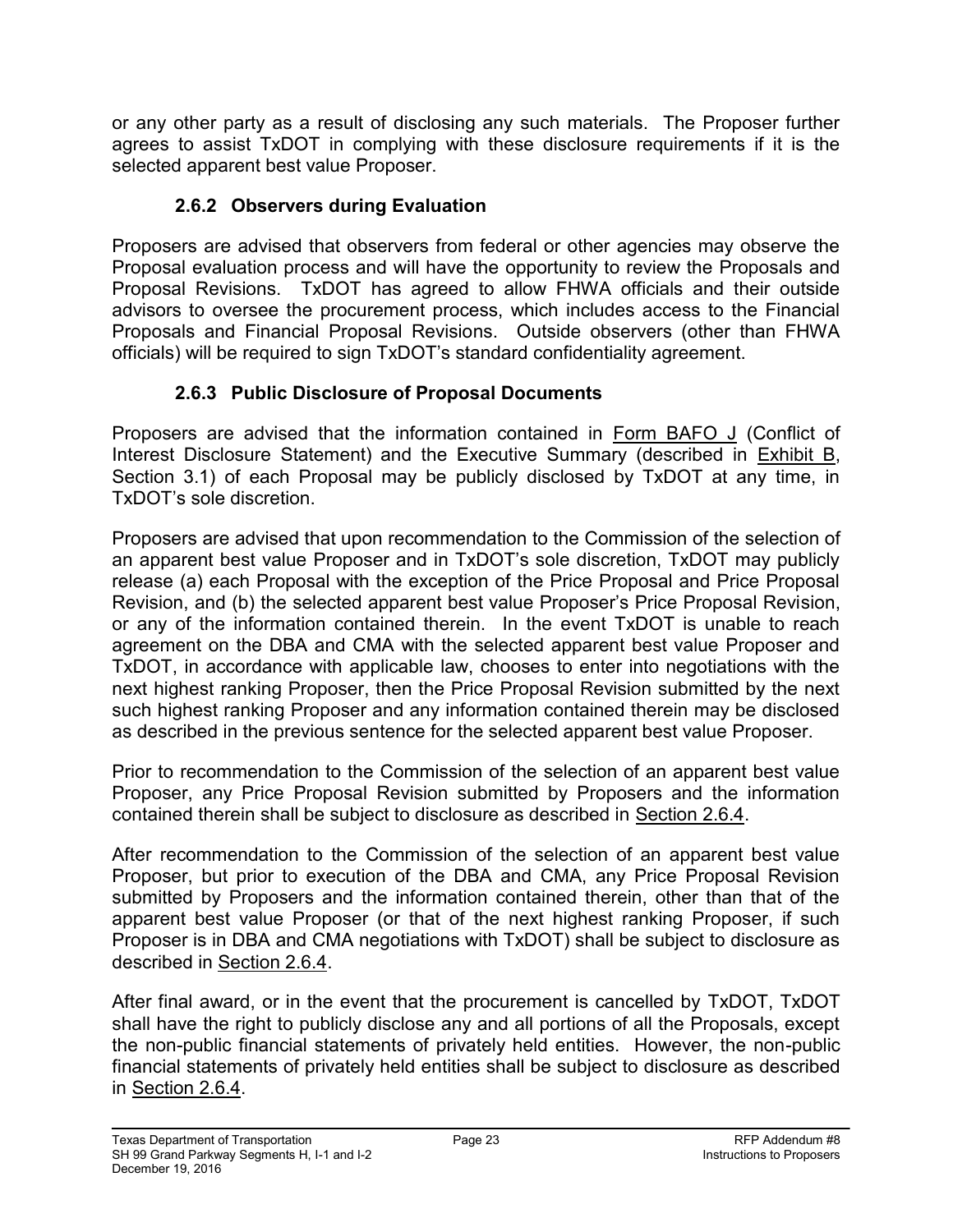## **2.6.4 Disclosure Process for Requests under the Act**

<span id="page-31-0"></span>If a request is made under the Act for disclosure of the Proposals or information contained therein, other than information which may be otherwise disclosed pursuant to the Proposer's express consent given in accordance with Section 2.6.1, TxDOT will submit a request for an opinion from the Office of the Attorney General prior to disclosing any such documents. The Proposer shall then have the opportunity to assert its basis for non-disclosure of such documents and claimed exception under the Act or other applicable Law to the Office of the Attorney General within the time period specified in the notice issued by TxDOT and allowed under the Act. However, it is the responsibility of the Proposer to monitor such proceedings and make timely filings. TxDOT may, but is not obligated to, make filings of its own concerning possible disclosure; however, TxDOT is under no obligation to support the positions of the Proposer.

By submitting a Proposal to TxDOT in response to the RFP, including the Request for Proposal Revisions, the Proposer consents to, and expressly waives any right to contest, the provision by TxDOT to the Office of the Attorney General of all, or representative samples of, the Proposal, including any non-public financial statements of privately held entities and other confidential or proprietary information, in accordance with the Act and each Proposer consents to the release of all such information to the Attorney General for purposes of the Attorney General making a determination in response to a disclosure request under the Act. Under no circumstances will TxDOT be responsible or liable to a Proposer or any other party as a result of disclosing any materials, whether the disclosure is deemed required by Law or by an order of court or occurs through inadvertence, mistake or negligence on the part of TxDOT or its officers, employees, contractors or consultants.

All Proposers should obtain and thoroughly familiarize themselves with the Act, Code and any Rules applicable to the issue of confidentiality and public information. TxDOT will not advise a Proposer as to the nature or content of documents entitled to protection from disclosure under the Code, the Act or other Texas Laws, as to the interpretation of such Laws, or as to the definition of trade secret. The Proposer shall be solely responsible for all determinations made by it under applicable Laws. Each Proposer is advised to contact its own legal counsel concerning the effect of applicable Laws to that Proposer's own circumstances.

In the event of any proceeding or litigation concerning the disclosure of any Proposal or portion thereof, including any non-public financial statements of privately held entities and other confidential or proprietary information submitted by the Proposer, the Proposer shall be responsible for prosecuting or defending any action concerning the materials at its sole expense and risk; provided, however, that TxDOT reserves the right, in its sole discretion, to intervene or participate in the litigation in such manner as it deems necessary or desirable. All costs and fees (including attorneys' fees and costs) incurred by TxDOT in connection with any litigation, proceeding or request for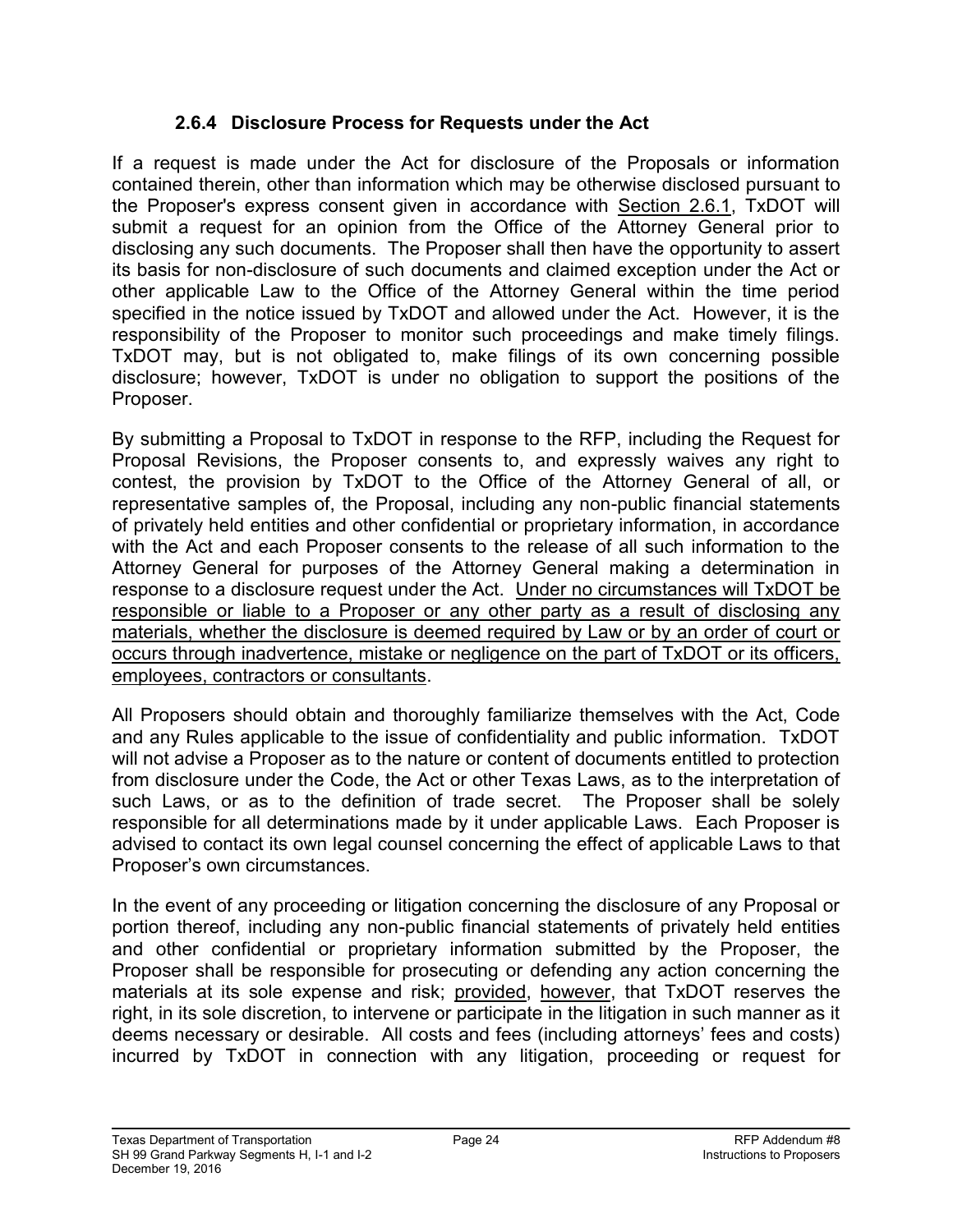disclosure shall be reimbursed and paid by the Proposer whose Proposal is the subject thereof.

# <span id="page-32-0"></span>**2.7 TxDOT Studies and Investigations**

TxDOT has completed substantial Site investigations. To the extent TxDOT undertakes any additional investigative activities, the information obtained by TxDOT from such activities may be made available to Proposers in the RIDs. All information provided by TxDOT will be subject to the same limitations applicable to similar information furnished in the RIDs. Specifically, TxDOT makes no representation or warranty as to the accuracy, completeness or suitability of the additional information.

## <span id="page-32-2"></span><span id="page-32-1"></span>**2.8 Examination of RFP and Site Access**

## **2.8.1 Examination of RFP**

Each Proposer shall be solely responsible for examining, with appropriate care and diligence, the RFP, including the RIDs and any Addenda and Requests for Proposal Revisions, and all material posted on the RFP Website, and for informing itself with respect to any and all conditions that may in any way affect the amount or nature of its Proposal Revision, or the performance of the DB Contractor's obligations under the DBA and the CMA with TxDOT, as appropriate. Each Proposer is also responsible for monitoring the Project Website for information concerning the RFP, including the Request for Proposal Revisions, and the procurement. The Proposal Letter (Form BAFO A) includes an acknowledgment that the Proposer has received and reviewed all materials posted thereon. Failure of the Proposer to so examine and inform itself shall be at its sole risk, and TxDOT will provide no relief for any error or omission.

Each Proposer is responsible for conducting such investigations as it deems appropriate in connection with its Proposal Revision, regarding the condition of existing facilities and Site conditions, including Hazardous Materials, and permanent and temporary Utility appurtenances, keeping in mind the provisions in the DBA and the CMA regarding assumption of liability by the Proposer. The Proposer's receipt of TxDOT-furnished information does not relieve the Proposer of such responsibility.

The submission of a Proposal Revision shall be considered prima facie evidence that the Proposer has made the above-described examination and is satisfied as to the conditions to be encountered in performing the Work and Maintenance Services, and as to the requirements of the DBA Documents and CMA Documents.

## **2.8.2 Site Access**

<span id="page-32-3"></span>An expedited process for obtaining rights of entry to access portions of the Project is attached hereto as Exhibit F. Exhibit F-1 is the process for obtaining rights of entry to property that is not owned by the State, and **Exhibit F-2** is the process for obtaining a right of entry for State-owned ROW. Pursuant to the terms of Exhibit F-1 or F-2, as applicable, and subject to the Proposer obtaining any required administrative or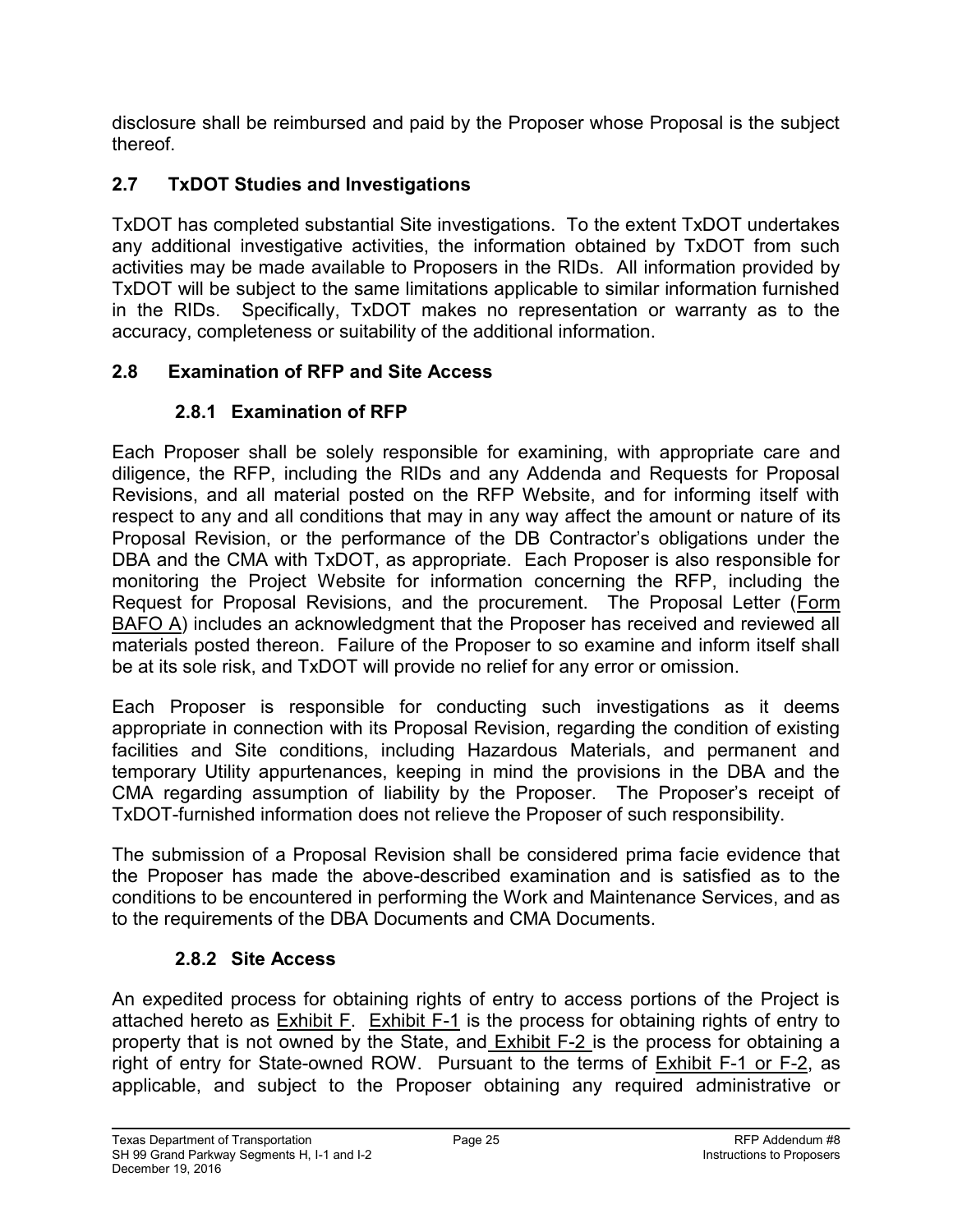governmental approvals, Proposers may be allowed access to portions of the Preliminary ROW for purposes of inspecting in-place assets and determining Site conditions through non-destructive investigations, until the Proposal Due Date, provided that the conditions specified in  $Exhibits F-1$  and  $F-2$ , as applicable, are met. This work may include surveys and site investigations, such as geotechnical, Hazardous Materials and Utilities investigations.

After conditional award has been made, the selected Proposer will be allowed access to the Project ROW that TxDOT owns, in accordance with the process described in this Section 2.8.2, in order to conduct surveys and site investigations, including geotechnical, Hazardous Materials and Utilities investigations, and to engage in the other activities referenced in the DBA Documents that are allowed prior to NTP2.

## <span id="page-33-0"></span>**2.9 Errors**

If any mistake, error, or ambiguity is identified by the Proposer at any time during the procurement process in any of the documents supplied by TxDOT, the Proposer shall notify TxDOT of the recommended correction in writing in accordance with Section 2.3.1.

## <span id="page-33-2"></span><span id="page-33-1"></span>**2.10 Improper Conduct**

## **2.10.1 Non-Collusion**

<span id="page-33-3"></span>Neither the Proposer nor any of its team members shall undertake any of the prohibited activities identified in the Non-Collusion Affidavit (Form BAFO F).

## **2.10.2 Organizational Conflicts of Interest**

Section 9.155 of Title 43 of the Rules regarding organizational conflicts of interest apply to all design-build contract projects, including this Project. Proposers are advised that these rules may preclude certain firms and their subsidiaries and affiliates from participating on a Proposer team.

By submitting its Proposal, each Proposer agrees that, if an organizational conflict of interest (as defined in the Rules) is thereafter discovered, the Proposer must make an immediate and full written disclosure to TxDOT that includes a description of the action that the Proposer has taken or proposes to take to avoid or mitigate such conflicts. If an organizational conflict of interest is determined to exist, TxDOT may, at its sole discretion, cancel the procurement, disqualify any Proposer with a conflict or take other action as necessary to mitigate the conflict. If the Proposer was aware of an organizational conflict of interest prior to the award of the DBA and the CMA and did not disclose the conflict to TxDOT, TxDOT may pursue remedies under the DBA and CMA, including termination of the DBA or, if applicable, CMA, for default.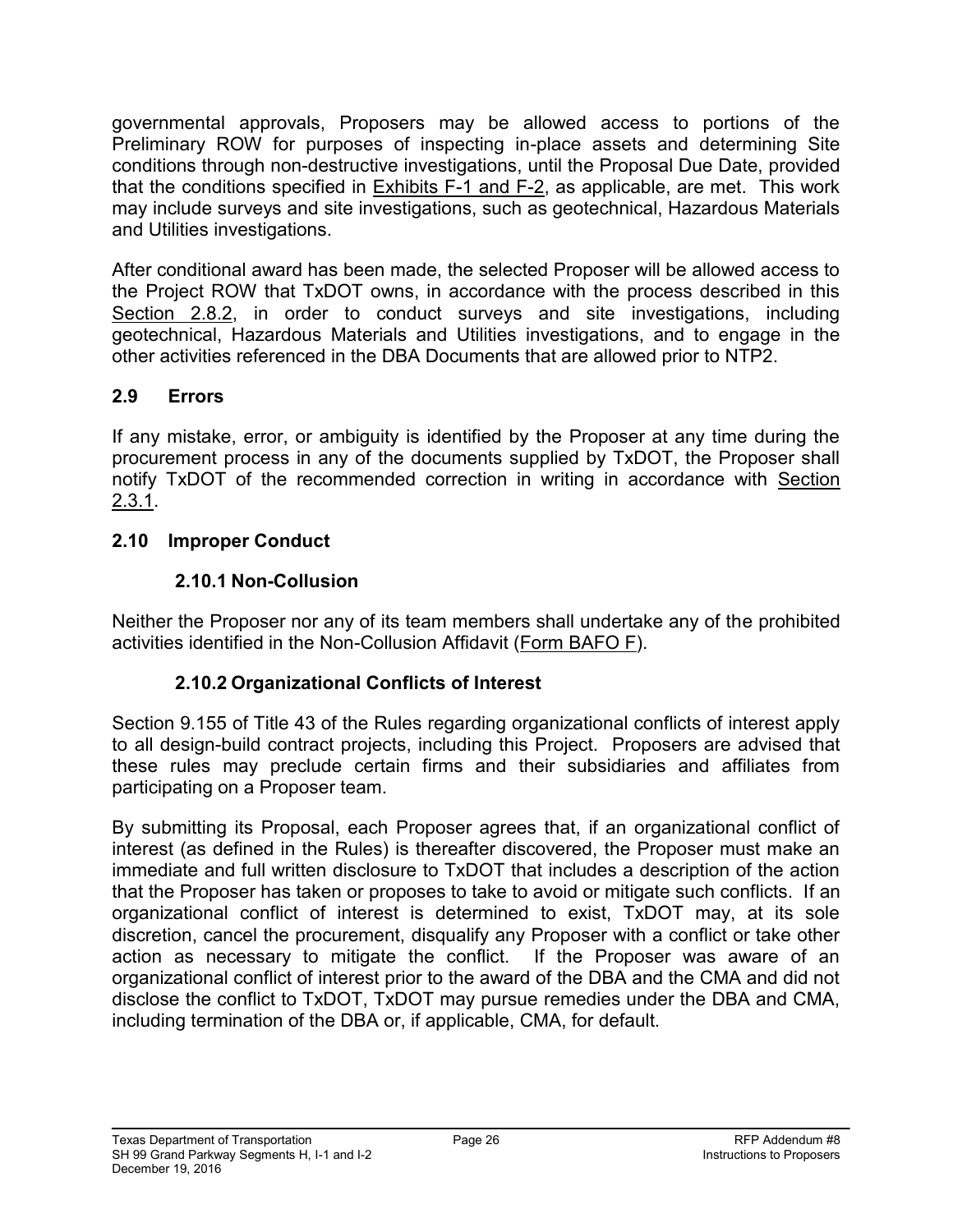## **2.10.3 Equitable Treatment of Proposers**

<span id="page-34-0"></span>During the procurement process (including the process for evaluation of ATCs and Proposals), TxDOT will make every reasonable effort to treat Proposers equitably.

#### <span id="page-34-2"></span><span id="page-34-1"></span>**2.11 Changes in a Proposer's Organization; Lead Maintenance Firm; Key Personnel**

## **2.11.1 Changes in Proposer's Organization**

Proposers are advised that, in order for a Proposer to remain qualified to submit a Proposal after it has been placed on the shortlist, unless otherwise approved in writing by TxDOT, the Proposer's organization as identified in the QS must remain intact for the duration of the procurement process. If a Proposer wishes to make changes in the team members identified in its QS, including, without limitation, additions or deletions of team members (including additional subcontractors), or reorganizations, changes in equity ownership interests and/or role changes in or of any of the foregoing, the Proposer shall submit to TxDOT a written request for approval of the change from TxDOT as soon as possible but in no event later than the applicable last date set forth in Section 1.5. Any such request shall be addressed to TxDOT at the address set forth in Section 2.2.1, accompanied by the information specified for such entities in the RFQ.

TxDOT discourages changes in a Proposer's organization from that listed in the QS other than the addition of new team members. If a request is made to allow deletion or role change of any Major Participant identified in its QS, the Proposer shall submit such information as may be required by TxDOT to demonstrate that the changed team meets the RFQ and RFP, including the Request for Proposal Revision, criteria (pass/fail and technical). The Proposer shall submit an original and five copies of each request package. TxDOT is under no obligation to approve such requests and may approve or disapprove in writing a portion of the request or the entire request at its sole discretion. Except as provided herein, in the DBA Documents and, as applicable, the CMA Documents, a Proposer may not make any changes in the team members identified in its QS, or in the case of a Proposal Revision, changes to the team members identified in its QS and/or Original Proposal, after the applicable last date set forth in Section 1.5. Between the applicable date set forth in Section 1.5 and execution of the DBA and CMA, TxDOT, in its sole discretion, will consider requests by a Proposer to make changes in that Proposer's organization based only on unusual circumstances beyond the Proposer's control.

## **2.11.2 Designation of Lead Maintenance Firm**

<span id="page-34-3"></span>Each Proposer shall submit a package that includes an original and five copies of the information specified in this Section 2.11.2 to TxDOT, by the date and time for requests for changes to Proposer organization specified in Section 1.5 for review and written approval by TxDOT, in its sole discretion. The package shall be delivered to the address set forth in Section 2.2.1, and shall include (i) identification of a Lead Maintenance Firm, (ii) information regarding the Lead Maintenance Firm's safety record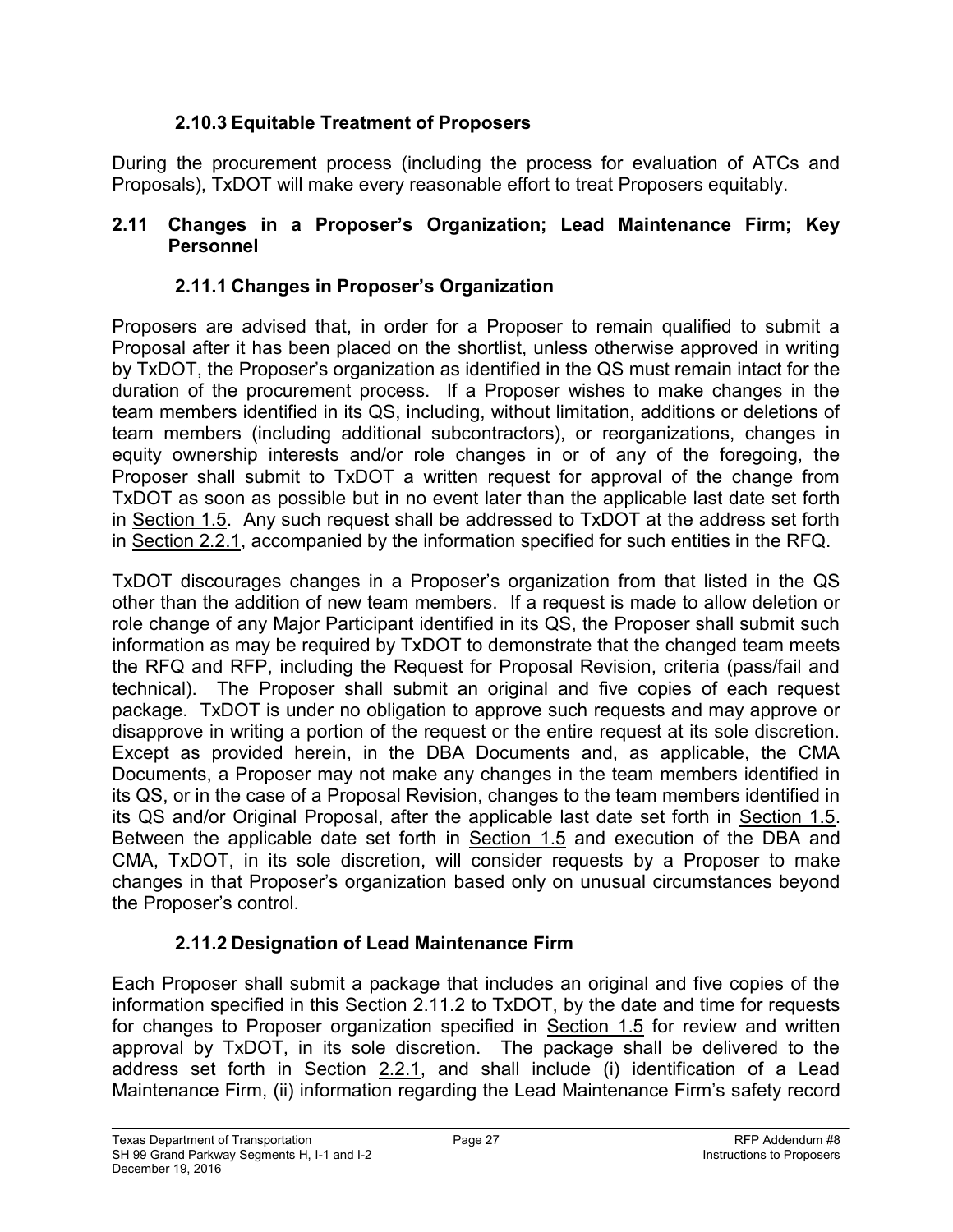and qualifications as evidenced on RFQ Form F – Safety Questionnaire included in the RIDs, and (iii) information regarding a designated Maintenance Manager submitted on Form BAFO G. The Maintenance Manager must have a minimum of five years of experience managing maintenance activities on projects of similar scope and complexity. In addition, the Proposer shall submit information demonstrating that the Lead Maintenance Firm meets the following minimum requirements:

(a) Roadway maintenance experience on projects of similar scope and complexity;

(b) Experience in managing maintenance interfaces with operators of adjacent roadways/facilities;

(c) Experience with life cycle analysis in a long term contracting environment; and

(d) Experience in incident management.

If TxDOT, in its sole discretion, disapproves a proposed Lead Maintenance Firm or (if applicable) its proposed alternate, Proposer shall submit the information required above for its proposed substitute, for review and approval by TxDOT in accordance with the foregoing process, at least ten Business Days prior to the Proposal Due Date.

## **2.11.3 Changes in Key Personnel**

<span id="page-35-0"></span>Proposers are advised that TxDOT discourages changes in Key Personnel from the individuals listed in the QS. Any proposed changes in Key Personnel from those identified in the QS are subject to TxDOT approval as specified in this Section 2.11. Each Proposer shall submit a package that includes a list of any proposed changes in Key Personnel from those identified in the QS, including any new Key Personnel positions identified in this RFP, including the Request for Proposal Revisions, along with copies of a completed Form BAFO G for each such person. In addition, if any individual to be included in the Proposal Revision is also proposed as a Key Personnel or for another position on any other TxDOT procurement, Proposer shall include in the package either: (1) a statement certifying that said individual will be available to assume its designated role on the Grand Parkway Project if Proposer is the successful Proposer or (2) Form BAFO G for a qualified alternate. Each such package shall include an original and five copies of the information specified above. The package shall be submitted to TxDOT by the date and time for submittal of changes in Key Personnel specified in Section 1.5 for review and written approval by TxDOT, in its sole discretion. The package shall be delivered to the address set forth in Section 2.2.1.

TxDOT is under no obligation to approve requested changes in Key Personnel or designations of new Key Personnel and may disapprove such requests at its sole discretion. If TxDOT, in its sole discretion, disapproves a proposed Key Personnel or (if applicable) its proposed alternate, Proposer shall submit the information required above for its proposed substitute for review and approval by TxDOT in accordance with the foregoing process at least ten Business Days prior to the Proposal Due Date. The Proposal Revision may not include any Key Personnel previously disapproved by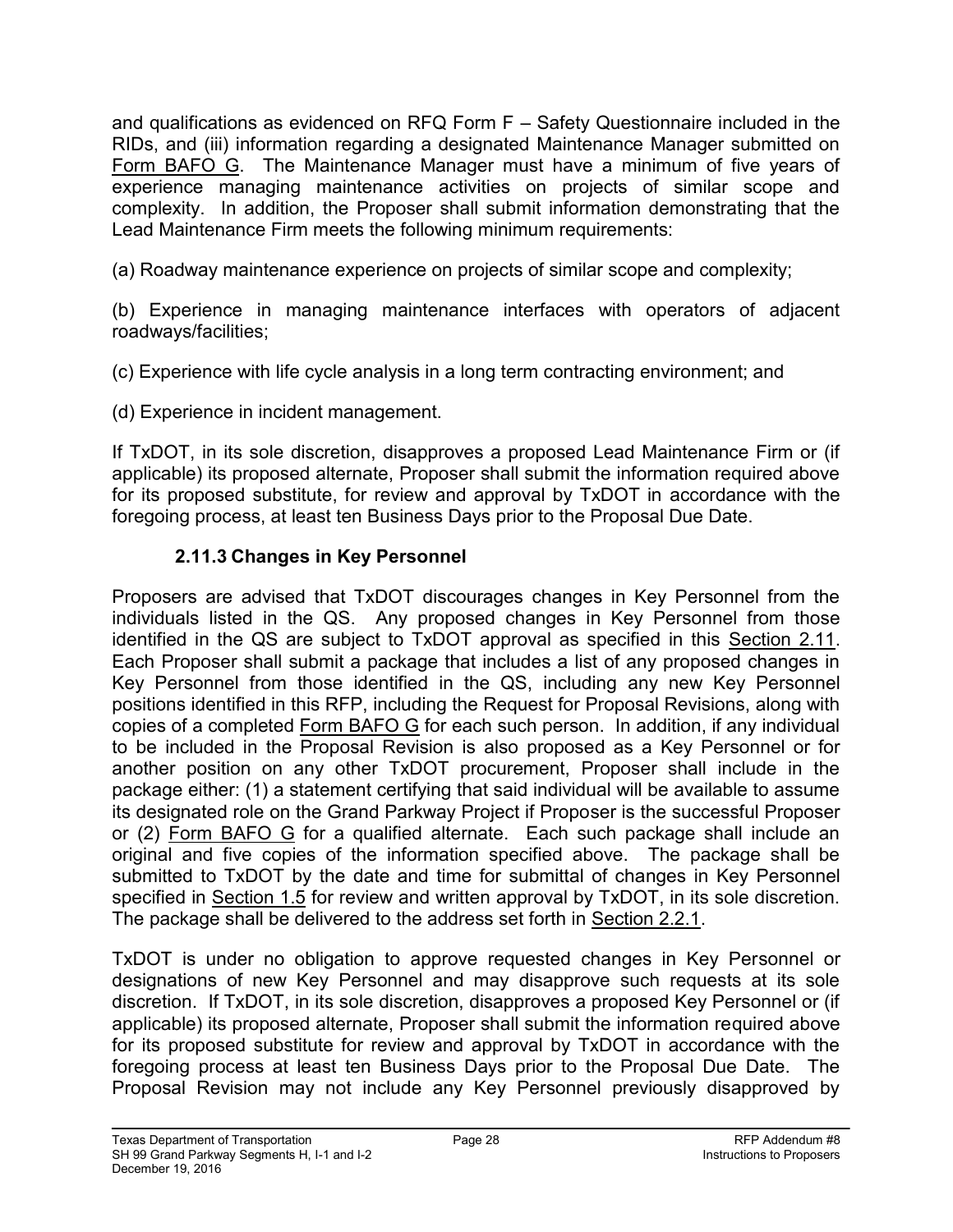TxDOT in writing for such Key Personnel position. A Proposer may not make any changes in its Key Personnel after receipt of TxDOT approval as specified in this Section 2.11, unless such a change is necessitated by the issuance of the Request for Proposal Revision.

## **2.12 Changes to Companies or Entities Filling Key Project Roles**

A private entity responding to this RFP (i.e., a Proposer) must identify the companies that will fill the roles of Key Subcontractors. Furthermore, any private entity selected for the Project may not make changes to the Key Subcontractors so identified unless the original company or entity: (a) is no longer in business, is unable to fulfill its legal, financial, or business obligations, or can no longer meet the terms of the teaming agreement with the private entity; (b) voluntarily removes itself from the team; (c) fails to provide a sufficient number of qualified personnel to fulfill the duties identified during the proposal stage; or (d) fails to negotiate in good faith in a timely manner in accordance with provisions established in the teaming agreement proposed for the Project. If the Proposer makes team changes in violation of these requirements, any cost savings resulting from the change accrue to the State and not to the Proposer. Proposer shall identify all Key Subcontractors on Form BAFO Q. Note that all teaming agreements and subcontracts for Key Subcontractors must be executed and provided to TxDOT before the execution of the DBA and CMA.

### **2.13 Sales Tax**

Proposers should assume that the Project is exempt from sales tax for certain Expendable Materials as more particularly described in the DBA Documents and the CMA Documents. The selected Proposer will be required to submit a "Texas Sales and Use Tax Exemption Certification" to a seller for exempt items. The referenced form is available online to the public through the Texas Comptroller's website.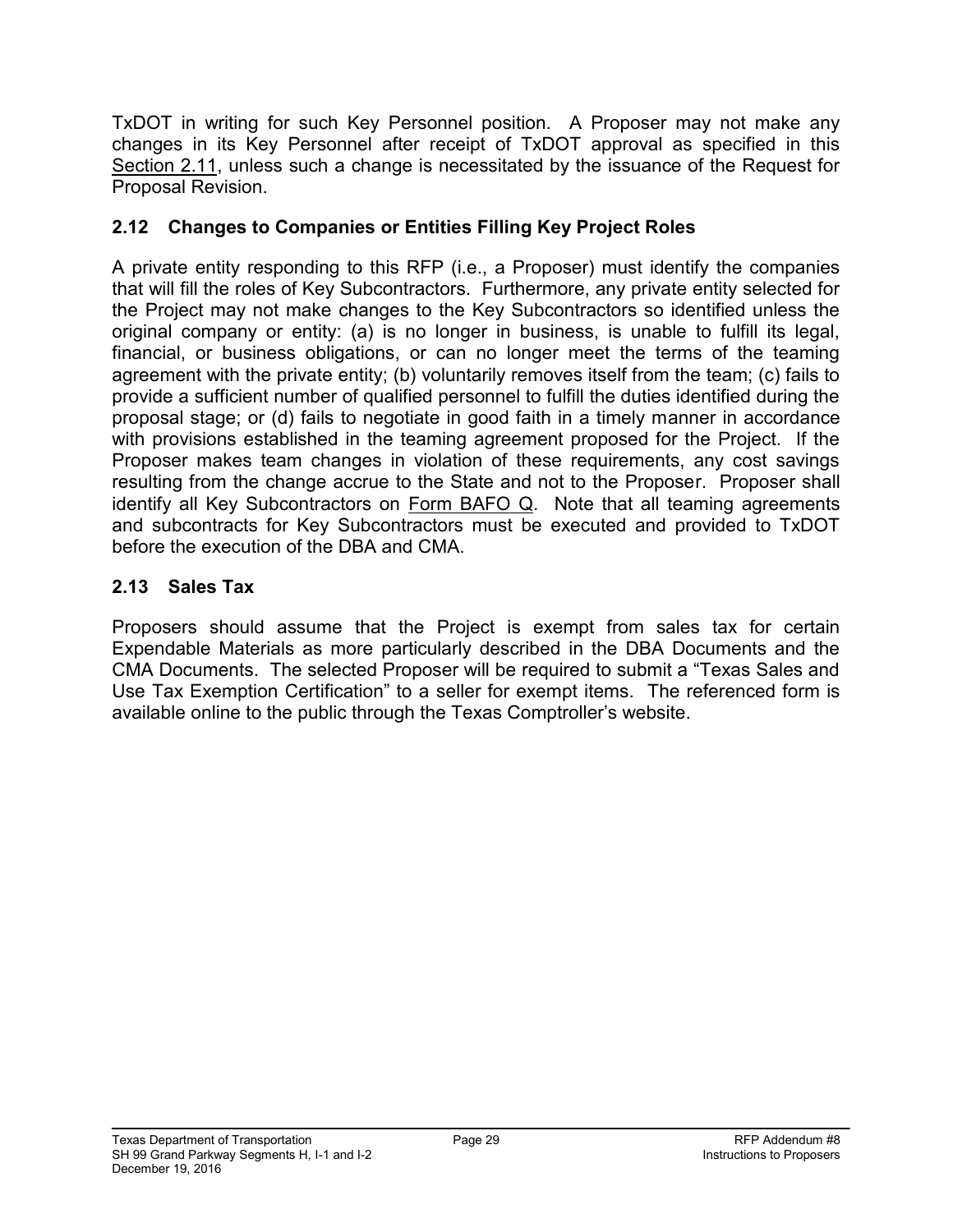## **SECTION 3.0 ALTERNATIVE TECHNICAL CONCEPTS**

The ATC process has concluded, and no additional ATCs will be considered. For purposes of the Request for Proposal Revisions, if clarification of any Proposer ATC is necessary, Proposers shall identify such questions as containing confidential or proprietary information relating to the Proposer's ATCs, and TxDOT shall respond, in accordance with Section 2.3.1. TxDOT may issue updated responses to ATCs, as necessary, based on the issuance of the Request for Proposal Revisions.

#### **3.1 Alternative Technical Concepts**

"Alternative Technical Concepts" or "ATCs" are concepts that conflict with the requirements for design, construction and capital maintenance of the Project or otherwise require a modification of the Technical Provisions but that may nevertheless be proposed in accordance with the terms and conditions set forth in this ITP. Sections 3.1 through 3.5 set forth a process for review of pre-Proposal ATC submissions. This process is intended to allow Proposers to incorporate innovation and creativity into the Proposals, in turn allowing TxDOT to consider Proposer ATCs in making the selection decision, to avoid delays and potential conflicts in the design associated with deferral of reviews of ATCs to the post-award period, and, ultimately, to obtain the best value for the public.

ATCs eligible for consideration hereunder shall be limited to those deviations from the requirements of the as-issued DBA Documents or CMA Documents that result in performance and quality of the end product that is equal to or better than the performance and quality of the end product absent the deviation, as determined by TxDOT in its sole discretion. A concept is not eligible for consideration as an ATC if, in TxDOT's sole judgment, it is premised upon or would require (a) a change in the aesthetic or landscaping provisions set forth in the Technical Provisions, (b) a reduction in Project scope, performance or reliability; or (c) an increase in the amount of time required for Substantial Completion of the Work under the DBA.ATCs that, if implemented, would require further environmental evaluation or reevaluation of the Project, may be allowed, provided that the DB Contractor will bear the schedule and cost risk associated with such additional environmental evaluation. If the DB Contractor is not able to obtain the approvals necessary to implement the ATC, the DB Contractor will be obligated to develop the Project in accordance with existing approvals without additional cost or extension of time.

Any ATC that has been pre-approved may be included in the Proposal, subject to the conditions set forth herein.

If a Proposer is unsure whether a concept is consistent with the requirements of the RFP or if that concept would be considered an ATC by TxDOT, TxDOT recommends that the Proposer submit such concept for review as an ATC.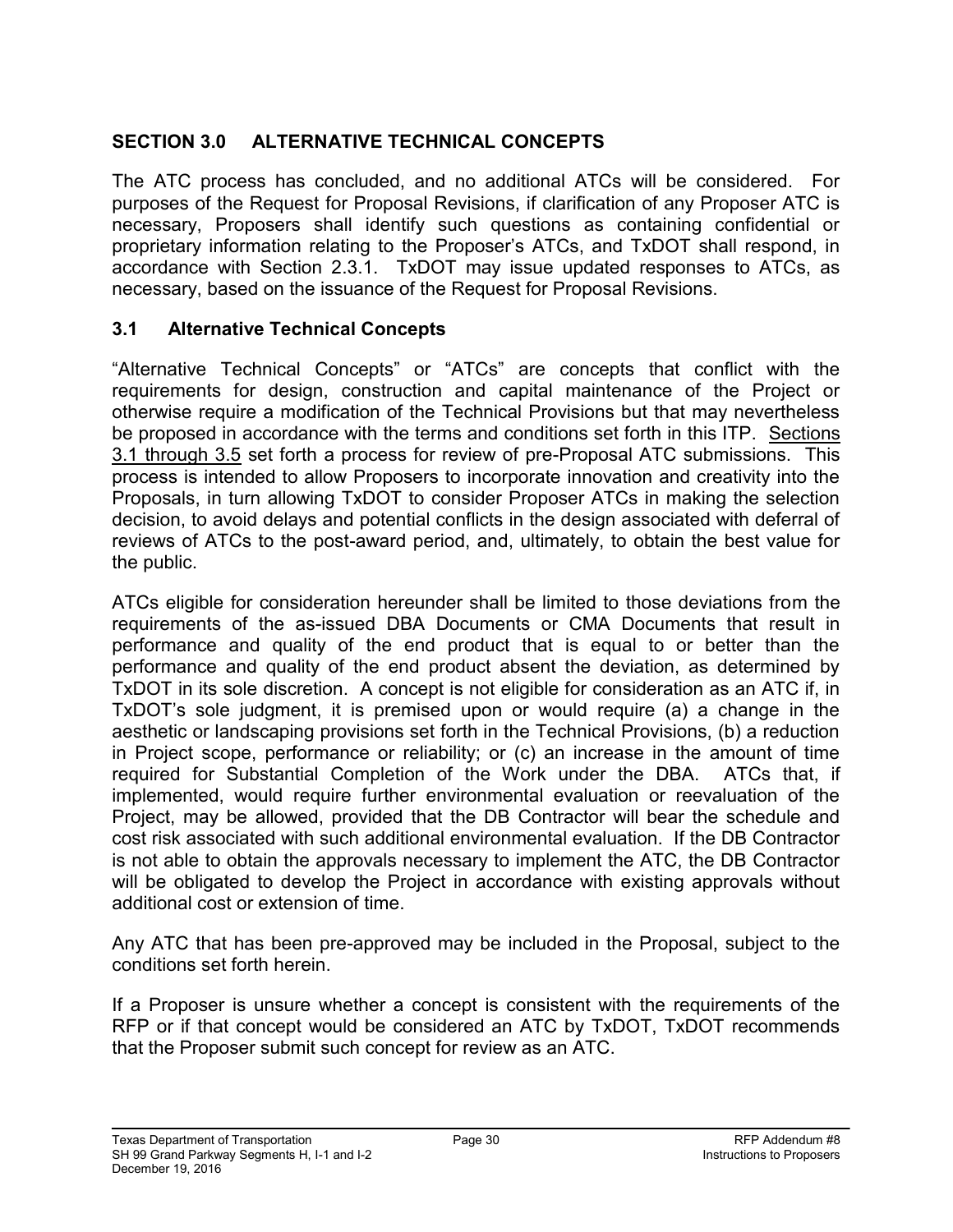As stated above, no additional ATCs will be considered during a Request for Proposal Revisions process.

## **3.2 Pre-Proposal Submission of ATCs**

Using the form attached hereto at Exhibit I (Form of ATC Proposal), a Proposer may submit ATCs for review to TxDOT's Authorized Representative specified in Section 2.2.1, until the last applicable date and time for submittal of ATCs identified in Section 1.5. As stated above, however, no ATCs will be considered during a Request for Proposal Revisions process.

Proposers may submit ATCs for Base Scope 1. All ATCs shall be submitted in writing, with a cover sheet identifying the Proposer and stating "SH 99 Grand Parkway Segments H, I-1 and I-2 – Confidential ATCs," and following the instructions on Exhibit I. If the Proposer does not use Exhibit I, the submission may not be treated as an ATC by TxDOT. ATC submittals shall include five copies of **Exhibit I**.

**3.2.1** Pre-Proposal ATC submissions shall include:

(a) a sequential ATC number identifying Proposer, the ATC number (multipart or multi-option ATCs shall be submitted as separate individual ATCs with unique sequential numbers);

(b) a description and conceptual drawings of the configuration of the ATC or other appropriate descriptive information, including a traffic operational analysis, if appropriate;

(c) the locations where, and an explanation of how, the ATC will be used on the Project;

(d) any changes in roadway requirements associated with the ATC, including ease of operations;

(e) any changes in capital maintenance requirements associated with the ATC, including ease of maintenance;

(f) any changes in the capital maintenance transition requirements associated with the ATC;

(g) any changes in the anticipated life of the item(s) comprising the ATC;

(h) any reduction in the time period necessary to design and construct the Project resulting from implementing the ATC, including, as appropriate, a description of method and commitments;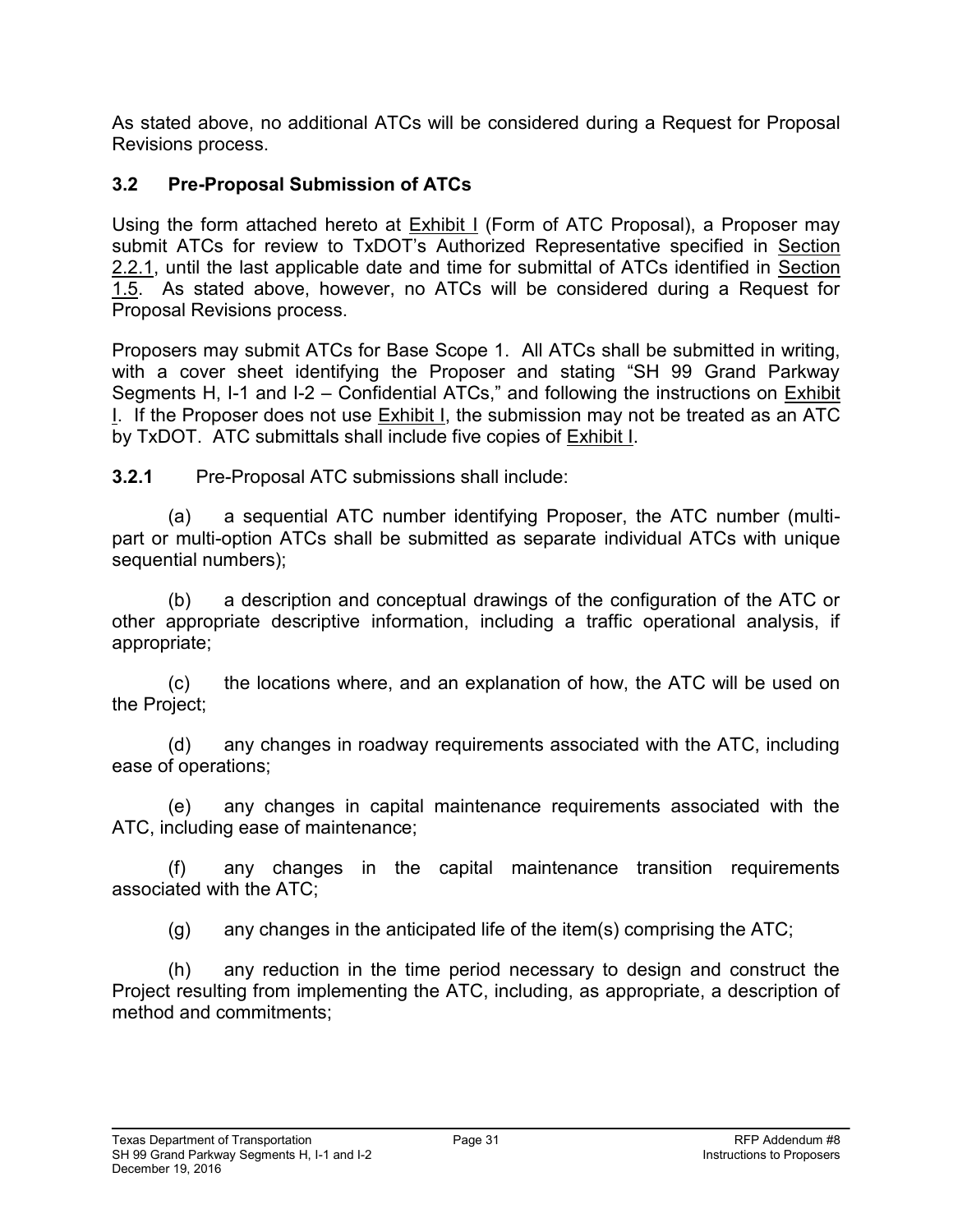(i) references to requirements of the RFP that are inconsistent with the proposed ATC, an explanation of the nature of the deviations from said requirements, and a request for approval of such deviations;

(j) the analysis justifying use of the ATC and why the deviation, if any, from the requirements of the RFP should be allowed;

(k) a preliminary analysis and quantitative discussion of potential impacts on vehicular traffic (both during and after construction), environmental permitting, community impact, safety, and life-cycle Project and infrastructure costs, including impacts on the cost of repair, maintenance and operation;

(l) if and what additional ROW will be required to implement the ATC (and Proposers are advised that they shall (i) be solely responsible for the acquisition of any such ROW, including the cost thereof and obtaining any necessary Environmental Approvals; (ii) not be entitled to any Change Order for time or money as a result of Site conditions (i.e., Hazardous Materials, Differing Site Conditions, geotechnical issues, Utilities, etc.) on such additional ROW; and (iii) not be entitled to any Change Order for time or money as a result of any delay, inability or cost associated with the acquisition of such ROW);

(m) a description of other projects where the ATC has been used, the degree of success or failure of such usage and names and contact information including phone numbers and e-mail addresses for project owner representatives that can confirm such statements;

(n) a description of added risks to TxDOT or third parties associated with implementing the ATC;

(o) a detailed estimate of any additional TxDOT, DB Contractor and thirdparty costs associated with implementation of the ATC;

(p) a detailed estimate of the Base Scope 1 Design-Build Price and/or Base Scope 1 Maintenance Price adjustment should the ATC be approved and implemented;

(q) an analysis of how the ATC is equal or better in quality and performance than the requirements of the Contract Documents, as applicable;

(r) if applicable, a detailed estimate of the Option Price and/or Option Maintenance Price adjustment should the ATC be approved and implemented; and

(s) a description (including parcel numbers) of any not yet acquired Preliminary ROW parcels that would not be required to be acquired if the ATC were implemented. Any such avoided properties must be complete parcels and must not be parcels that will be donated to TxDOT.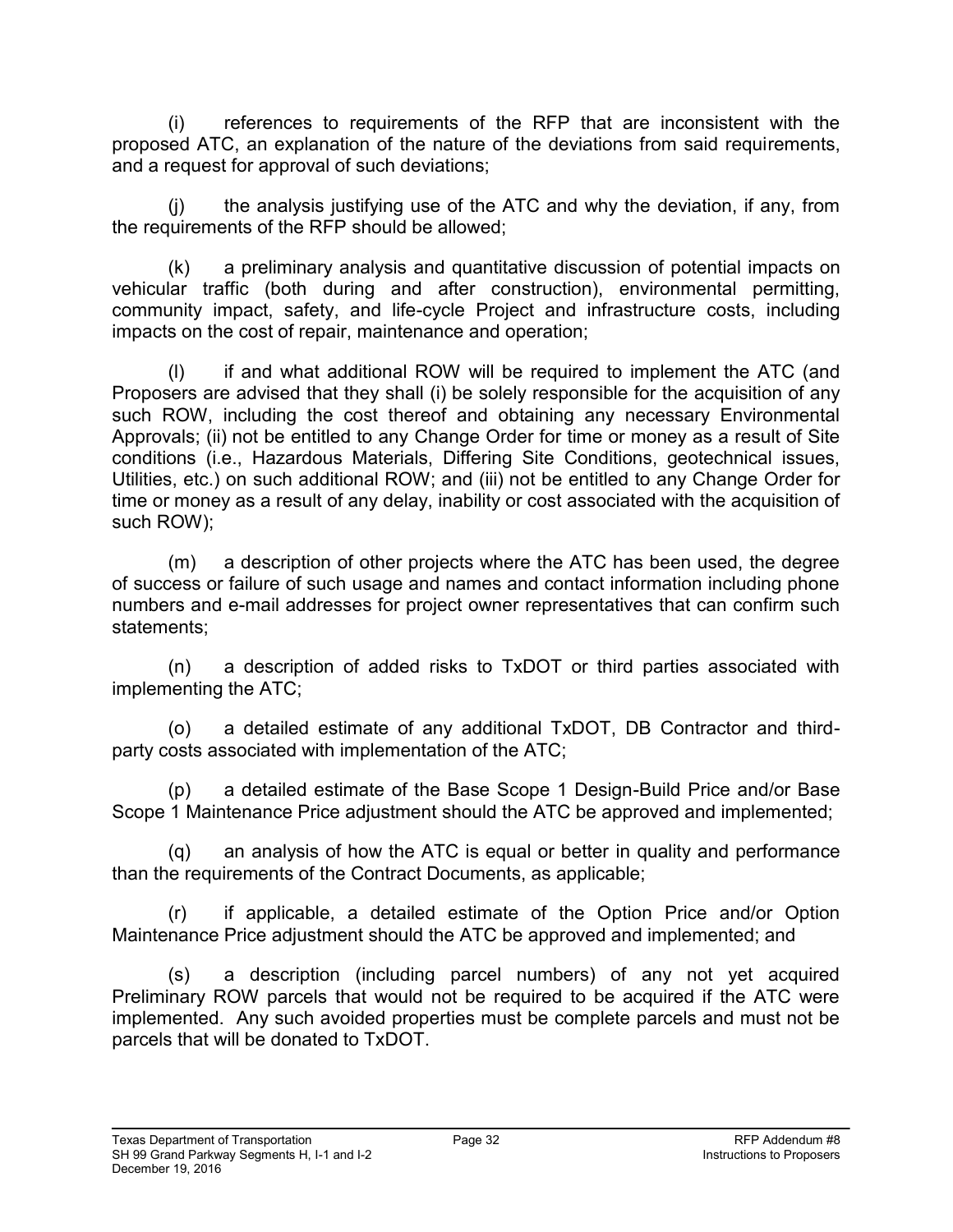**3.2.2** A Proposer shall not make any public announcement or disclosure to third parties concerning any ATC until after approval (including conditional approval) has been obtained. Following approval (including conditional approval), if a Proposer wishes to make any such announcement or disclosure, it must first notify TxDOT in writing of its intent to take such action, including details as to date and participants, and obtain TxDOT's prior written consent, in its sole discretion, to do so.

**3.2.3** If implementation of an ATC will require approval by a third party (e.g., a governmental authority), a Proposer shall have full responsibility for, and bear the full risk of, obtaining any such approvals after award of the DBA and the CMA and submission of data; provided, however, that TxDOT shall retain its role as liaison with any governmental authorities as more particularly described in the DBA Documents and CMA Documents, as applicable. If any required third-party approval is not subsequently granted with the result that the Proposer must comply with the requirements of the original RFP, as amended, the Proposer will not be entitled to a Change Order for additional compensation or time under the DBA or CMA, as applicable.

**3.2.4** If TxDOT approves an ATC that identifies any not yet acquired Preliminary ROW that would not be required to be acquired if the ATC were implemented, Proposer shall pay for and be responsible for, and bear the full risk of, meeting any conditions attached to the ATC approval, including obtaining third party approvals, and for completing the Final Design such that the identified Preliminary ROW is not required to be acquired. If the Proposer does not meet the conditions or does not complete the Final Design to avoid the identified parcels, Proposer shall be responsible for obtaining those parcels at its own cost and its own risk, up to the amount of the ATC adjustment identified in the letter described in Section 3.3 in accordance with the provisions regarding DB Contractor Designated ROW. In such case the Proposer shall not be entitled to any additional time or compensation.

**3.2.5** If TxDOT determines, based on a proposed ATC or otherwise, that the RFP contains an error, ambiguity or mistake, TxDOT reserves the right to modify the RFP to correct the error, ambiguity or mistake, regardless of any impact on a proposed ATC.

## **3.3 TxDOT Review of Pre-Proposal Submission of ATCs**

TxDOT may request additional information regarding proposed ATCs at any time and will, in each case, return responses to each Proposer regarding its ATC on or before the last applicable date set forth in Section 1.5, provided that TxDOT has received all required and requested information regarding such ATC.

TxDOT's responses will be limited to one of the following statements:

- (a) the ATC is acceptable for inclusion in the Proposal;
- (b) the ATC is not acceptable for inclusion in the Proposal;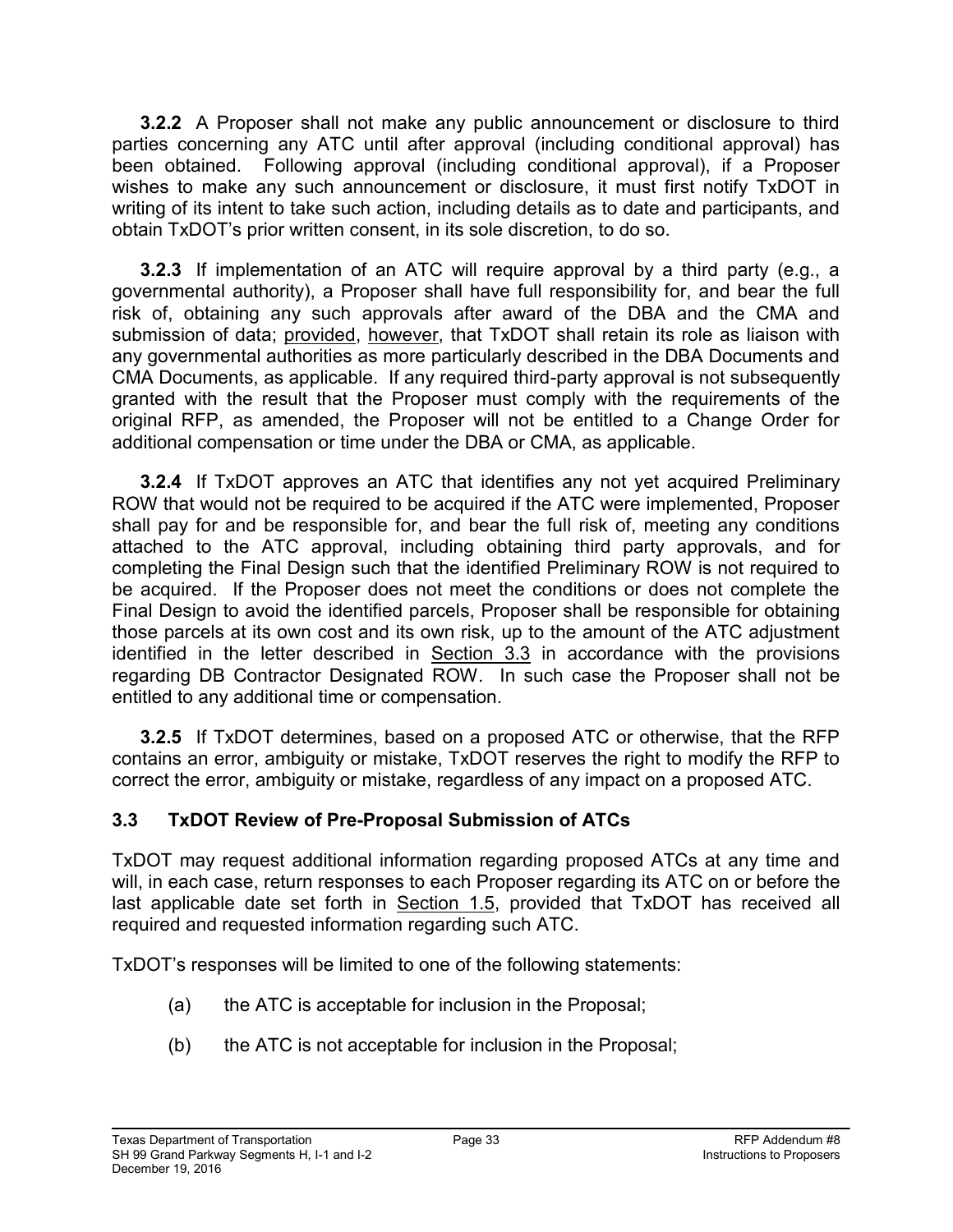(c) the ATC is not acceptable in its present form, but may be acceptable upon the satisfaction, in TxDOT's sole discretion, of certain identified conditions which must be met or clarifications or modifications that must be made;

(d) the submittal is not eligible as an ATC but may be included in the Proposer's Proposal because it appears to be within the requirements of the RFP; or

 (e) the submittal is not eligible as an ATC and may not be included in the Proposer's Proposal.

In addition, if TxDOT determines that implementation of the ATC will decrease overall project costs but will result in an increase in TxDOT's costs, TxDOT will provide in the ATC approval letter the amount of such increased TxDOT's costs as estimated by TxDOT. Such amount shall be the ATC cost adjustment and shall be added to the Base Scope 1 Design-Build Price for evaluation purposes only in accordance with Section 5.5.1.

TxDOT will make a preliminary determination on whether to accept and approve an ATC for submission. Proposers may not re-submit an ATC once a preliminary decision regarding such ATC has been made. TxDOT will provide each Proposer with an opportunity to request a one-hour ATC presentation meeting to discuss the ATCs that were preliminarily given conditional approval or were rejected. If a Proposer chooses to request a meeting, the Proposer shall provide TxDOT with an agenda regarding the ATCs it wishes to discuss. If at the ATC presentation meeting an ATC which was preliminarily determined to be unacceptable for inclusion in the Proposal is determined to be acceptable, or the conditions included with an ATC which has been preliminarily accepted with conditions are modified or removed, the revised determination shall be communicated in an ATC Post-Presentation Meeting Letter. Preliminary decisions for the ATCs not included on the Proposer agenda, or shown on the Proposer agenda but not discussed by the Proposer in the ATC presentation meeting, will be deemed final. Proposers will be responsible for ensuring that the ATCs submitted with the Proposal comply with the requirements of the RFP.

Approval of an ATC will constitute a change in the specific requirements of the DBA Documents or CMA Documents, as applicable, associated with the approved ATC for that specific Proposer. Each Proposer, by submittal of its Proposal, acknowledges that the opportunity to submit ATCs was offered to all Proposers, and waives any right to object to TxDOT's determinations regarding acceptability of ATCs and any ATC cost adjustments made in accordance with this Section 3.3 and Section 5.5.2.

TxDOT's rejection of a pre-Proposal submission of an ATC will not entitle a Proposer to an extension of the Proposal Due Date or the date that the ATCs are due; provided, however, that the foregoing shall not limit TxDOT's absolute and sole right to modify the Proposal Due Date or any other date in connection with this procurement.

TxDOT anticipates that its comments provided to a Proposer will be sufficient to enable that Proposer to make any necessary changes to its ATCs. However, if a Proposer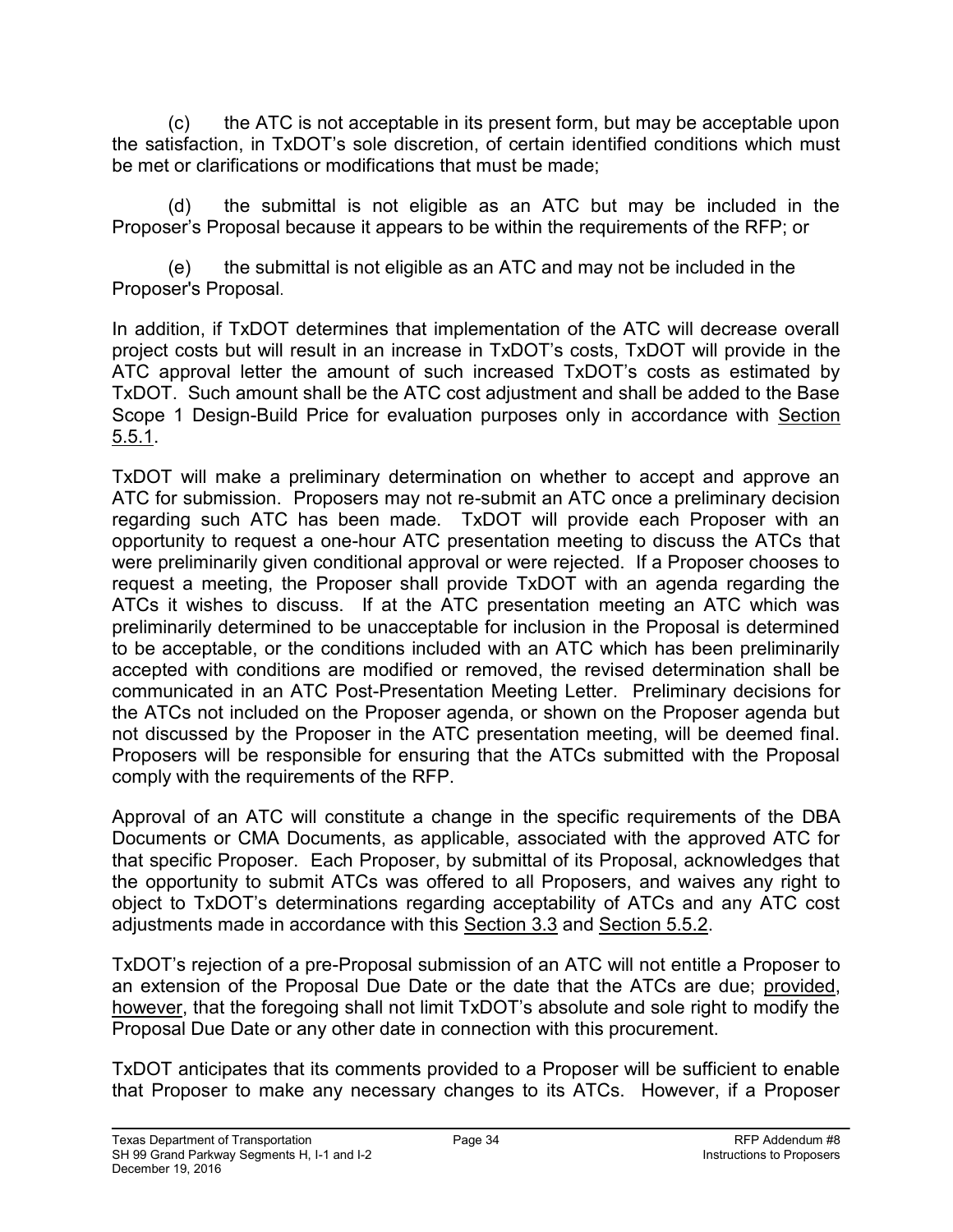wishes additional clarifications regarding necessary changes, that Proposer may provide a written request for clarifications under Section 2.3.1.

### **3.4 Incorporation of ATCs in the DBA Documents and CMA Documents**

Following conditional award of the DBA and the CMA, the ATCs that were pre-approved by TxDOT and incorporated in the Proposal by the successful Proposer shall be included in the DBA Documents or the CMA Documents, as applicable. If TxDOT responded to any ATC by stating that it would be acceptable if certain conditions were met, those conditions will become part of the DBA Documents and CMA Documents, as applicable. The DBA Documents and CMA Documents will be conformed after conditional award, but prior to execution of the DBA and CMA, to reflect the ATCs, including any TxDOT conditions thereto. Notwithstanding anything to the contrary herein, if the DB Contractor does not comply with one or more TxDOT conditions of preapproval for an ATC or the DB Contractor fails to obtain a required third party approval for an ATC, the DB Contractor will be required to comply with the original requirements of the RFP, as amended, without additional cost or extension of time as set forth in the DBA or CMA, as applicable.

Prior to execution of the DBA and CMA, ATCs from unsuccessful Proposers that have agreed, at their option, to execute the Payment for Work Product Agreement as described in Section 6.3, thus confirming their acceptance of the stipend, may, in TxDOT's sole discretion, be presented to the selected DB Contractor for possible incorporation in the DBA Documents or CMA Documents, as applicable, during negotiation of the final terms of the DBA or CMA pursuant to Section 5.11.1. In addition, following execution of the DBA and CMA, ATCs from unsuccessful Proposers may, in TxDOT's sole discretion, be presented to the selected DB Contractor as a TxDOT Change Order in accordance with the DBA or CMA, as applicable.

#### **3.5 Confidentiality**

Subject to the provisions of the Act and the Rules, ATCs and all communications regarding ATCs will remain confidential until a decision is made to select a Proposer or cancel the procurement, at which time all confidentiality rights, if any, shall be of no further force and effect except as otherwise allowed under the Act, applicable Law, and Section 2.6 of the ITP. By submitting a Proposal, each Proposer agrees, if it is not selected, to disclosure of its work product to the successful Proposer.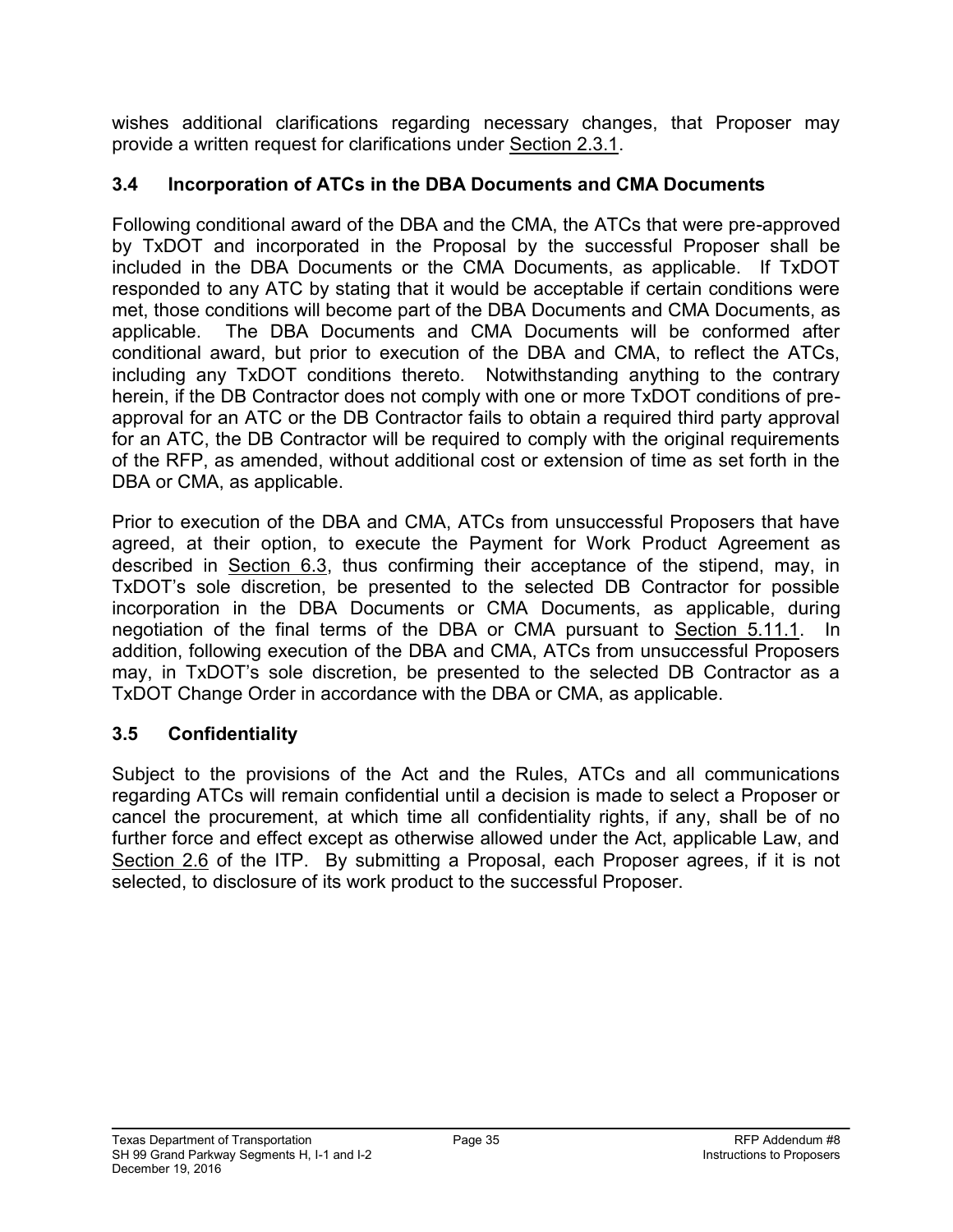#### **SECTION 4.0 REQUIREMENTS FOR SUBMITTAL OF PROPOSAL REVISIONS AND ACCEPTANCE OF DELIVERY BY TXDOT**

#### **4.1 General Submittal Requirements**

Each Proposal Revision shall include a Technical Proposal Revision, a Financial Proposal Revision and a Price Proposal Revision meeting the requirements set forth in Exhibits B, C-1 and C-2, respectively. The Proposal Revision shall be submitted in recyclable, low cost sealed containers in the format and manner set forth in Sections 4.2, 4.3 and 4.4, respectively.

Proposal Revisions shall be delivered to TxDOT in sealed boxes, each of which shall be clearly labeled so that it is apparent it is part of the Proposal Revision responding to this Request for Proposal Revisions. The Proposal Revisions shall be accompanied by a transmittal letter listing the number of boxes submitted and identifying the contents of each box.

### **4.1.1 Proposal Due Date**

The components of the completed Proposal Revision shall be delivered no later than the Proposal Due Date.

### **4.1.2 Signatures Required**

The Proposal Letter (Form BAFO A) shall be signed in blue ink by all parties making up Proposer, and shall be accompanied by evidence of signatory authorization as specified in Form BAFO A.

#### **4.1.3 Certified Copies**

Where certified copies of the Proposal Revision are required, Proposer shall mark the document or cover with the words "Certified True Copy" and have the mark oversigned by the Proposer's designated representative(s). Where certified copies of portions of the Price Proposal Revision that include price information are required, Proposer shall only mark the sealed envelope with the words "Original and Certified True Copies" and have the mark oversigned by the Proposer's designated representative(s).

#### **4.1.4 Consequences of Failure to Follow Requirements**

Failure to use sealed containers or to properly identify the Proposal Revision may result in an inadvertent early opening of the Proposal Revision and may result in disqualification of the Proposal Revision. The Proposer shall be entirely responsible for any consequences, including disqualification of the Proposal Revision, which result from any inadvertent opening if TxDOT determines that the Proposer did not follow the foregoing instructions. It is the Proposer's sole responsibility to see that its Proposal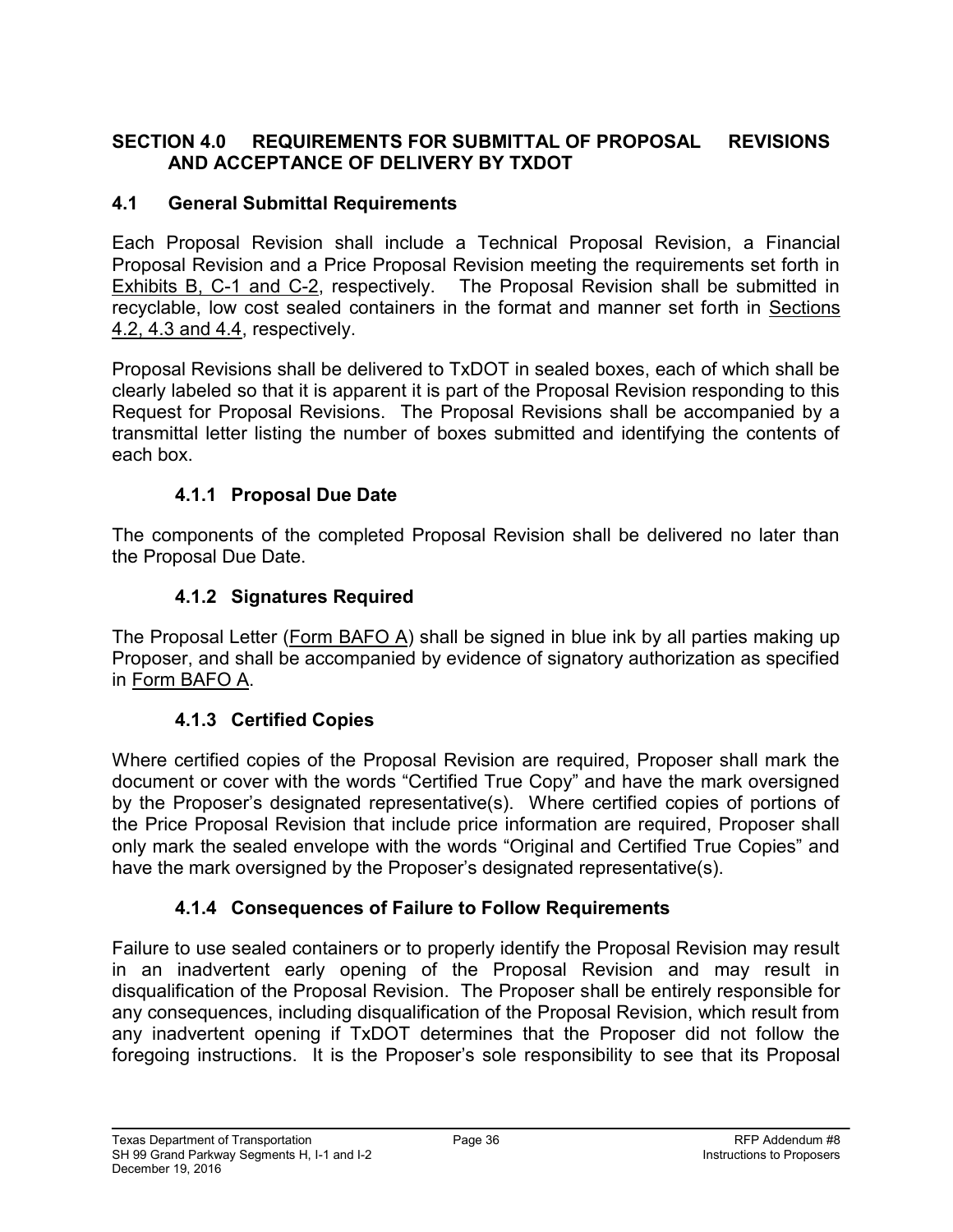Revision is received as required. Proposal Revisions received after the date and time due will be rejected without consideration or evaluation.

# **4.1.5 Requirement to Submit Compliant Proposal Revisions**

The Proposal Revision may not include any qualifications, conditions, exceptions to or deviations from the requirements of the Request for Proposal Revisions, except as contained in pre-approved ATCs (including conditionally pre-approved ATCs that have been revised to satisfy any conditions to approval). If the Proposal Revision does not fully comply with the instructions and rules contained in this ITP, including the ITP exhibits, it may be disqualified. Any Proposal Revision that contains a material alteration, as determined by TxDOT in its sole discretion, to the ITP forms, will be considered non-responsive and non-compliant. Alterations that have been approved in writing in advance by TxDOT will not be considered material.

If a Proposal Revision is deemed non-responsive or non-compliant, TxDOT may disqualify the Proposal Revision from further consideration, in its sole discretion. Such disqualification will not result in the forfeiture of a Proposer's Proposal Security.

Each Proposal Revision must be submitted in the official format which is specified by TxDOT in the Request for Proposal Revisions. The Proposer shall sign the Proposal Letter (Form BAFO A) and submit it with the original copy of the Proposal Revision submitted to TxDOT.

Proposals Revisions may be considered non-compliant and may be rejected for any of the following reasons:

(a) If the Proposal Revision is submitted in paper form or on disk other than that specified by TxDOT; if the Proposal Letter is not properly signed; if any part of the Proposal Revision is missing from the Proposal Revision package, and/or if it otherwise does not meet the Proposal Revision submittal requirements;

(b) If TxDOT determines that the Proposal Revision contains irregularities that make the Proposal Revision incomplete, indefinite, or ambiguous as to its meaning, including illegible text, omissions, erasures, alterations, or items not called for in the Request for Proposal Revisions, or unauthorized additions;

(c) If multiple or alternate Proposal Revisions are submitted or if the Proposal Revision includes any conditions or provisions reserving the right to accept or reject an award or to enter into a DBA or CMA following award;

(d) If the Proposer attempts to limit or modify the Proposal Security, if the Proposal Security is not provided (*see* Exhibit B, Section 3.3.2), and/or if requested information deemed material by TxDOT is not provided; and

(e) Any other reason TxDOT determines the Proposal Revision to be noncompliant.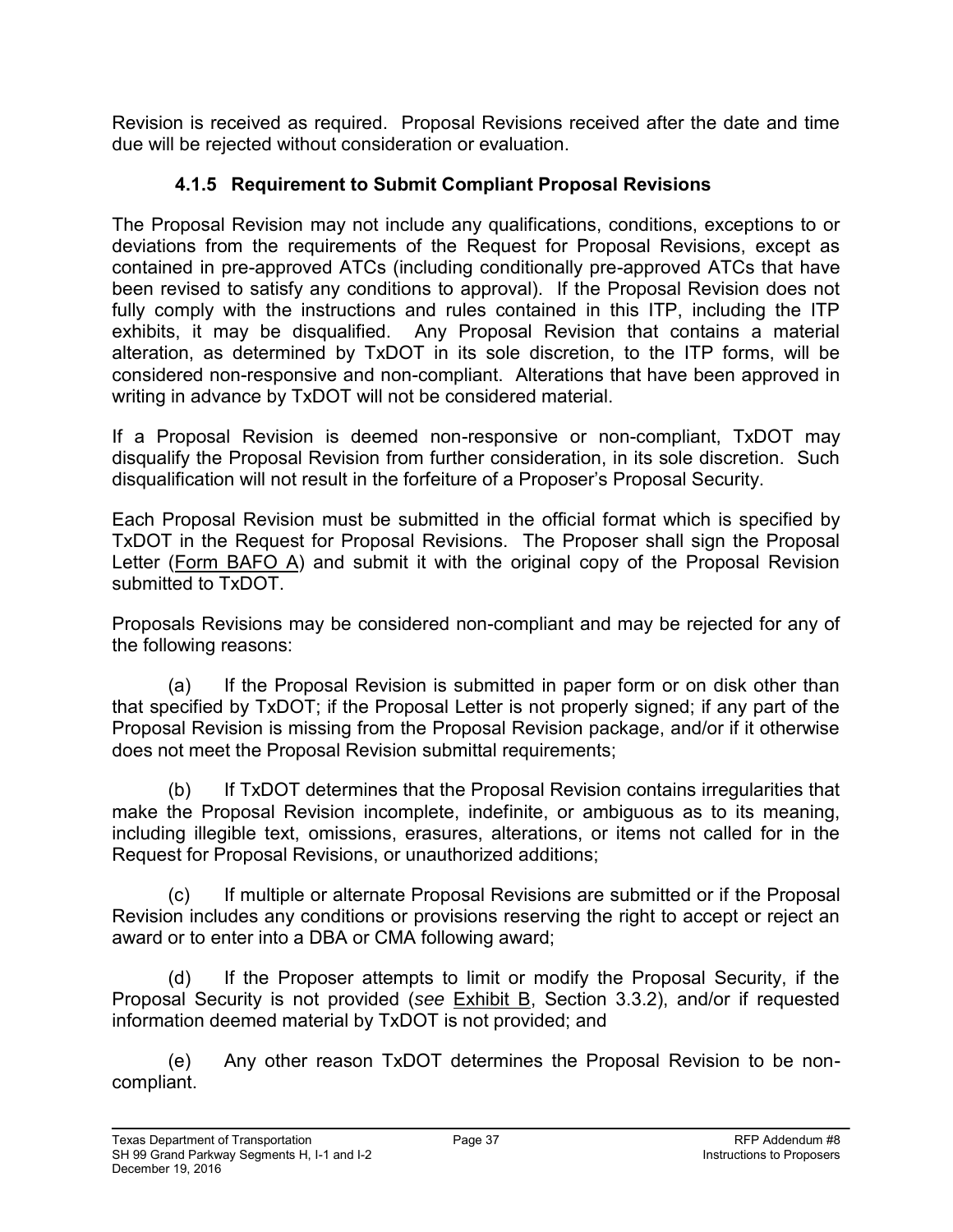#### **4.1.6 Format**

The Proposal Revision shall contain concise written material and drawings enabling a clear understanding and evaluation of the capabilities of the Proposer and the characteristics and benefits of the Proposal Revision. Legibility, clarity, and completeness of the Technical Proposal Revision and Financial Proposal Revision are essential. The Technical Proposal Revision shall not exceed the page limitation set forth in  $Exhibit B$ , Section 2.0. No page limit applies to appendices and exhibits, however, TxDOT does not commit to review any information in appendices and exhibits other than those required to be provided, and the Proposal evaluation process will focus on the body of the Proposal Revision and any required appendices and exhibits.

An 8 ½ by 11-inch format is required for typed submissions and an 11 by 17-inch format is required for drawings, except that (i) any support letters provided from parties outside the United States may be submitted in ISO A4 format and (ii) design drawings may be submitted on scroll mats not to exceed 34 inches in width (and such design drawings shall be submitted on CD, DVD or a USB flash drive in Adobe Acrobat (.pdf) format and in Bentley Microstation format). Preliminary schedule submissions shall include both a hard copy and the electronic files necessary to view and manipulate the schedule in Primavera.

Submittals must be bound and, for the Technical Proposal Revision, all pages in a binder sequentially numbered. Printed lines may be single-spaced with the type font size being no smaller than 12-point, other than in tables and figures which may be prepared using ten-point font size. The use of 11 by 17-inch foldouts for tables, graphics and maps is acceptable in the main body of the Proposal Revision. However, 11 by 17-inch foldouts may not include narrative text, except for brief captions necessary to title or describe graphics. Any other narrative text included on an 11 by 17-inch foldout may be disregarded by TxDOT. Each 11 by 17–inch foldout will be considered one page.

## **4.1.7 Additional Requirements for Proposal Revision Delivery**

The completed Technical, Financial and Price Proposal Revisions shall be submitted and delivered in sealed containers no later than the Proposal Due Date and time specified in Section 1.5. Each binder of the Proposal Revision shall be labeled to indicate its contents and the Proposer. The original Technical, Financial and Price Proposal Revisions shall be clearly identified as "original"; copies of the Proposals Revisions shall be sequentially numbered, labeled and bound.

The Proposal Revision is to be delivered to TxDOT at the following address:

Mr. Marcus Coranado, P.E. Texas Department of Transportation 7600 Chevy Chase Drive, Bldg. 2, 4<sup>th</sup> Floor Austin, TX 78752 E-mail: TxDOT-HOU-PPP-GrandParkway-SegH&I@txdot.gov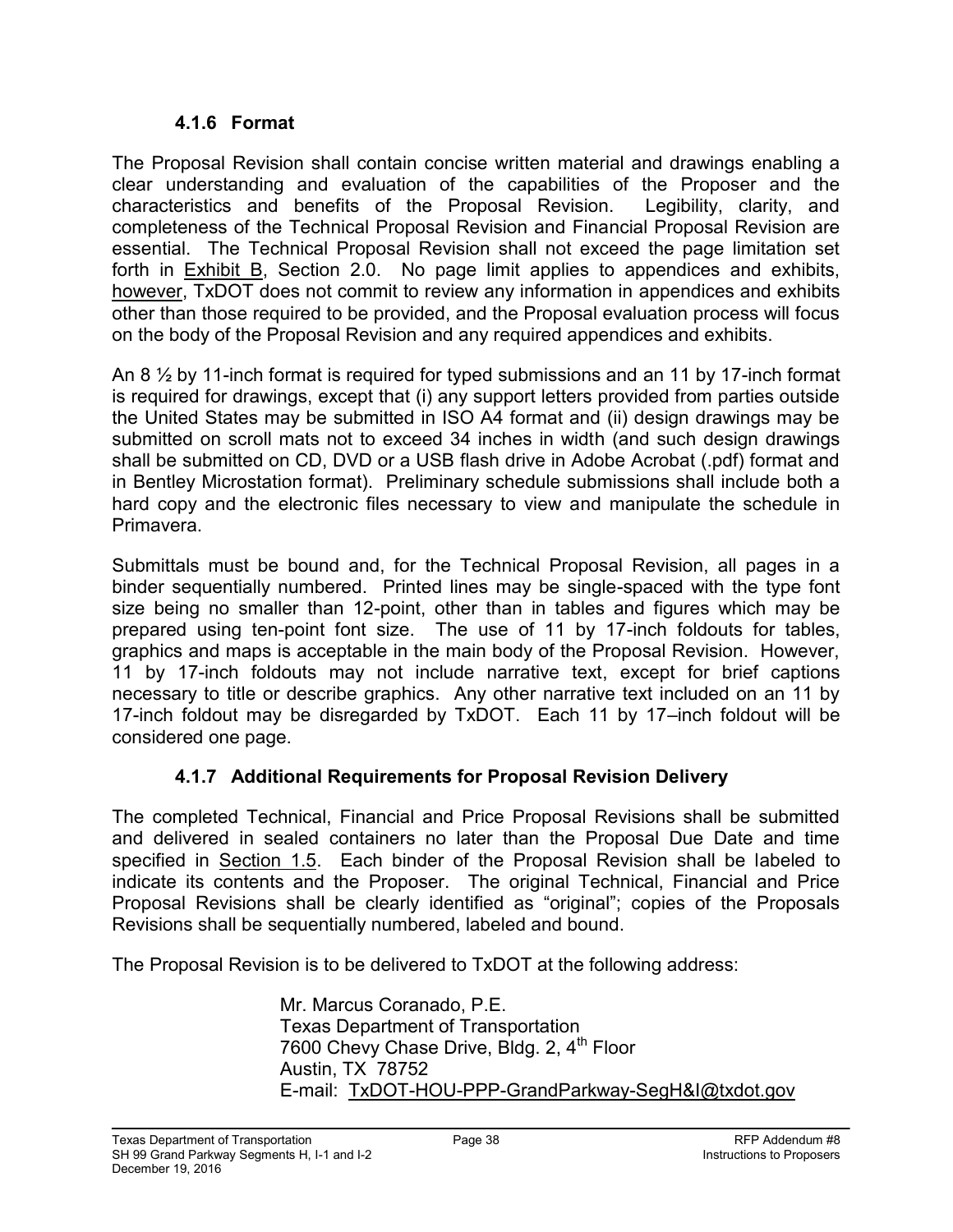# **4.2 Technical Proposal Revision**

The Proposer shall deliver one original and 15 certified copies, except for the Proposal Security (*see* Section 4.2.1) and any scroll mats (*see* Section 4.2.2), of the Technical Proposal Revision to TxDOT at the address identified in Section 4.1.7 by the Proposal Due Date.

All of the binders comprising the original Technical Proposal Revision, together with an electronic copy on one or more CDs or USB flash drives shall be packaged in a single container, clearly addressed to TxDOT as provided herein, and labeled "[Proposer Name]: Original Technical Proposal Revision for SH 99 Grand Parkway Segments H, I-1 and I-2."

The containers that include the required certified hard copies of the Technical Proposal Revision shall be labeled "Copies of Technical Proposal Revision for SH 99 Grand Parkway Segments H, I-1 and I-2."

The electronic copies shall be in Adobe Acrobat (.pdf) format on CD(s) or USB flash drive(s); provided, however, that: (a) Proposal Revision forms may be submitted in either Adobe Acrobat (.pdf) or Word format; and (b) corporate, partnership, joint venture and limited liability company documents (e.g., articles of incorporation, bylaws, partnership agreements, joint venture agreements and limited liability company operating agreements) may be submitted in hard copy and need not be submitted electronically.

The Technical Proposal Revision shall be labeled with "Proposal Revision" in the footer, so that it can easily be distinguished from the Original Proposal.

## **4.2.1 Proposal Security**

One original and three certified copies of the Proposal Security shall be provided with the Technical Proposal Revision, and shall be in a separate envelope labeled "[Proposer Name]: Revised Proposal Security for SH 99 Grand Parkway Segments H, I-1 and I-2."

The Proposal Security shall be labeled with "Proposal Revision" in the footer, so that it can easily be distinguished from the Proposal Security included in the Original Proposal.

#### **4.2.2 Scroll Mats**

If Proposer opts to submit design drawings on scroll mats in accordance with Section 4.1.6(ii), one original and six certified copies of the scroll mats shall be provided with the Technical Proposal Revision.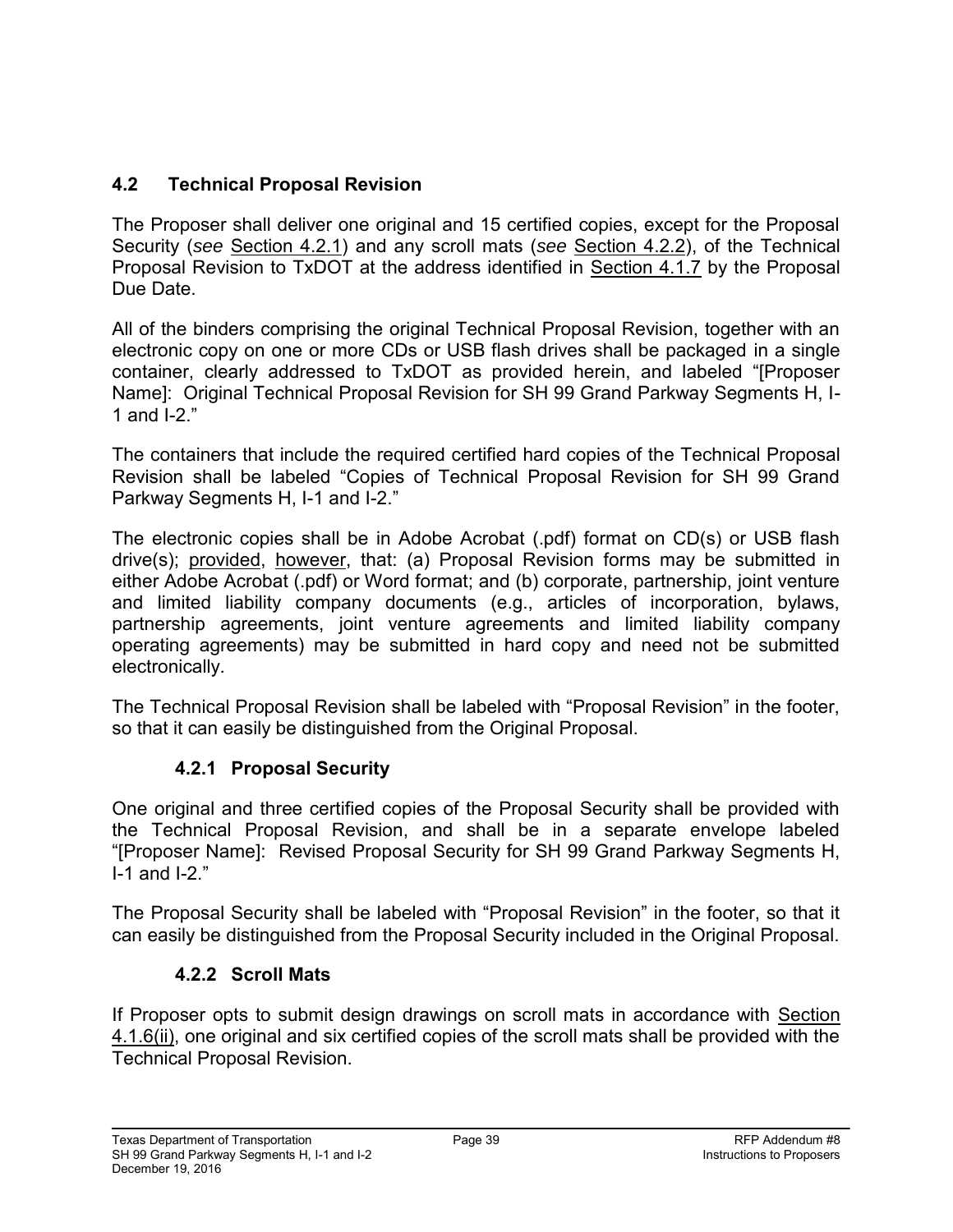### **4.3 Financial Proposal Revision**

One original and six certified copies of the Financial Proposal Revision shall be delivered to TxDOT at the address identified in Section 4.1.7 by the Proposal Due Date identified in Section 1.5.

The financial statements and other financial capacity information submitted in response to Exhibit C-1 Section 2.0 shall be submitted in binders. One original and six hard copies, as well as one digital copy on CD or USB flash drive, of the financial capacity information shall be submitted in a container labeled "[Proposer Name]: Financial Proposal Revision /Revised Financial Capacity information for SH 99 Grand Parkway Segments H, I-1 and I-2."

The Financial Proposal Revision shall be labeled with "Proposal Revision" in the footer, so that it can easily be distinguished from the Original Proposal.

### **4.4 Price Proposal Revision**

The Price Proposal Revision shall include one original and six certified copies of the following, delivered to TxDOT at the address identified in Section 4.1.7 by the Proposal Due Date.

- (a) All price information pertaining to Base Scope 1 for the Base Scope 1 Design-Build Price Value and Base Scope 1 Maintenance Price Vaue (including Forms BAFO M-1, BAFO M-1.1, BAFO M-1.2, BAFO M-1.3, BAFO N-1, BAFO N-1.1, and BAFO N-1.2);
- (b) All price information pertaining to the H-West Option (including Forms BAFO M-2, BAFO M-2.1, BAFO M-2.2, BAFO M-2.3, BAFO N-2, BAFO N-2.1, and BAFO N-2.2);
- (c) All price information pertaining to the breakdown of the Price under the Design-Build Agreement on a Segment basis, including Work that may be authorized by a Limited NTP2 (including Forms BAFO M-3, BAFO M-3.1, BAFO M-3.2, and BAFO M-3.3); and
- (d) Information pertaining to the number of days between NTP1 and the Proposer's proposed Substantial Completion Date (including Form BAFO O).

The originals and each copy of the pricing forms described in clauses (a)  $-$  (c) above shall be included in separate sealed envelopes marked "Pricing Forms" and including the Proposer's name. The envelope with the original pricing forms shall be marked as the original and shall also include one digital copy in Excel and one digital copy in .pdf on a CD or USB flash drive. The original and each copy of the schedule information described in clause (d) above shall be included in separate sealed envelopes marked "Form BAFO O" and including the Proposer's name. The envelope with the original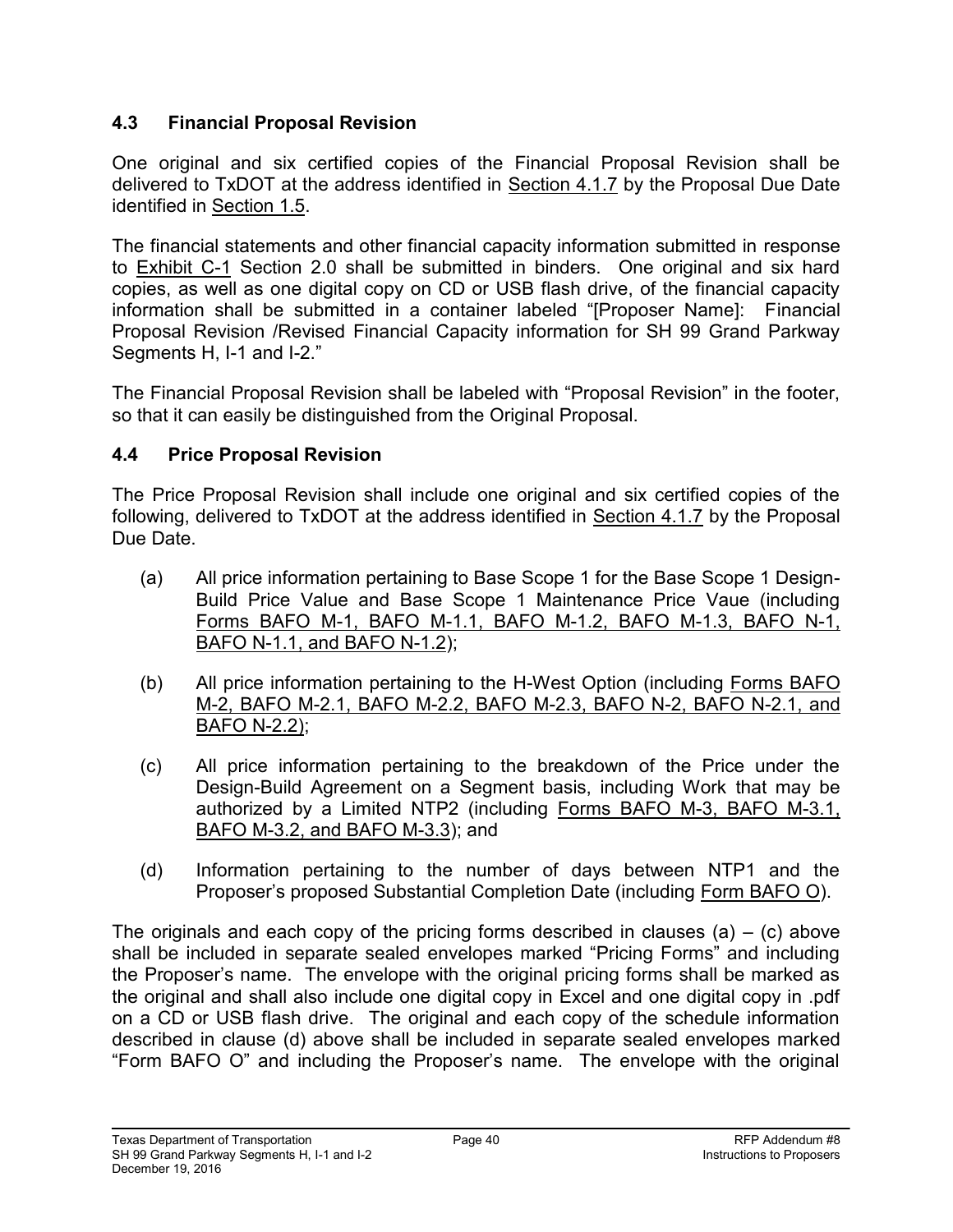Form BAFO O shall be marked as the original and shall also include one digital copy in .pdf on a CD or USB flash drive.

All portions of the Price Proposal Revision, if any, that include information identifying the Proposer shall not include pricing information and shall be submitted in a sealed container labeled "[Proposer Name]: Price Proposal Revision for SH 99 Grand Parkway Segments H, I-1 and I-2." All portions of the Proposal Revision containing pricing information (other than the container label and each individual sealed envelope) shall not include any information identifying the Proposer and shall be included in a separate sealed container labeled "[Proposer Name]: Price Proposal Revision Pricing Forms for SH 99 Grand Parkway Segments H, I-1 and I-2."

## **4.5 Base Scope 1 and H-West Option**

Proposer shall include the Base Scope 1 work in its Proposal Revision. The Proposer is required to address the Base Scope 1 work in its Technical Proposal Revision as set forth in Section 4 of Exhibit B and shall submit price information for the Base Scope 1 work as part of its Price Proposal Revision as described in Section 4.4 and Exhibit C-2.

TxDOT has defined one Option (the "H-West Option"), which Proposer must include in the Proposal Revision. The Option is further described in Section 1.1.3 of the Technical Provisions.

The Proposer is required to address the Option in the Technical Proposal Revision as required under Exhibit B and submit price information for the Option as part of its Price Proposal Revision as described in Exhibit C-2. TxDOT shall have the option to include the Option in the Work by issuance of written notice in accordance with Section 4.1.6 of the DBA.

#### **4.6 Currency**

All required pricing, financial and cost information shall be provided in United States dollars (US\$) currency only.

#### **4.7 Modifications, Withdrawals and Late Submittals**

## **4.7.1 Modifications to a Proposal Revision**

A Proposer may modify its Technical, Financial, and Price Proposal Revisions in writing prior to the specified time on the Proposal Due Date identified in Section 1.5. The modification shall conform in all respects to the requirements for submission of the applicable component of the Proposal Revision. Modifications shall be clearly delineated as such on the face of the document to prevent confusion with the original components of the Proposal Revision and shall specifically state that the modification supersedes the previous components of the Proposal Revision and all previous modifications, if any. If multiple modifications are submitted, they shall be sequentially numbered so TxDOT can accurately identify the final Proposal Revision. The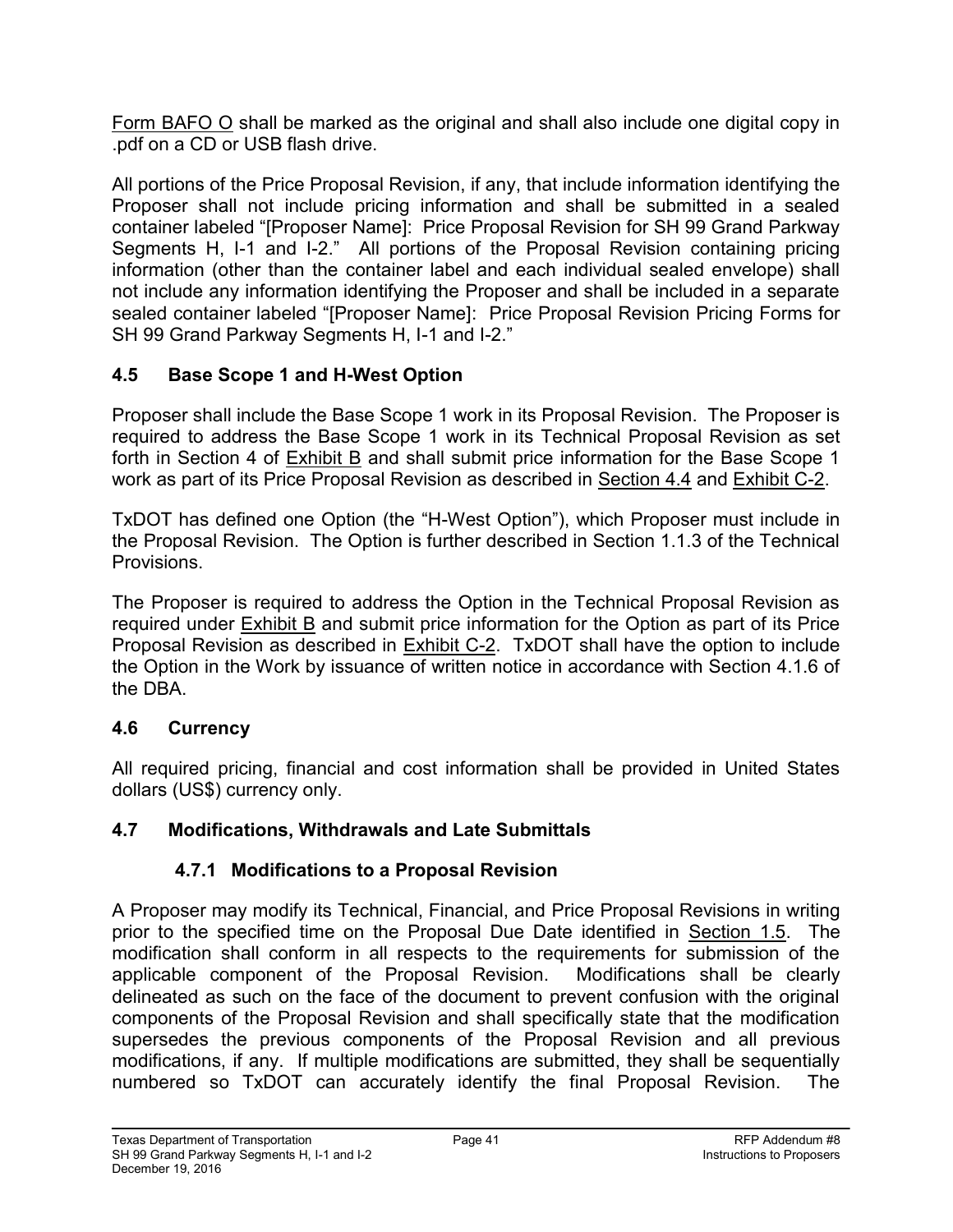modification must contain complete Proposal Revision sections, complete pages or complete forms as described in **Exhibits B, C-1 and C-2.** Line item changes will not be accepted. No facsimile or other electronically transmitted modifications will be permitted.

# **4.7.2 Withdrawal and Validity of Proposal Revisions**

A Proposer may withdraw its Proposal Revision at any time prior to the time due on the Proposal Due Date identified in Section 1.5 by means of a written request signed by the Proposer's designated representative. Such written request shall be delivered to the address in Section 2.2.1. A withdrawal of a Proposal Revision prior to the Proposal Due Date and time identified in Section 1.5 will not prejudice the right of a Proposer to file a new Proposal Revision, provided that it is received before the time due on the Proposal Due Date identified in Section 1.5. No Proposal Revision may be withdrawn on or after the time due on the Proposal Due Date identified in Section 1.5 and any attempt to do so will result in a draw by TxDOT upon the Proposal Security.

Proposal Revisions, shall be valid for a period of 180 days after the Proposal Due Date identified in Section 1.5. Except as set forth in the previous paragraph, no Proposer shall withdraw its Proposal Revision prior to expiration of the 180-day period, unless notified by TxDOT that (i) no DBA or CMA for the Project will be awarded by TxDOT pursuant to the RFP, including the Request for Proposal Revisions; (ii) TxDOT has awarded the DBA and CMA to another Proposer and has received the executed DBA and CMA and other required documents; (iii) TxDOT does not intend to award the DBA and CMA to the Proposer; or (iv) such Proposer is not the apparent best value or next highest ranking Proposer. If the next best value Proposer is notified during the 180-day period that it is selected for negotiations, such Proposer shall extend the validity of its Proposal Revision for a period of 270 days after the Proposal Due Date identified in Section 1.5.

Any Proposer may elect, in its sole discretion, to extend the validity of its Proposal Revision beyond the time periods set forth above.

## **4.7.3 Late Proposal Revisions**

TxDOT will not consider any late Proposal Revisions. Proposal Revisions and/or modification requests received after the date and time for submittal on the Proposal Due Date identified in Section 1.5 will be returned to Proposer without consideration or evaluation.

## **4.8 Forfeiture of Proposal Security**

The dollar amount of the Proposal Security to be submitted with each Technical Proposal Revision shall be \$25 million (*see* Exhibit B, Section 3.3.2). By submitting its Proposal Revision, each Proposer understands and agrees that it shall forfeit its Proposal Security if: (i) it withdraws, repudiates or otherwise indicates in writing that it will not meet all or any part of its commitments made in its Proposal Revision except as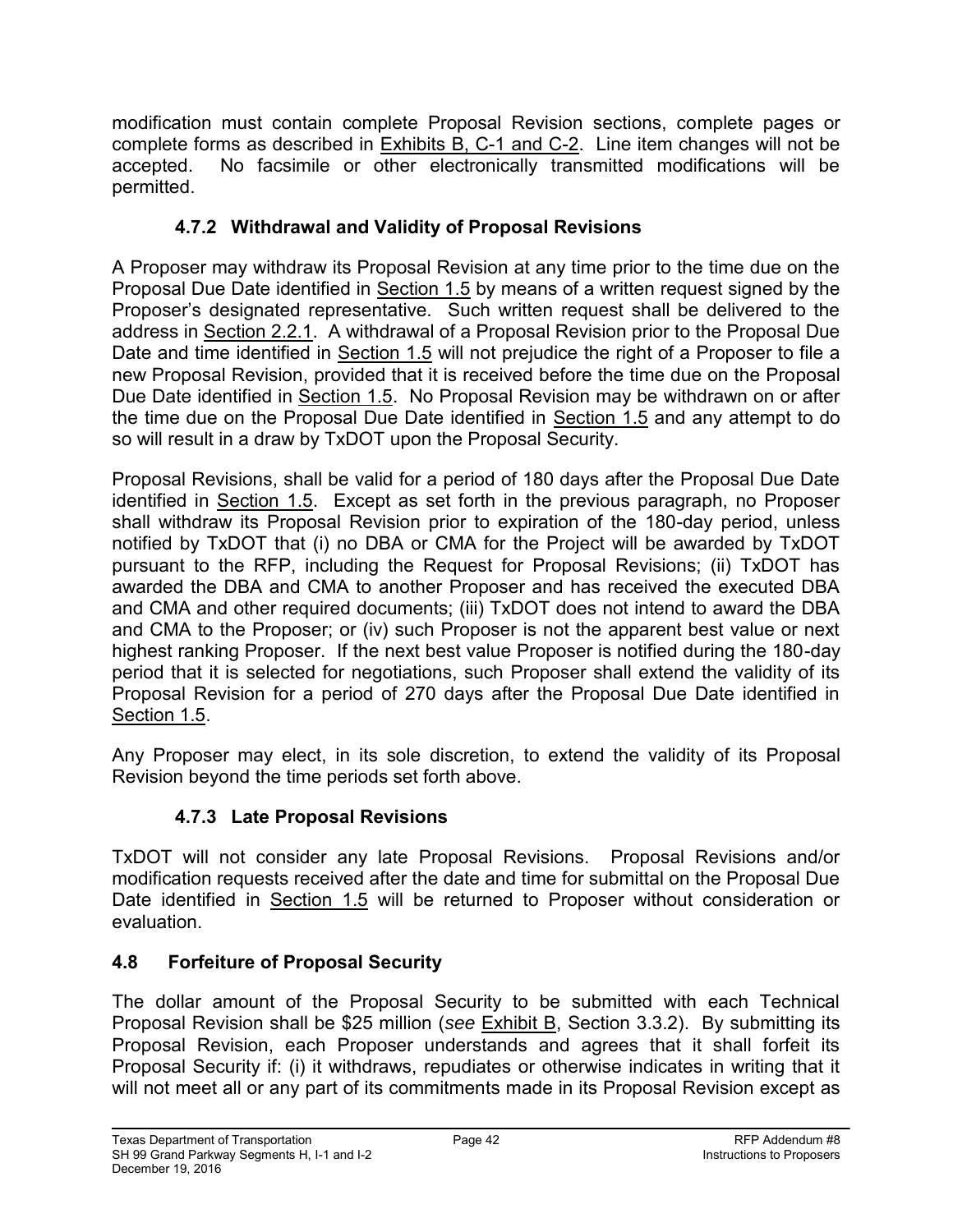specifically permitted hereunder; (ii) it is selected for negotiations, but fails to negotiate in good faith with TxDOT as set forth in Section 5.11.1; or (iii) it is selected as the apparent best value Proposer, but fails to provide the documents required under Sections 6.1 and 6.1.1, unless the failure is directly attributable to TxDOT's election not to enter into the Contract Documents in the form included in the Request for Proposal Revisions, following the failure of the Parties to agree upon changes to the terms of the Contract Documents pursuant to Section 5.11.1.

Any Proposal Revision that contains a material alteration, as determined by TxDOT, in its sole discretion, to the ITP forms, including any material alteration to the form of Proposal Security (Form BAFO K or Form BAFO K-1, as appropriate), will be considered non-responsive and non-compliant. Alterations that have been approved in writing in advance by TxDOT will not be considered material. If a Proposal Revision is deemed non-responsive or non-compliant, TxDOT may disqualify the Proposal Revision from further consideration. Such disqualification will not result in the forfeiture of Proposer's Proposal Security.

Each Proposer, by submittal of its Proposal Revision, shall be deemed to have agreed to the foregoing.

### **4.9 Acceptance of Delivery by TxDOT**

TxDOT will provide receipts for Proposal Revisions that are timely delivered to TxDOT as specified herein.

#### **4.10 Costs Not Reimbursable**

The cost of preparing the Proposal, including the Original Proposal and Proposal Revision, and any costs incurred at any time before final award and execution of the DBA and the CMA, including costs incurred for any interviews, and costs associated with Post-Selection Deliverables, shall be borne by Proposer, except for any costs paid by TxDOT in accordance with Section 6.3.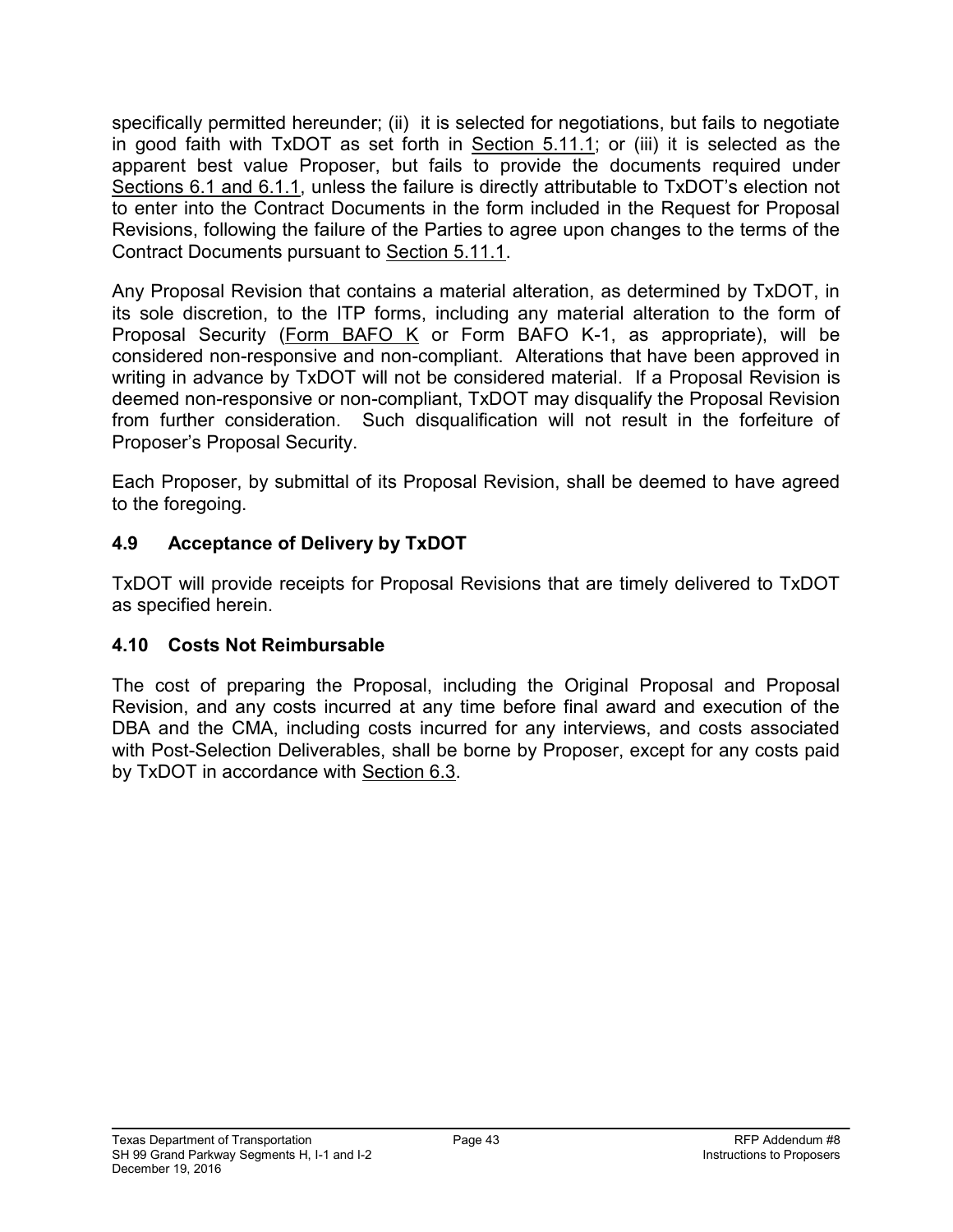### **SECTION 5.0 EVALUATION AND POST-SELECTION PROCESS**

TxDOT's goal is to create a fair and uniform basis for the evaluation of the Proposal Revisions in compliance with all applicable legal requirements governing this procurement.

The Proposal Revision evaluation process will include review of each Proposal Revision for responsiveness and pass-fail criteria, qualitative evaluation of the Project Development Plan, quantitative evaluation of the Financial Proposal Revision, evaluation of the Price Proposal Revision, a ranking determination and a best value determination. The process may, at TxDOT's sole discretion, include a limited negotiations phase with the selected Proposer(s). The steps in the process and evaluation criteria are set forth in Sections 5.3 through 5.10. The evaluation and selection process is subject to modification by TxDOT, in its sole discretion.

The evaluation process will involve the following steps:

1. TxDOT evaluation committees will:

(a) evaluate the Proposal Revisions and determine which Proposer has offered the apparent best value Proposal Revision with specific analysis of the overall value of money to TxDOT, based on the specific evaluation criteria set forth herein; and

(b) provide a recommendation to TxDOT senior management regarding the apparent best value.

2. TxDOT senior management will review and consider the recommendations from the TxDOT evaluation committees, and will provide a recommendation for conditional award to the Commission. The Commission will issue notice of conditional award after considering the recommendations received.

The details of the evaluation and selection process are set forth more fully in this Section 5.

#### **5.1 Organization of the TxDOT Evaluation Committee and Subcommittees**

Evaluation of Proposal Revisions will be conducted by TxDOT's Evaluation and Selection Recommendation Committee ("ESRC") with assistance from four separate subcommittees – a pass/fail and responsiveness subcommittee, a Development Plan Evaluation Subcommittee ("DPES"), a Price Proposal Evaluation Subcommittee ("PPES") and a Selection Advisory Subcommittee.

The ESRC and the various subcommittees will be comprised of representatives from TxDOT. In addition to TxDOT voting members, the ESRC and subcommittees may also be assisted by advisors, including TxDOT representatives and outside consultants who will offer advice on the technical, financial and legal aspects of each Proposal Revision.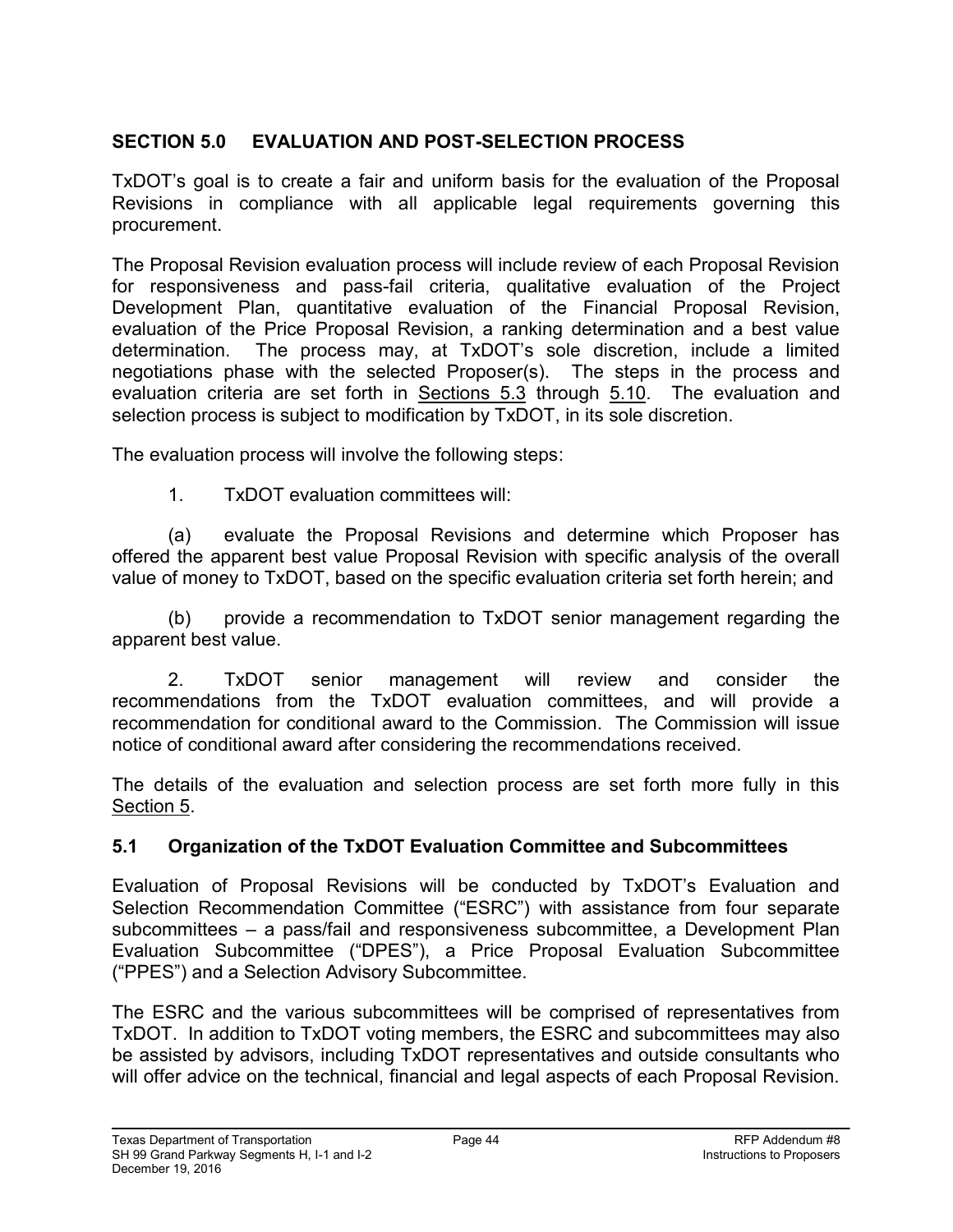The primary responsibility of these advisors will be to assist the ESRC and subcommittees in making the educated and informed assessment of the individual strengths and weaknesses of the Proposal Revisions. In addition, observers, including representatives from federal and other agencies and municipalities, with specific interests and responsibilities associated with the Project may be invited to observe aspects of the evaluation process. All evaluators, outside consultants and observers (other than FHWA officials) will be required to sign confidentiality statements, and all evaluators, outside consultants and observers will be subject to TxDOT conflict of interest control requirements.

#### **5.2 Best Value Determination**

# **5.2.1 Total Proposal Score**

The best value determination will be based on an 80-20 point scale. The Price Score will represent up to 80 points of the total score and the Technical Score will represent up to 20 points of the total score. The determination of apparent best value shall be based on the highest Total Proposal Score computed based on the following formula:

Total Proposal Score (max. 100 points) = Price Score (max. 80 points) + Technical Score (max. 20 points)

## **5.2.2 Price Score**

The Price Score will be based on the Base Scope 1 Design-Build Price Score, Base Scope 1 Design-Build + Maintenance Price Score and Option Price Score (as determined pursuant to Section 5.5) using the following formula:

Price Score =  $(25 \times A) + (50 \times B) + (5 \times C)$ 

A = Base Scope 1 Design-Build Price Score

B = Base Scope 1 Design-Build + Maintenance Price Score

C = Option Price Score

Where:

Base Scope 1 Design-Build Price Score = Lowest Proposal (Base Scope 1 Design-Build Price Value) / Proposal (Base Scope 1 Design-Build Price Value)

Base Scope 1 Design-Build + Maintenance Price Score = Lowest Proposal (Base Scope 1 Design-Build Value + Base Scope 1 Maintenance Price Value<sup>1</sup>) / Proposal (Base Scope 1 Design-Build Price Value + Base Scope 1 Maintenance Price Value<sup>1</sup>)

Option Price Score = Lowest Proposal (Base Scope 1 Design-Build Price Value + Base Scope 1 Maintenance Price Value<sup>1</sup> + Option Design-Build Price Value +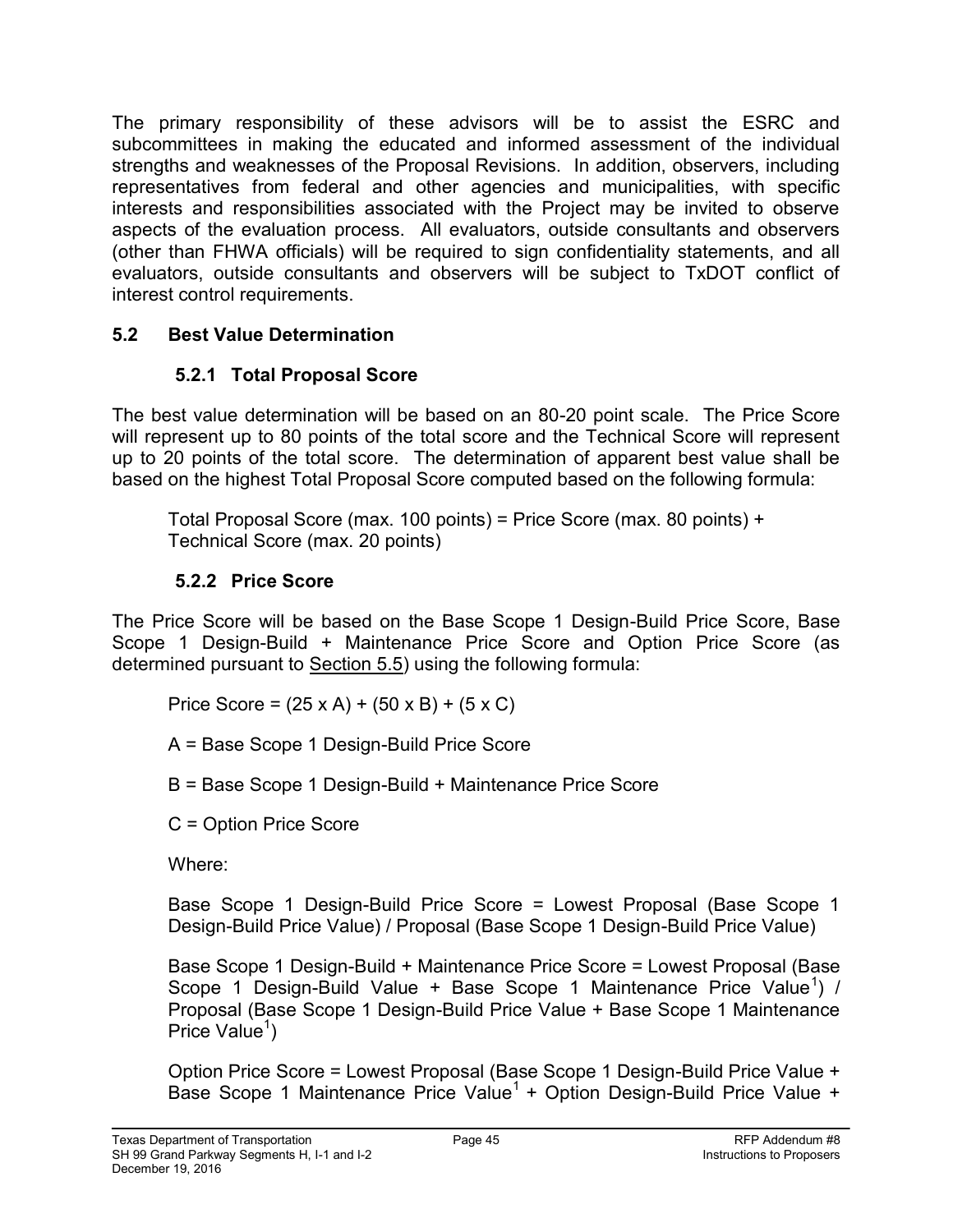Option Maintenance Price Value) / Proposal (Base Scope 1 Design-Build Price Value+ Base Scope 1 Maintenance Price Value<sup>1</sup> + Option Design-Build Price Value + Option Maintenance Price Value)

1 Present value of CMA costs for years six through 15.

### **5.2.3 Technical Score**

The Technical Score will be calculated based on the ESRC evaluation score for the Project Development Plan (maximum of 100 points) as described in Section 5.4.3. The Technical Score will be calculated using the following formula:

Technical Score = ESRC evaluation score \* 0.20

## **5.3 Pass/Fail and Responsiveness Evaluation**

Upon receipt, the Technical Proposal Revisions, Financial Proposal Revisions, and Price Proposal Revisions will be made available for review by the relevant pass/fail and responsiveness subcommittees. The components of the Proposal Revisions will be reviewed (a) for the Proposal Revision's conformance to the RFP instructions regarding organization and format and responsiveness to the requirements set forth in the Request for Proposal Revisions and (b) based on the pass/fail criteria set forth below.

## **5.3.1 Technical Proposal Revisions**

Technical Proposal Revisions will be evaluated based on the following pass/fail or responsiveness criteria:

(a) The business form of Proposer and any entities that will have joint and several liability (i.e., joint venture members or partners) under the DBA or CMA, as applicable, or that will provide a guaranty (including any joint venture agreement, partnership agreement, operating agreement, articles of incorporation, bylaws, association agreements or equivalent documents) is consistent with the requirements of the Project and DBA Documents or CMA Documents, as applicable.

(b) Proposer has provided a DBE certification in accordance with the requirements of Exhibit B, Section 3.2.7.

(c) Proposer information, certifications, signed statements and documents as listed in **Exhibit B**, Section 3.2 are included in the Proposal Revision and do not identify any material adverse information.

(d) The Technical Proposal Revision as outlined in Exhibit B meets all applicable RFP requirements.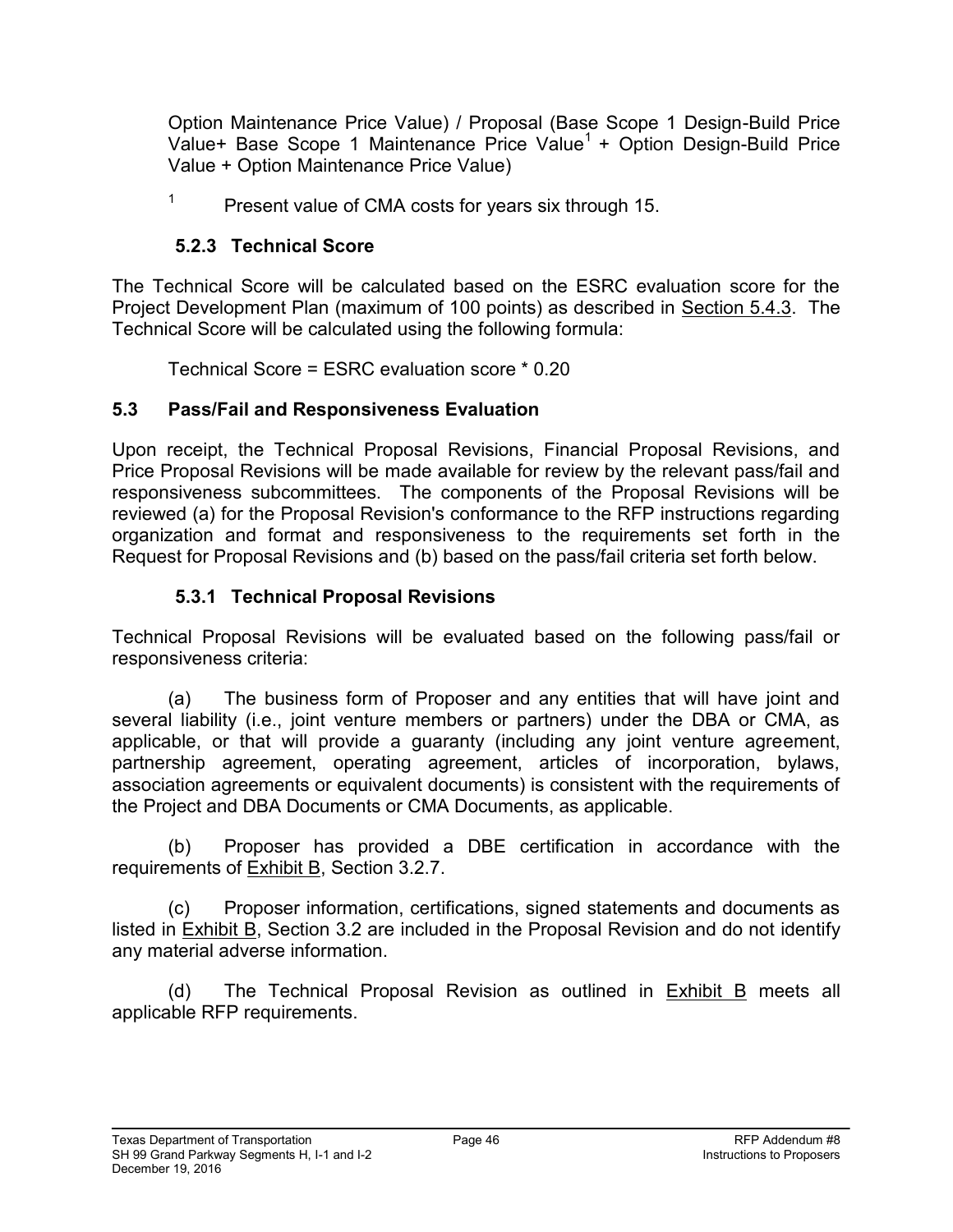(e) Proposer has delivered Proposal Security in the form of a complete, properly executed proposal bond that complies with the requirements of Exhibit B, Section 3.3.2.

### **5.3.2 Schedule Evaluations**

The Preliminary Baseline Schedule and Form BAFO O will be evaluated on a pass/fail basis based on the Proposer's commitment to meet or beat the "TxDOT Last Allowable Date for Substantial Completion" for all segments of the Project, as set forth in Form BAFO O. In addition, the Preliminary Project Baseline Schedule will be evaluated for consistency with the Technical Solutions provided and for compliance with the requirements listed in Exhibit B, Section 4.3.2.

## **5.3.3 Financial Proposal Revisions**

Financial Proposal Revisions will be evaluated based on the following pass/fail criteria:

(a) The Proposer's financial condition and capabilities shall not have materially adversely changed from its financial condition and capabilities as evidenced by the financial data submitted in the QS and since submission of its Original Proposal on October 27, 2015, such that the Proposer continues to have the financial capacity to develop, design, construct and maintain a project of the nature and scope of the Project. Factors that will be considered in evaluating the Proposer's financial capacity include the following:

- (i) Profitability;
- (ii) Capital structure;
- (iii) Ability to service existing debt; and
- (iv) Other commitments and contingencies.

If TxDOT determines that a Proposer has insufficient financial capacity, it will offer Proposer the opportunity to meet the financial requirement through one or more guarantors acceptable to TxDOT.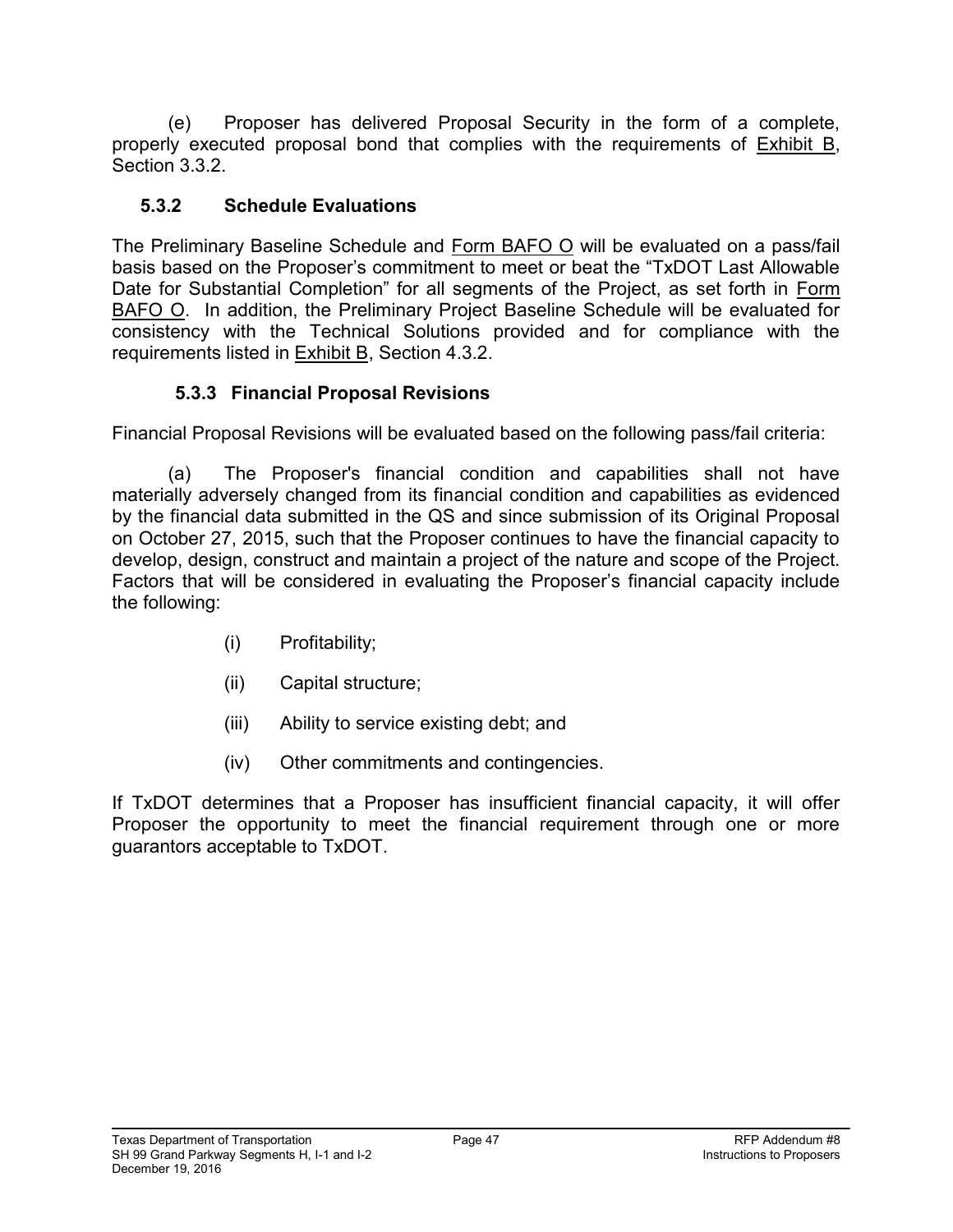#### **5.3.4 Price Proposal Revisions**

Price Proposal Revisions will be evaluated based on the following pass/fail criteria:

(a) Proposer has proposed cumulative Routine and Renewal Work Maintenance Prices for each of years 1 through 5 in column D of Form BAFO N-1 that are less than or equal to the amounts for the corresponding years set forth in the CMA Cumulative Maximum Payment Curve in column E of Form BAFO N-1.

(b) Proposer has provided a Base Scope 1 Design-Build Price and Option Design-Build Price using Forms BAFO M-1 and BAFO M-2, respectively, which comply with the requirements of **Exhibit C-2**, Section 3.1.1.

(c) Proposer has provided the DB Contractor Draws/Cash Flow Tables for Base Scope 1 and the H-West Option using Forms BAFO M-1.3 and BAFO M-2.3, respectively, which comply with the requirements of Exhibit C-2, Section 3.1.1.

(d) Proposer has provided a Base Scope 1 Maintenance Price and Option Maintenance Price using Forms BAFO N-1 and BAFO N-2, respectively, which comply with the requirements of Exhibit C-2, Section 3.1.2.

#### **5.3.5 TxDOT Right to Exclude Proposals from Consideration or to Waive Mistakes**

Those Proposal Revisions not responsive to the RFP, or that do not pass the pass/fail criteria, may be excluded from further consideration, and Proposer will be so advised. TxDOT may also exclude from consideration any Proposer whose Proposal Revision contains a material misrepresentation. TxDOT reserves the right to waive minor informalities, irregularities and apparent clerical mistakes which are unrelated to the substantive content of the Proposal Revisions.

## **5.4 Evaluation of Project Development Plan by DPES**

Upon receipt of the Technical Proposal Revisions, the Project Development Plan will be evaluated by the DPES based on the evaluation factors set forth below. In addition, in evaluating the Project Development Plan against the evaluation factors, the DPES will consider the extent to which the Proposal Revision meets the objectives stated below and includes any improvements over the requirements of the DBA Documents and CMA Documents, such as additional benefits and/or value to TxDOT and the public.

Value-added concepts as described in Exhibit B, Section 4.3(b) shall be reviewed and evaluated based on the Proposer's creativity and innovativeness to create a quality facility that meets or exceeds the requirements and objectives of TxDOT.

# **5.4.1 Project Development Plan Evaluation Factors**

The evaluation factors for the Project Development Plan are as follows: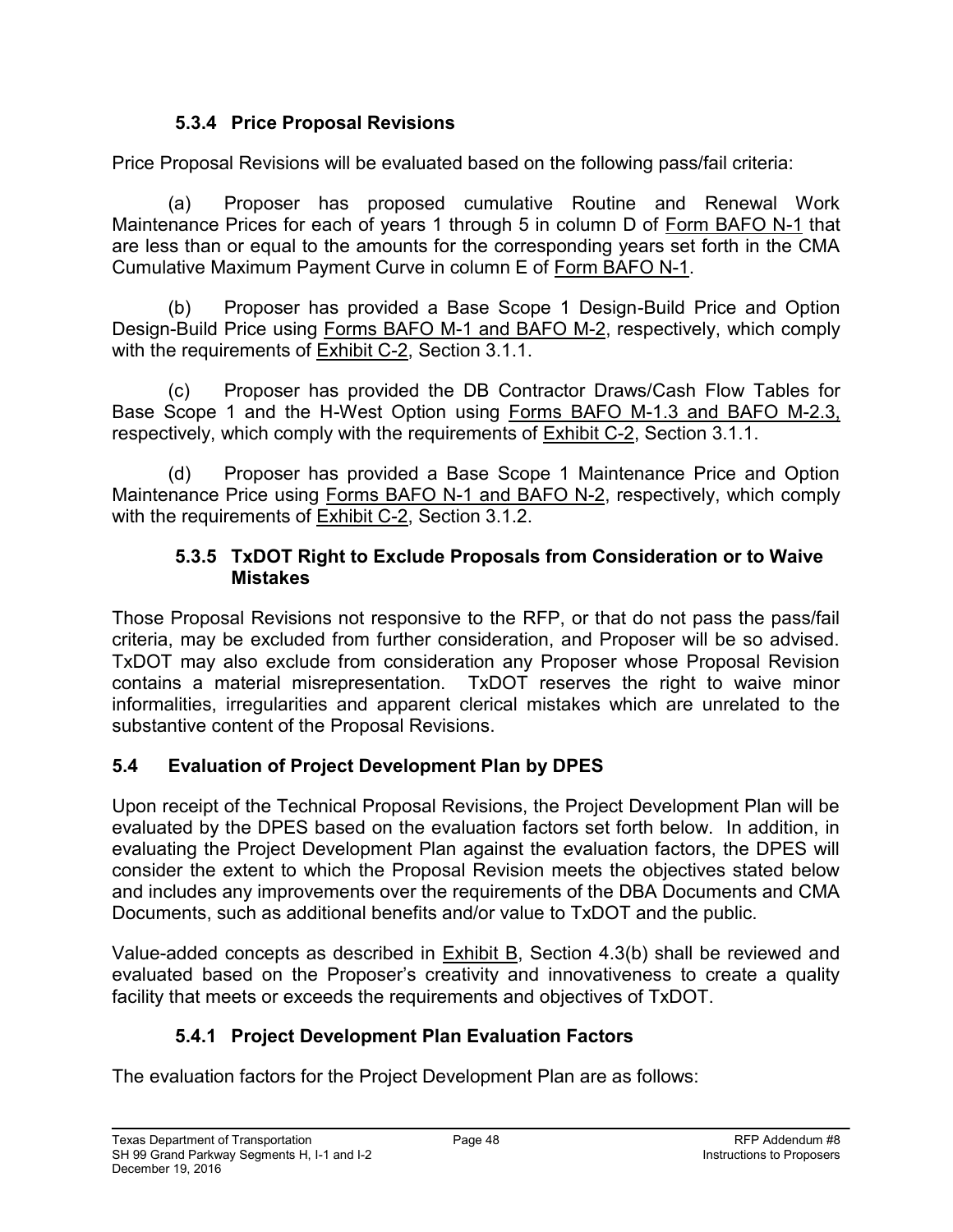- (a) Project Management Plan;
- (b) Quality Management Plan; and
- (c) Technical Solutions.

Note that these evaluation factors are also the components of the Project Development Plan, the submittal requirements for which are described in Exhibit B. The assigned weights for the Project Development Plan evaluation factors identified in clauses (a) through (c) above are set forth in Table 5.2. Subfactors and their relative weighting are listed in Sections 5.4.1.1 through 5.4.1.3.

The evaluation factors will be evaluated and rated using the rating guidelines specified in Section 5.4.2, with special attention given to the objectives presented in Sections 5.4.1.1 through 5.4.1.3, which describe the expectations of TxDOT with regard to the work to be performed and the related information to be submitted in the Project Development Plan. Along with the Project goals identified in Section 1.3, these objectives will guide TxDOT's assessment of the evaluation factors and subfactors.

#### **5.4.1.1 Project Management Plan**

**Objective:** An organization that is designed with clear lines of responsibility, quality Key Personnel and well-defined roles that respond to the requirements and objectives of the Project and TxDOT that includes the following:

- empowerment at all levels of the organization to make decisions in coordination with their TxDOT counterparts;
- a disciplined strategy for design, safety, risk management, and securing of third-party approvals;
- a comprehensive strategy for construction management, DBEs, and other job training; and
- an approach to operations and maintenance that provides (i) a wellmaintained Project in compliance with all Technical Provisions and the CMA; (ii) efficient and safe responses to the maintenance needs of the Project, the adjacent communities and the traveling public; (iii) effective interfacing, communication and coordination with separate contractors, Stakeholders and other third parties; and (iv) a disciplined strategy for public involvement.

The Project Management Plan evaluation subfactors are as follows:

- (a) General Project Management;
- (b) Risk Management;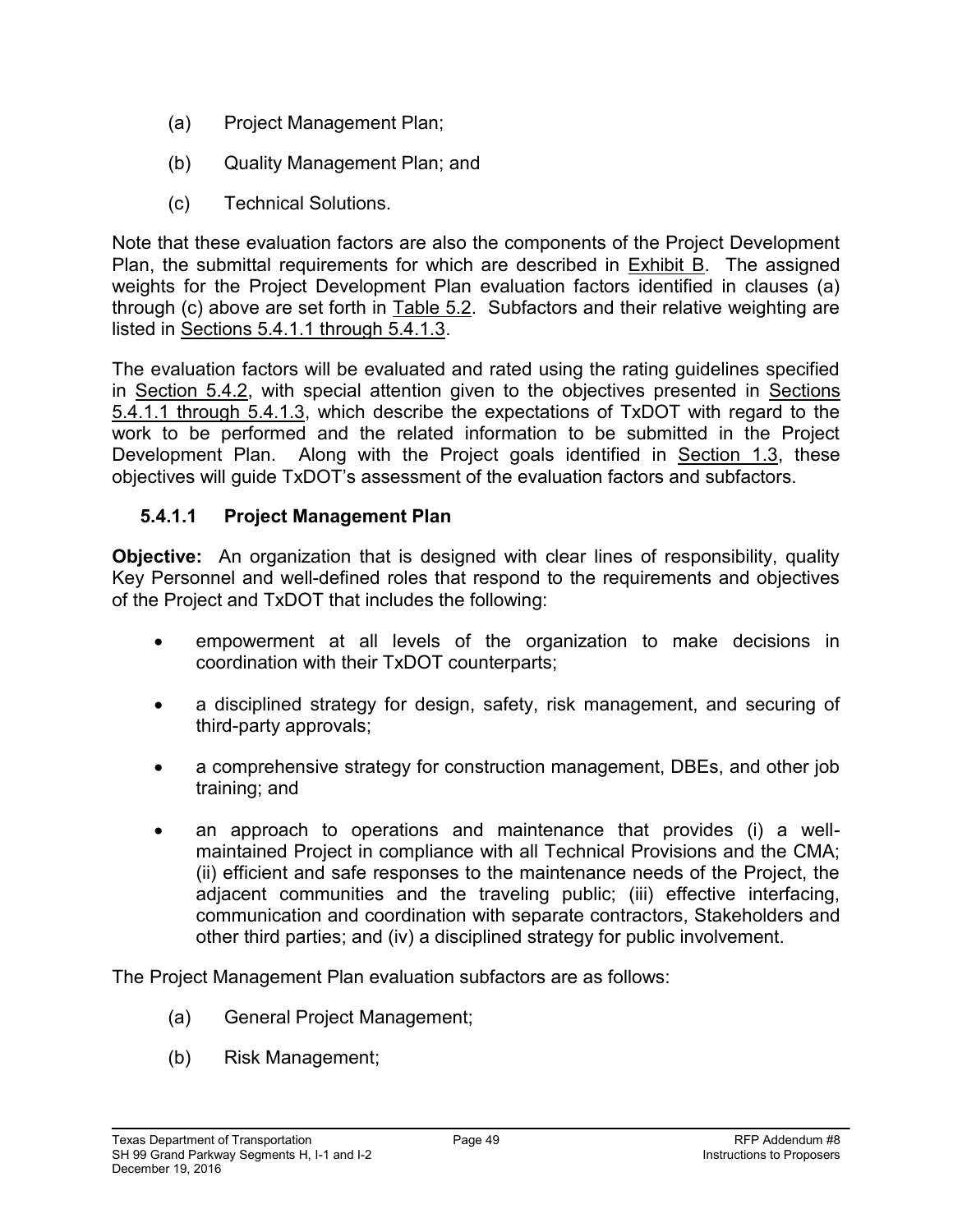- (c) Schedule and Cost Control Management;
- (d) Environmental Management;
- (e) Mentoring and Job Training;
- (f) Tolling Facility Infrastructure Coordination; and
- (g) Maintenance Management Plan.

The subfactors are listed in descending order of importance; provided, however, that a subfactor may have equal importance with the subfactors listed immediately above it. TxDOT may use performance evaluations prepared by TxDOT in accordance with Title 43, Texas Administrative Code, Section 27.3 or Section 9.152 of the Rules, or other performance evaluations, as deemed appropriate by TxDOT, to assist in the evaluation of the criteria set forth in Section 5.4.1.1 to the extent such evaluations concern the performance of the Proposer or any individual Proposer team members.

*See* Exhibit B for additional detail regarding the specific information concerning this factor and its subfactors to be submitted as part of the Project Development Plan.

### **5.4.1.2 Quality Management Plan**

**Objective:** A Quality Management Plan that is ISO and TxDOT Quality Assurance Program compliant, that integrates TxDOT into the quality management system and enables TxDOT to monitor, audit, and measure the DB Contractor's performance in the management of design, construction and capital maintenance of the Project.

The Quality Management Plan evaluation subfactors are as follows:

- (a) Quality control and quality acceptance procedures; and
- (b) Organizational structure.

The subfactors are listed in descending order of importance; provided, however, that a subfactor may have equal importance with the subfactors listed immediately above it.

*See* Exhibit B for details regarding the specific information concerning this factor to be submitted as part of the Project Development Plan.

#### **5.4.1.3 Technical Solutions**

**Objective:** Innovative design, construction and capital maintenance solutions that effectively respond to and address the Project's requirements, including the following:

 the requirement to plan and coordinate the design, construction and maintenance activities with other projects and Stakeholders;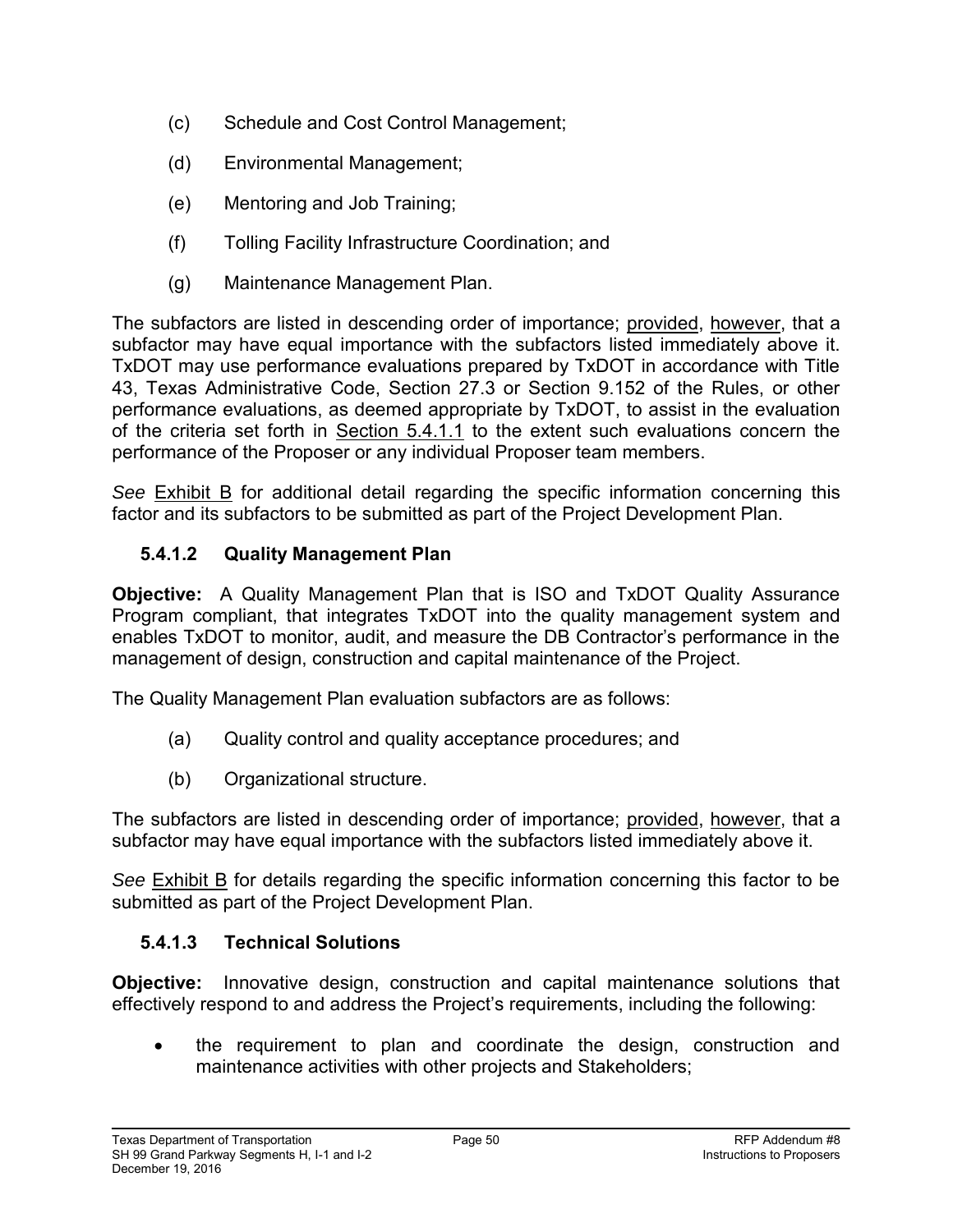- the efficient and coordinated design and relocation of Utilities; and
- the environmental and community sensitivities and commitments.

The Technical Solutions evaluation subfactors are as follows:

- (a) Construction Staging, Sequencing and Traffic Management;
- (b) ROW Acquisition Plan;
- (c) Utilities;
- (d) Drainage; and
- (e) Roadway.

The subfactors are listed in descending order of importance; provided, however, that a subfactor may have equal importance with the subfactors listed immediately above it.

*See* Exhibit B for additional detail regarding the specific information concerning this factor and its subfactors to be submitted as part of the Project Development Plan.

### **5.4.2 Evaluation Guidelines**

The DPES will review the Project Development Plan with reference to the evaluation factors specified in Section 5.4.1, in accordance with the guidelines provided in this Section 5.4.2 and assign a qualitative rating for each of the evaluation subfactors in accordance with Table 5.1.

| <b>ADJECTIVE</b><br><b>RATING</b> | <b>DESCRIPTION</b>                                                                                                                                                                                                                                                                                                                                                                                                                                                                                                            |
|-----------------------------------|-------------------------------------------------------------------------------------------------------------------------------------------------------------------------------------------------------------------------------------------------------------------------------------------------------------------------------------------------------------------------------------------------------------------------------------------------------------------------------------------------------------------------------|
| Excellent                         | The Proposal Revision greatly exceeds the stated<br>requirements/objectives, offering material benefits and/or<br>added value, and providing assurance that a consistently<br>outstanding level of quality will be achieved. There is very little<br>or no risk that the Proposer would fail to satisfy the<br>requirements of the DBA Documents or CMA Documents, as<br>applicable. Weaknesses, if any, are very minor and can be<br>readily corrected. Significant unique and/or innovative<br>characteristics are present. |

## **Table 5.1**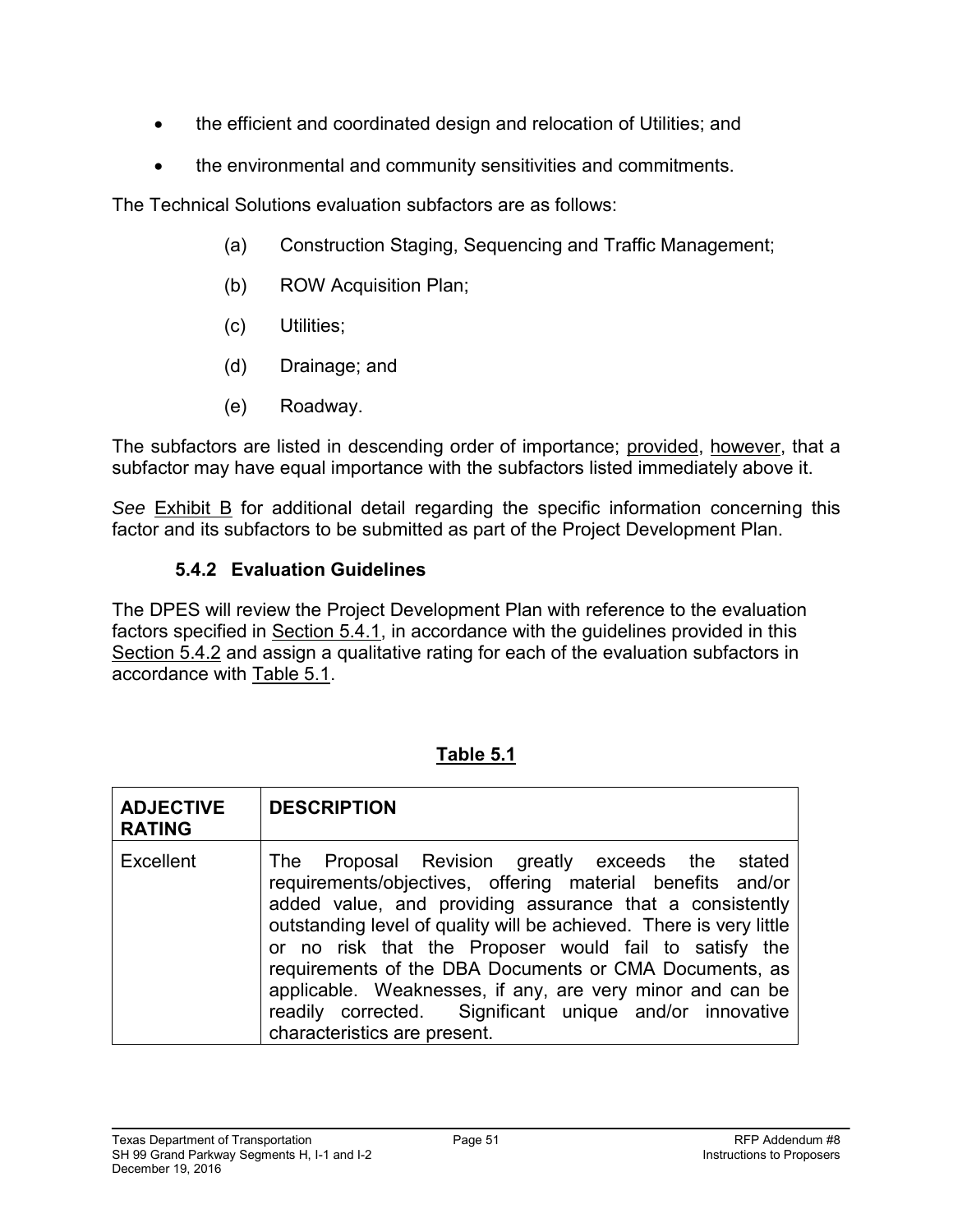| <b>ADJECTIVE</b><br><b>RATING</b> | <b>DESCRIPTION</b>                                                                                                                                                                                                                                                                                                                                                                                                                                                                                                                       |
|-----------------------------------|------------------------------------------------------------------------------------------------------------------------------------------------------------------------------------------------------------------------------------------------------------------------------------------------------------------------------------------------------------------------------------------------------------------------------------------------------------------------------------------------------------------------------------------|
| <b>Very Good</b>                  | The Proposal Revision significantly exceeds the stated<br>requirements/objectives, offering advantages, benefits and/or<br>added value, and providing assurance that a level of quality<br>will be achieved that is materially better than acceptable.<br>There is little risk that the Proposer would fail to satisfy the<br>requirements of the DBA Documents or CMA Documents, as<br>applicable. Weaknesses, if any, are very minor and can be<br>Some unique and/or innovative<br>readily corrected.<br>characteristics are present. |
| Good                              | Proposal Revision materially exceeds the stated<br>The<br>requirements/objectives and provides assurance that the level<br>of quality will meet or exceed minimum requirements. There<br>may be a slight probability of risk that the Proposer may fail to<br>satisfy the requirements of the DBA Documents or CMA<br>Documents, as applicable. Weaknesses, if any, are minor and<br>can be readily corrected. Little or minimal unique and/or<br>innovative characteristics are present.                                                |
| Fair                              | Proposal Revision marginally exceeds<br>The<br>stated<br>requirements/objectives and provides satisfactory assurance<br>that the level of quality will meet or marginally exceed<br>minimum requirements. There may be questions about the<br>likelihood of success and there is a little risk that the Proposer<br>may fail to satisfy the requirements of the DBA Documents or<br>CMA Documents, as applicable. Weaknesses are correctable<br>or acceptable per minimum standards.                                                     |
| <b>Meets Minimum</b>              | The Proposal Revision meets stated requirements/objectives<br>and provides satisfactory assurance that the minimum level of<br>quality will be achieved. There may be questions about the<br>likelihood of success and there is some risk that the Proposer<br>may fail to satisfy the requirements of the DBA Documents or<br>CMA Documents, as applicable. Weaknesses are correctable<br>or acceptable per minimum standards.                                                                                                          |

The term "weakness," as used herein, means any flaw in the Proposal Revision that increases the risk of unsuccessful contract performance.

#### **5.4.3 Technical Score**

During the evaluation, each subfactor as described in Section 5.4.1 above will be assigned a consensus rating by TxDOT, which will be converted to points. The points for each subfactor will be added to determine the Proposal Revision's score for each of the corresponding evaluation factors. The score of each of the evaluation factors will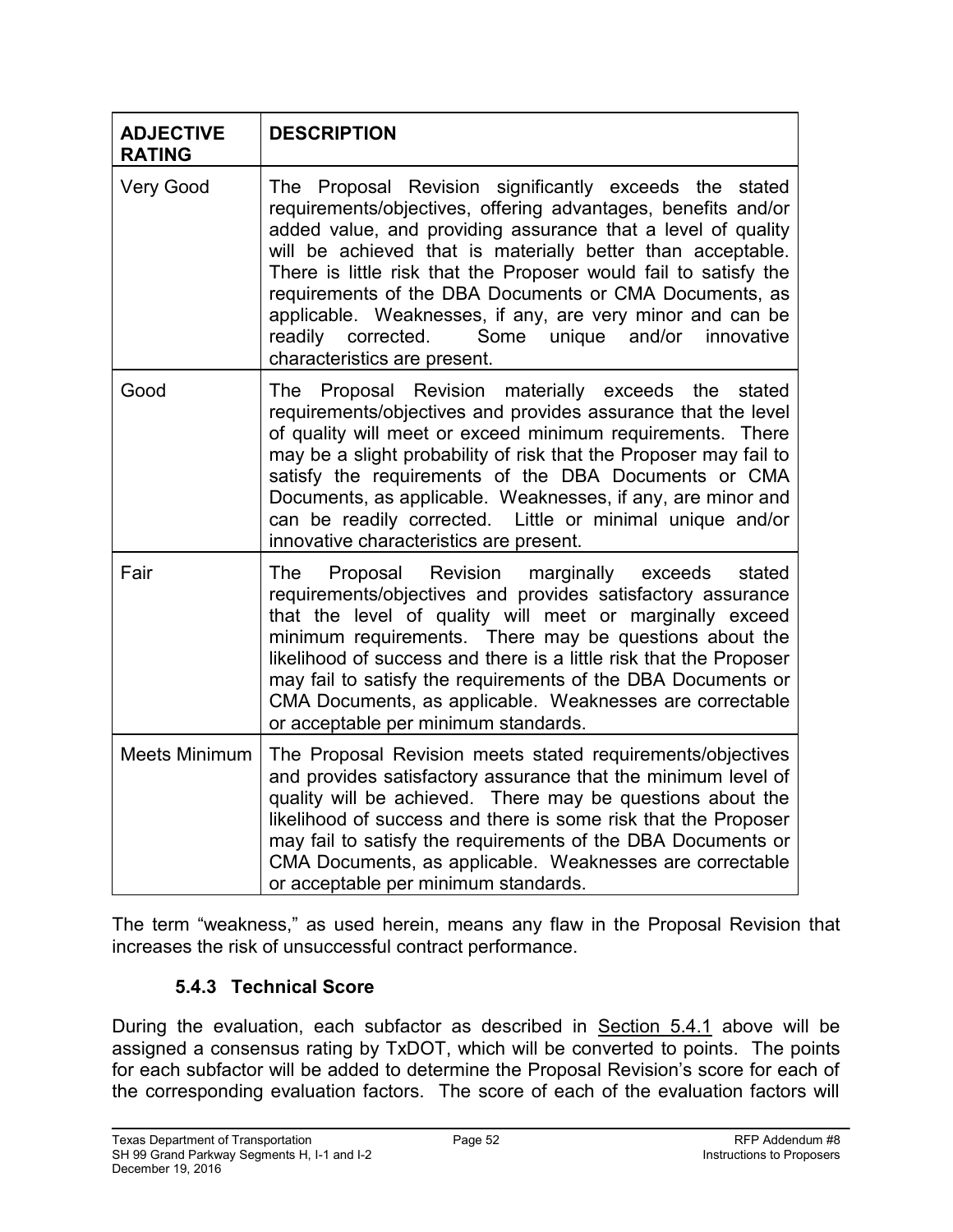then be added to arrive at the total evaluation score for the Project Development Plan, with 100 maximum possible points. The Technical Score will be calculated using the following formula:

Technical Score = total evaluation score (maximum 100) \* (0.20)

| <b>Project Development Plan</b> | <b>Maximum Qualitative Rating</b> |
|---------------------------------|-----------------------------------|
|                                 | $(100$ Points)                    |
| <b>Project Management Plan</b>  | 60 Points                         |
| <b>Quality Management Plan</b>  | 20 Points                         |
| <b>Technical Solutions</b>      | 20 Points                         |

## **Table 5.2**

## **5.5 Evaluation of Price Proposal by PPES**

The Price Proposal Revision will be evaluated by the Price Proposal Evaluation Subcommittee ("PPES"). The PPES will conduct "blind" reviews and evaluations of the Price Proposal Revisions to determine the Price Score of the Proposal in accordance with Section 5.2.1.

The PPES shall proceed by first determining if the price information contained in the Price Proposal Revision for the Base Scope 1 Design-Build Price is responsive to the RFP and passes all pass/fail evaluation criteria. If the Base Scope 1 Design-Build Price from at least one Proposal Revision is responsive and advantageous to TxDOT, the PPES shall determine the Price Score based on the formula in Section 5.2.2.

## **5.5.1 Base Scope 1 Design-Build Price Value**

The Base Scope 1 Design-Build Price Value will be determined by adding the following amounts: (a) the Base Scope 1 Design-Build Price set forth in Form BAFO M-1 plus (b) the ATC cost adjustment for Base Scope 1 (determined in accordance with Section 5.5.2).

## **5.5.2 Value of ATC Cost Adjustments**

The ATC cost adjustment will be the costs identified by TxDOT in the ATC response letter(s) pursuant to Section 3.3 regarding the use of an ATC in a Proposal Revision. The ATC cost adjustments relating to each of Base Scope 1 and the H-West Option will also be set forth on Forms BAFO M-1.2 and BAFO M-2.2, respectively.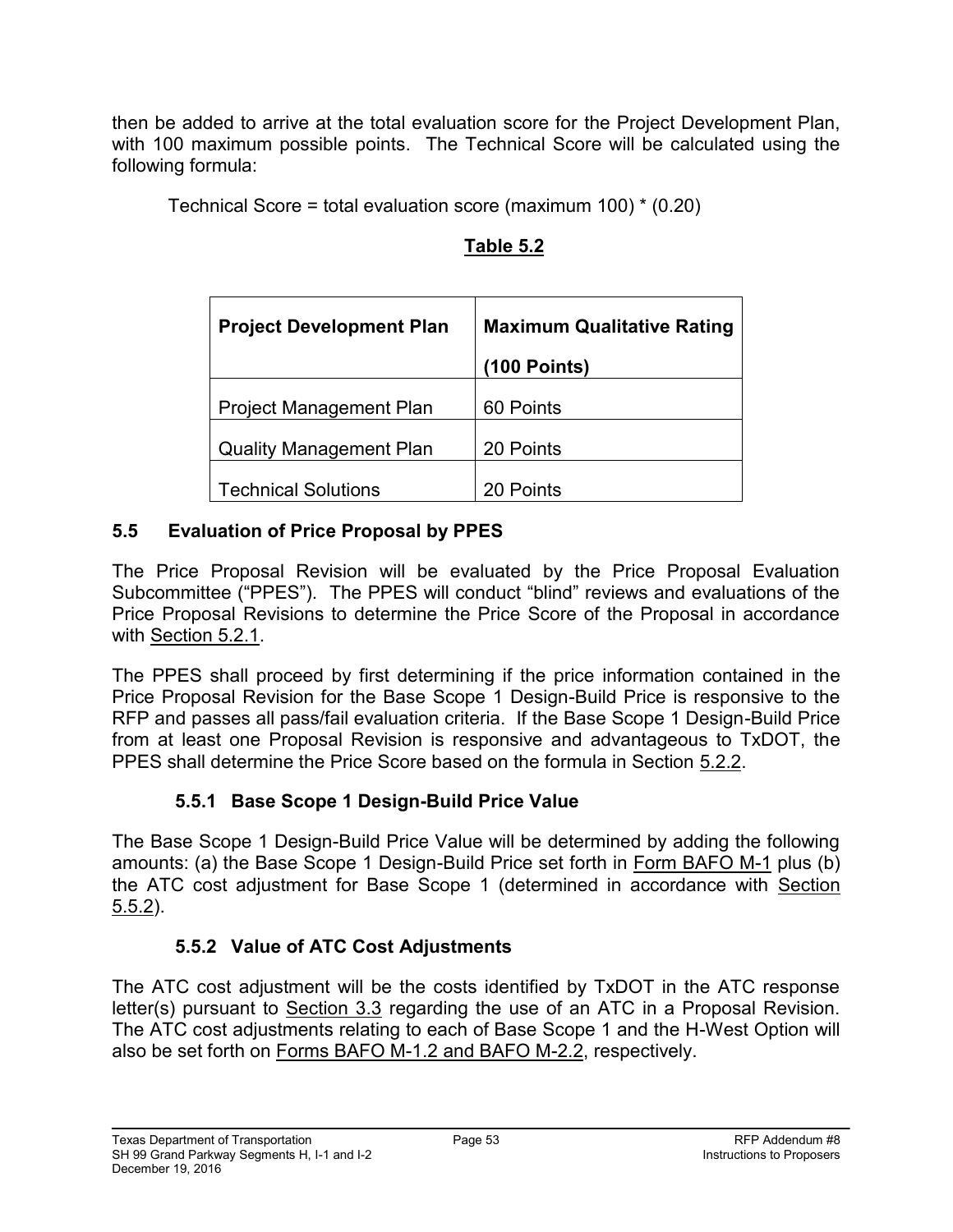### **5.5.3 Base Scope 1 Maintenance Price Value**

The Base Scope 1 Maintenance Price Value will be the present value of the Maintenance Price for years 6 through 10 of the CMA in 2016 dollars (as of the Proposal Due Date) as set forth in the last column on Form BAFO N-1.

### **5.5.4 Option Design-Build Price**

The Option Design-Build Price Value for the H-West Option will be determined by adding the following amounts: (a) the Option Design-Build Price set forth in Form BAFO M-2 plus (b) the ATC cost adjustment for the H-West Option determined in accordance with Section 5.5.2.

## **5.5.5 Option Maintenance Price Value**

The Option Maintenance Price Value will be the present value of the sum of the Annual Option Maintenance Prices as set forth in Form BAFO N-2.

### **5.6 ESRC Evaluation of Proposals**

Before reviewing the Price Proposal Revisions and PPES evaluation results, the ESRC will review the Project Development Plans and the ratings and points recommendations provided by the DPES with respect to each Project Development Plan. The ESRC may accept the recommendations provided by the DPES, may request the DPES to reconsider its recommendations, or may develop its own recommendations.

After determining each Proposal's Technical Score, the ESRC will review the Price Proposal Revision and PPES evaluation results and determine each Proposal Revision's Price Score. The ESRC may accept the evaluation results provided by the PPES, may request the PPES to re-perform the evaluation, or may perform the evaluation itself.

Finally, the ESRC will determine the Total Proposal Score for each Proposal Revision based on the formula set forth in Section 5.2.1 and determine the rankings and the apparent best value.

## **5.7 Requests for Clarification**

TxDOT may at any time issue one or more requests for clarification to the individual Proposers, requesting additional information or clarification from a Proposer, or may request a Proposer to verify or certify any aspect of its Proposal Revision. Any requests for clarification shall be in writing to the Proposer's designated representative. Proposers shall respond to any such requests within two business days (or such other time as is specified by TxDOT) from receipt of the request. The scope, length and topics to be addressed in clarifications shall be prescribed by, and subject to the discretion of, TxDOT.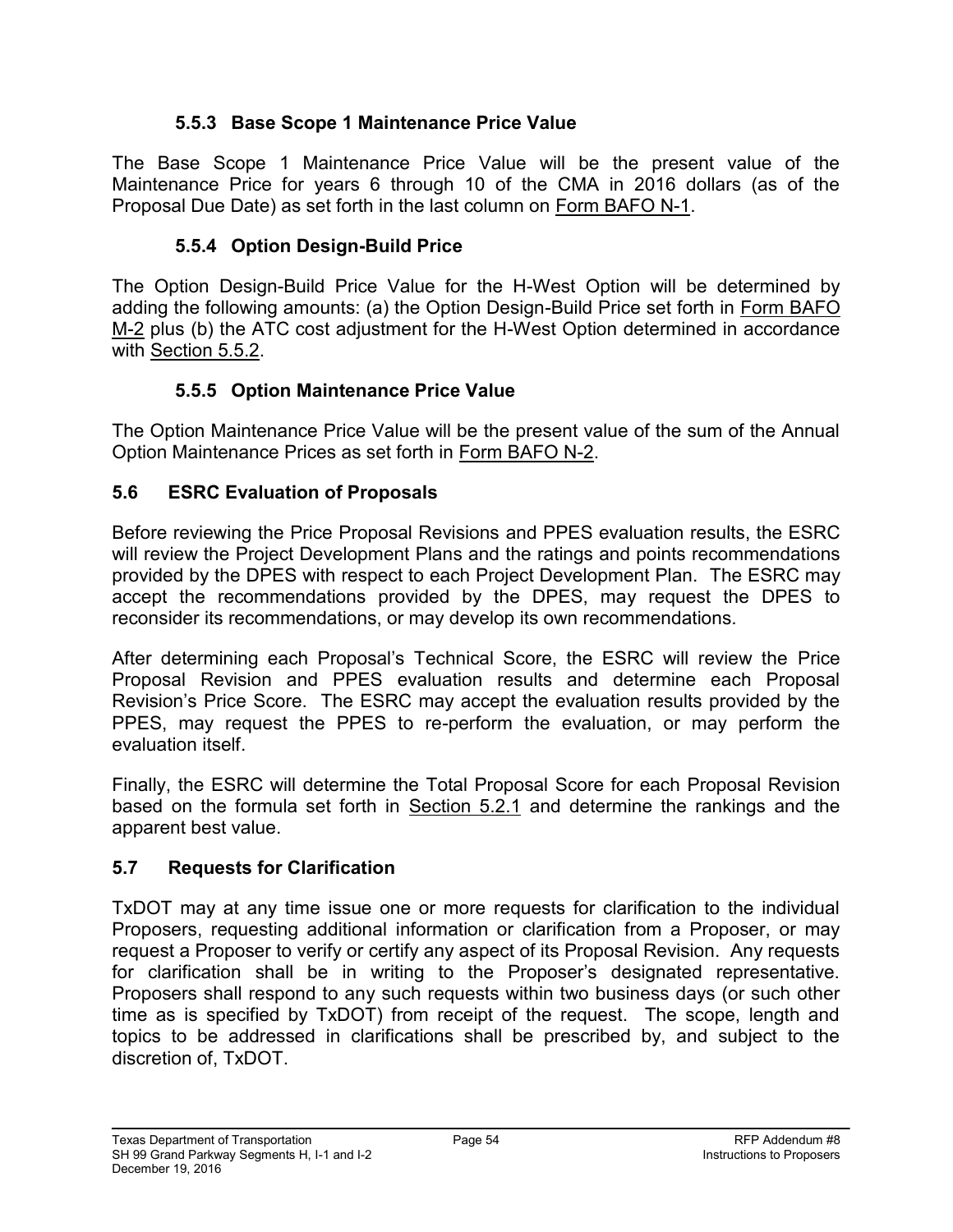Upon receipt of requested clarifications and additional information as described above, if any, the Proposal Revisions may be re-evaluated to factor in the clarifications and additional information.

## **5.8 Requests for Proposal Revisions**

Depending on the quality of the Proposals, TxDOT may, at any time after receipt of Proposals and prior to final award and execution of the DBA and the CMA, determine that it is appropriate to request changes to the Proposals ("Proposal Revisions"). Before requesting any such Proposal Revisions TxDOT will engage in separate discussions (either in writing or in person through one-on-one meetings) with each Proposer and in accordance with the procedures for proposal revisions described in 23 C.F.R. § 636.501 *et seq*. TxDOT may request Proposal Revisions with or without discussions as described therein. The request for Proposal Revisions will identify any revisions to the RFP and will specify terms and conditions applicable to the Proposal Revisions, including identifying a time and date for delivery. In the event that Proposal Revisions are requested, the term "Proposal," as used in the RFP, shall mean the original Proposal, as modified by the Proposal Revision. The Proposal Revisions shall be in writing.

Upon receipt of any Proposal Revisions, the ESRC, with assistance from the appropriate subcommittees, will re-evaluate the Proposals as revised, and will revise ratings and value estimates as appropriate following the process described above. TxDOT intends to make award, if any, based on the Proposals, including the Proposal Revisions received by the Proposal Due Date, without any further proposal revisions.

## **5.9 Identification of Apparent Best Value Proposal**

Once the ESRC has determined a Total Proposal Score for each Proposal Revision, assigned rankings to the Proposal Revisions based on the Total Proposal Scores , and determined the apparent best value, the ESRC will present its recommended rankings to a steering committee comprised of the Chief Financial Officer, Chief Engineer, and the Beaumont and Houston District Engineers ("Steering Committee").

## **5.10 Recommendation to Commission**

The Steering Committee will review the Proposal Revisions and the recommendations and supporting information provided by the ESRC, and may accept the recommendation or reject the recommendation and cancel the procurement. If the Steering Committee accepts the ESRC's recommendation, the Steering Committee will provide the recommendation to the TxDOT Executive Director or his designee regarding which Proposal Revision provides the best overall value. In completing its review, TxDOT will compare the Proposal Revisions with a reference case based on TxDOT's internal cost estimate for the Project.

Upon receipt of recommendations from the Steering Committee, the TxDOT Executive Director or his designee will review the recommendations and may accept the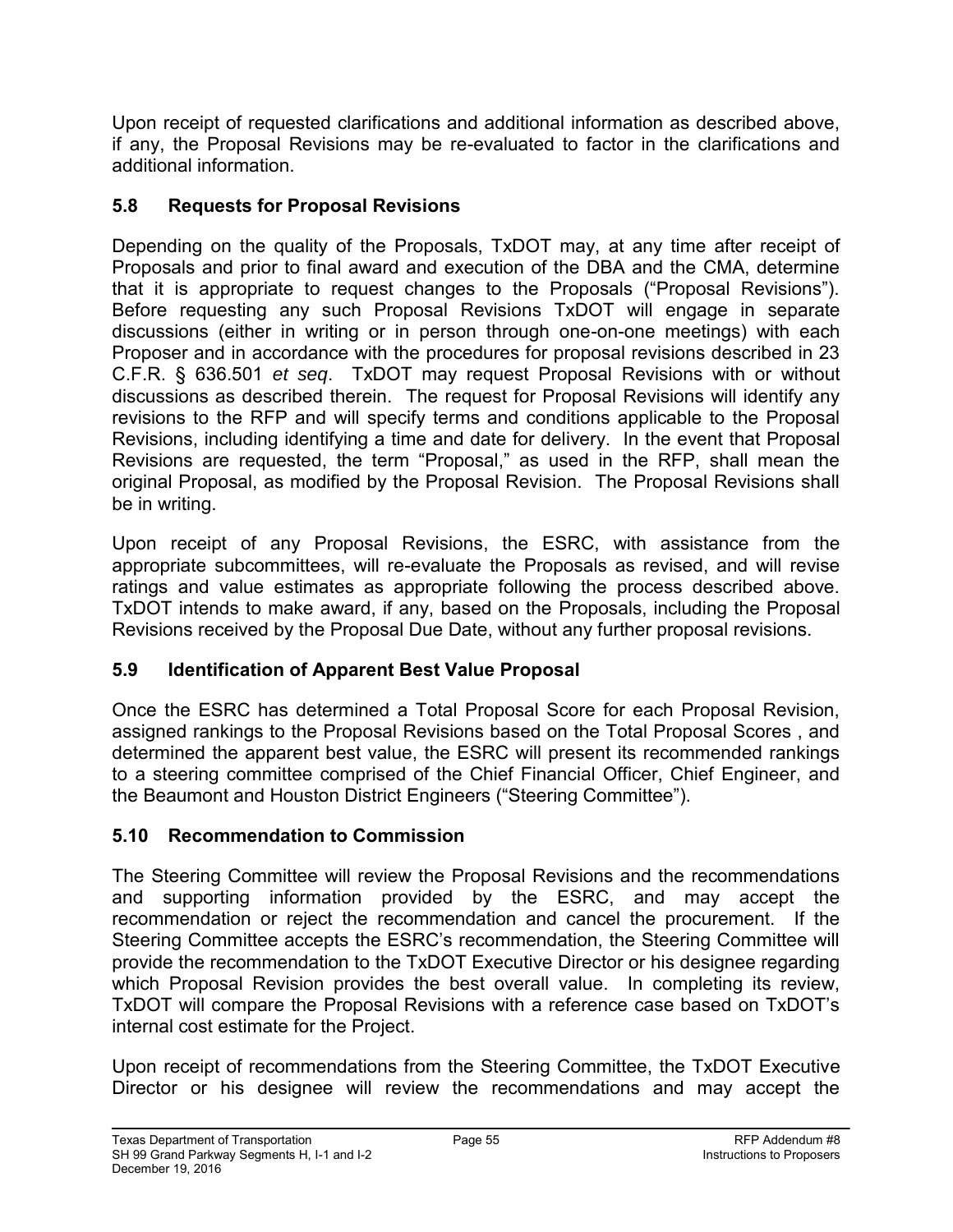recommendation or reject the recommendation and cancel the procurement. If the Executive Director accepts the Steering Committee's recommendation, the Executive Director will make a recommendation to the Commission regarding the rankings of Proposers and designation of the best value. The Commission will evaluate the recommendations and will determine whether to proceed with award of a DBA and CMA to the apparent best value Proposer or take any other action. The Commission's decision of conditional award of the DBA and CMA to the apparent best value Proposer will be made in a public hearing and will be considered a public announcement of intent to award the DBA and CMA by the Commission.

The Commission's decision regarding award of the DBA and CMA shall be final.

#### **5.11 Finalization of the DBA Documents and CMA Documents; Post-Selection Process**

#### **5.11.1 Negotiation of DBA Documents and CMA Documents**

If authorized by the Commission, TxDOT will proceed with the apparent best value Proposer to finalize the DBA Documents and CMA Documents. TxDOT may agree to limited negotiations with the apparent best value Proposer to clarify any remaining issues regarding scope, schedule, financing or any other information provided by that Proposer. In addition, limited negotiations may be conducted as necessary to incorporate into the DBA Documents or CMA Documents the ideas and concepts of unsuccessful Proposers' work product. Any decision to commence limited negotiations is at TxDOT's sole discretion. By submitting its Proposal Revision, each Proposer commits to enter into the form of DBA and CMA included in the RFP, without negotiation or variation, except to fill in blanks and include information that the form of DBA and CMA indicates is required from the Proposal Revision.

If a DBA or CMA satisfactory to TxDOT cannot be negotiated with the apparent best value Proposer, TxDOT will formally end negotiations with that Proposer and take action consistent with the direction provided by the Commission. Such action may include (a) requiring the best value Proposer to enter into the DBA and CMA in the forms included in the RFP, without variation except to fill in blanks and include information that the forms of the DBA and CMA indicate is required from the Proposal Revision, (b) rejection of all Proposal Revisions, (c) issuance of a Request for Proposal Revisions to Proposers, but only if the ATCs of one or more Proposers have not been revealed to the original successful Proposer, or (d) proceeding to the next most highly ranked Proposal Revision to attempt to negotiate a DBA and CMA with that Proposer in accordance with this Section 5.11. If option (d) is selected, the Proposer that submitted the next most highly ranked Proposal will be considered the apparent best value Proposer.

In the event TxDOT elects to commence negotiations with a Proposer, such Proposer will be deemed to have failed to engage in good faith negotiations with TxDOT if the Proposer fails to attend and actively participate in reasonably scheduled negotiation meetings with TxDOT or insists upon terms or conditions for any documents to be negotiated or provided by the DB Contractor hereunder that are inconsistent with the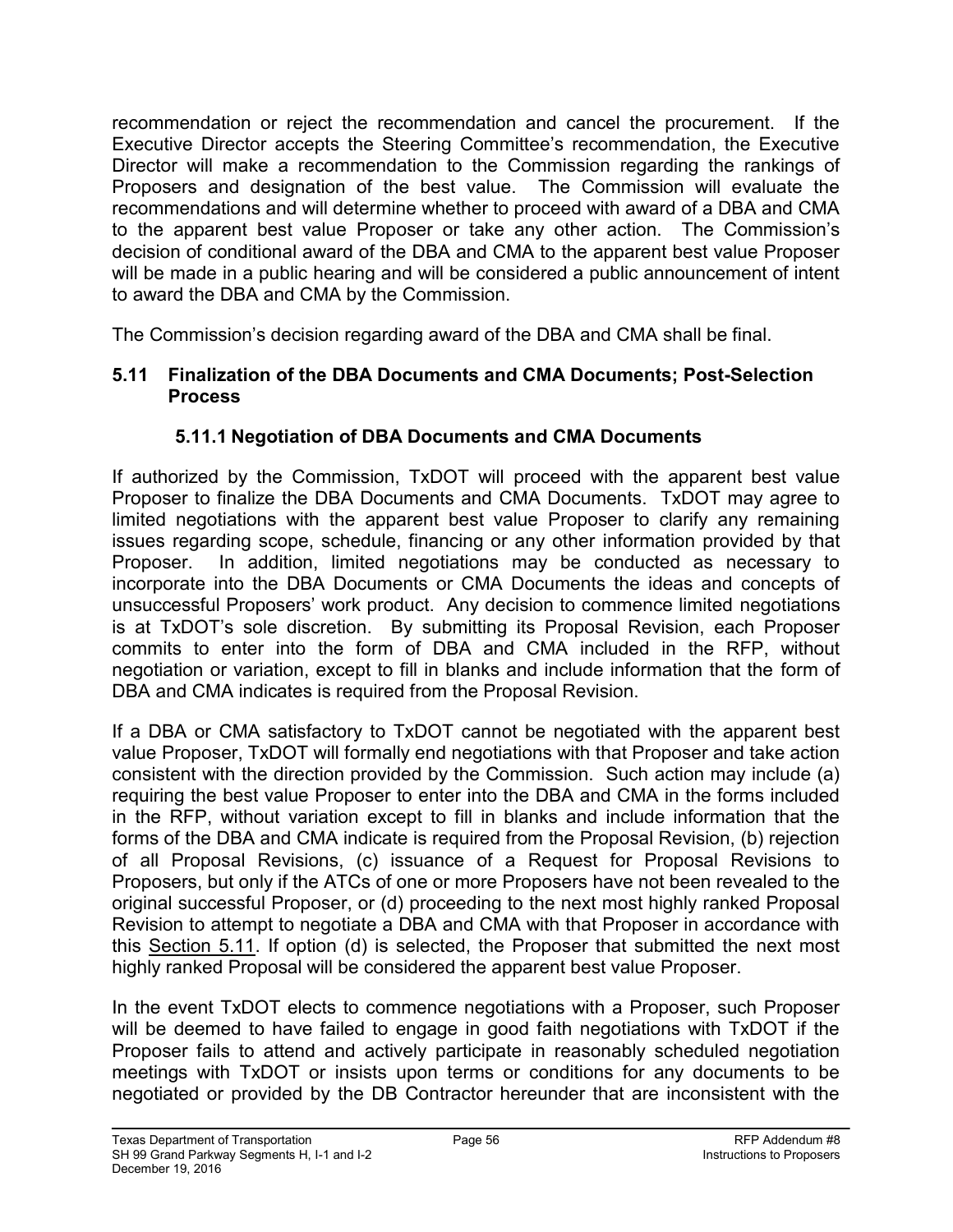DBA Documents or CMA Documents, as applicable. Failure of the Proposer to engage in good faith negotiations shall result in forfeiture of its Proposal Security as set forth in Section 4.8.

## **5.12 Post-Selection Deliverables**

## **5.12.1 Documents to Be Submitted Following Conditional Award**

As a condition precedent to final award of the DBA and CMA, the successful Proposer shall deliver the following to TxDOT within seven days after notification of conditional award:

(a) Evidence of authority to transact business in the State of Texas for all members of Proposer's team that will transact business in the State, dated no earlier than 30 days prior to the Proposal Due Date. Depending on the form of organization, such evidence may be in the form of (i) a certificate of authority to transact business in Texas along with a certificate of good standing from the state of organization of the member; (ii) a certificate of good standing from the Texas Comptroller; or (iii) other evidence acceptable to TxDOT.

(b) If not previously submitted, a copy of the final form of the organizational documents for the DB Contractor and, if the DB Contractor is a limited liability company, partnership or joint venture, for each member or partner of the DB Contractor. The final form of the organizational documents may not differ materially from the draft organizational documents included with the Proposal Revision. If the DB Contractor is a joint venture, attach a letter from each joint venturer stating that the joint venturer agrees to be held jointly and severally liable for any and all of the duties and obligations of the DB Contractor under the Proposal Revision and under any contract arising therefrom.

(c) If security for Proposer's obligations under the DBA is required by TxDOT pursuant to Exhibit C-1, Section 2.0(3)(b), the form of the proposed guarantees, which shall be in form and substance acceptable to TxDOT, in its sole discretion.

(d) Escrowed proposal documents ("EPDs") as required by Section 5.12.3.

During the negotiation period, as a condition to final award, the Proposer shall deliver drafts of the deliverables identified in Sections 6.1 and 6.1.1, for pre-approval by TxDOT.

## **5.12.2 TxDOT Comments on Post-Selection Deliverables**

TxDOT shall provide comments on any Post-Selection Deliverables required to be delivered to TxDOT hereunder within 21 days of the date of TxDOT's receipt of such deliverable. TxDOT shall have 10 Business Days to review and respond to subsequent submittals of the deliverable.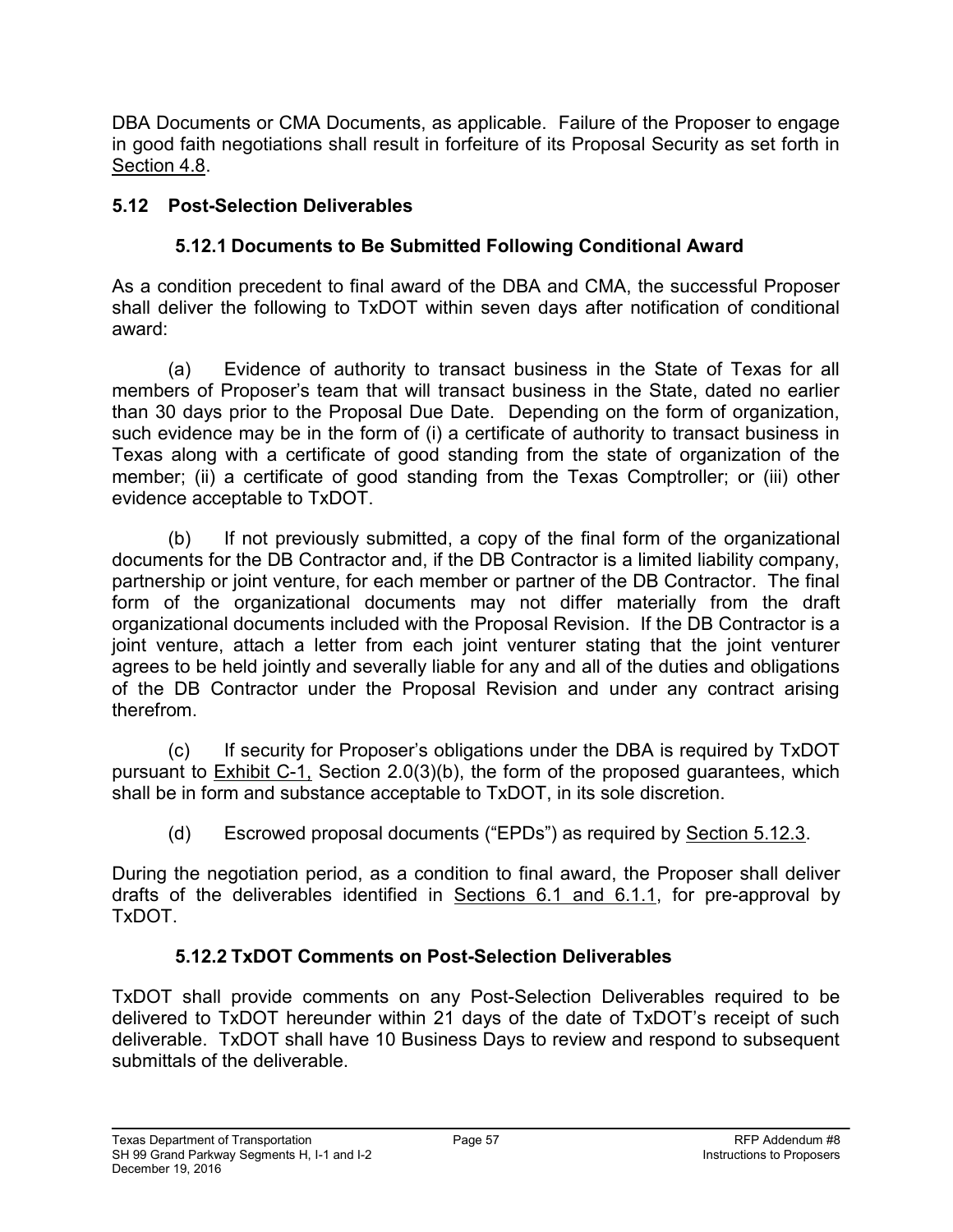#### **5.12.3 Escrowed Proposal Documents**

 (a) Within the timeframe stated in Section 5.12.1, the DB Contractor shall deliver to TxDOT EPDs containing information regarding the Proposer's assumptions made in determining the scope of work and calculating the Proposal Revision prices and meeting all requirements of Section 21.1 of the DBA and Section 17.1 of the CMA. The EPDs shall include detailed information from all subcontractors identified in the Proposal and any other potential subcontractors who provided data upon which the Proposal Revision is based. The documents shall be in sealed containers labeled "[Proposer Name]: Escrowed Proposal Materials for SH 99 Grand Parkway Segments H, I-1 and I-2." TxDOT shall have the right to review the EPDs for completeness and consistency with the Proposal Revision.

 (b) Representatives of TxDOT (and/or its consultants) and the successful Proposer shall review the EPDs prior to execution of the DBA and CMA to determine whether they are complete. Such representatives shall also organize the EPDs, labeling each page so that it is obvious that each page is a part of the EPDs, and to enable a person reviewing the page out-of-context to determine where it can be found within the EPDs. Such representatives shall compile an index that lists each document included in the EPDs, and briefly describes the document and its location in the EPDs. TxDOT will have the right to retain a copy of the index. After the joint review, the EPDs shall be kept in a locked cabinet at TxDOT's offices.

 (c) If, following the initial review and organization, TxDOT determines that the EPDs are incomplete, TxDOT may, as a condition to final award, require the selected Proposer to supply data to make the EPDs complete.

 (d) Following execution of the DBA and CMA, the EPDs will be available for joint review only as specified in DBA Section 21.1.1 and CMA Section 17.1.1.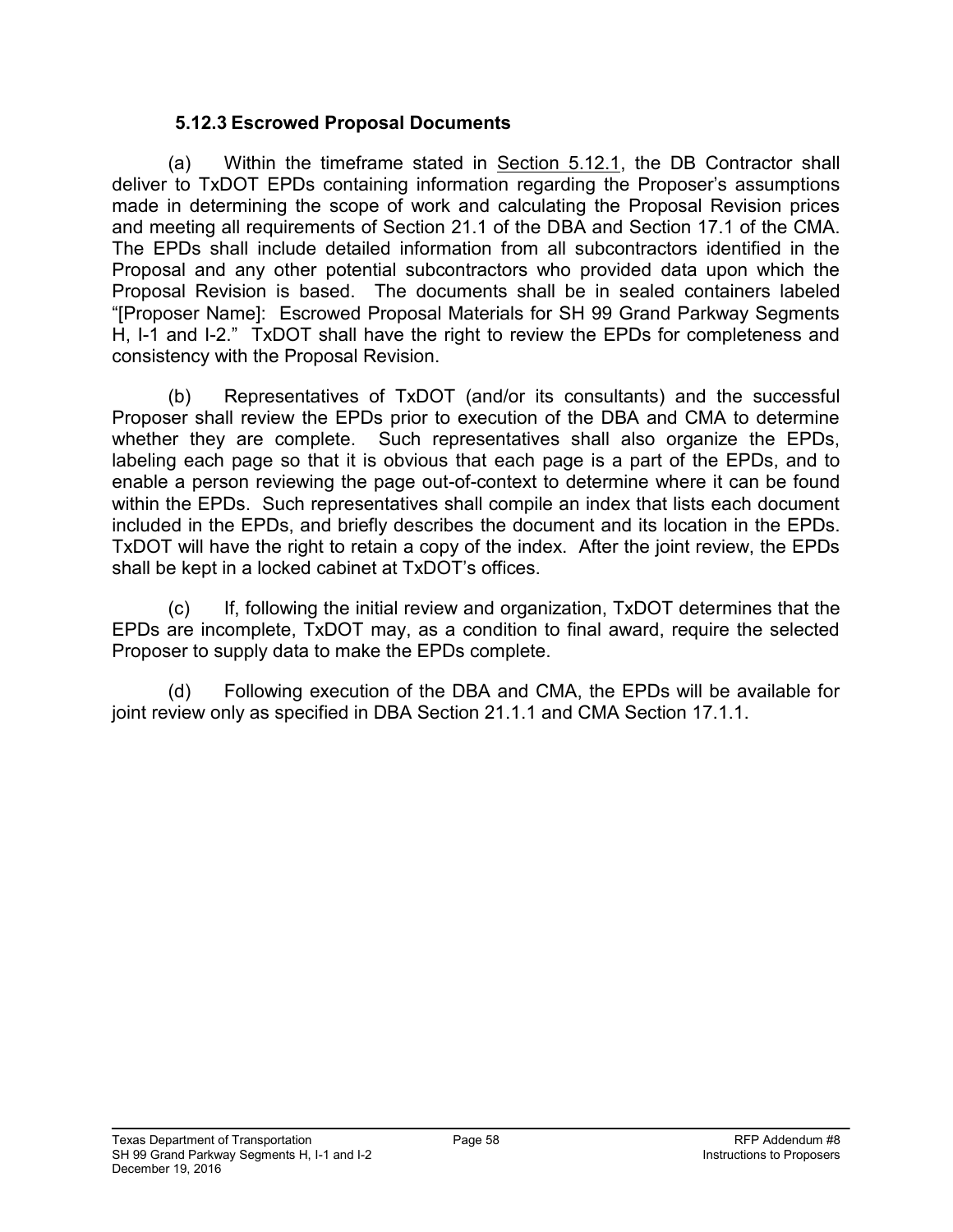## **SECTION 6.0 FINAL AWARD AND EXECUTION; POST-EXECUTION ACTIONS**

### **6.1 Final Award, Execution and Delivery of DBA and CMA**

The following are conditions precedent to final award of the DBA and CMA: (a) successful completion of negotiations (if held); (b) concurrence in award by FHWA; (c) receipt by TxDOT of all of the documents required to be provided prior to execution of the DBA and CMA under Section 6.1.1; (d) execution of the DBA and CMA by the Executive Director of TxDOT or his designee; and (e) any other conditions required by the Commission.

Upon satisfaction of the conditions set forth in Section 6.1 (a), (b), (c), and (e), TxDOT will deliver execution copies of the DBA Documents and CMA Documents to the selected Proposer, along with a number of sets of execution copies as reasonably requested by Proposer. The selected Proposer shall obtain all required signatures and deliver all of the execution sets to TxDOT within seven Business Days of receipt, together with the required documents described in Section 6.1.1 below. If the DB Contractor is a joint venture or a partnership, the DBA and CMA must be executed by all joint venture members or general partners, as applicable. Within 15 Business Days of TxDOT's receipt of all required and compliant documents from Proposer, TxDOT will execute the agreements, retain TxDOT's sets of the agreements and deliver the other executed sets to Proposer. Final award shall be deemed to have occurred upon delivery of the fully executed sets to Proposer.

#### **6.1.1 Documents to Be Delivered By Proposer With Executed DBA and CMA**

The Proposer shall deliver the documents listed below to TxDOT concurrently with the executed DBA and CMA as a condition to execution of the DBA and CMA by TxDOT. On or before the date that TxDOT delivers the execution sets of the DBA and CMA to the Proposer, TxDOT shall notify the Proposer regarding the number of originals and copies required to be delivered.

(a) Evidence of authority to transact business in the State of Texas for the Proposer, its general partners and joint venture members, and each other Major Participant, dated no earlier than 30 days prior to the Proposal Due Date. Depending on the form of organization, such evidence may be in the form of (i) a Certificate of Registration with the Texas Secretary of State along with a Certificate of Good Standing from the state of organization of the member; (ii) evidence from the Texas Comptroller establishing that the Proposer is current with its franchise tax payments; or (iii) other evidence acceptable to TxDOT. If such documents are not available due to the form of organization of the entity, the Proposer shall provide appropriate documents evidencing its ability to transact business in the State of Texas;

(b) For entities formed after submission of the Proposal Revision, a copy of the entity's final organizational documents. The final form of the organizational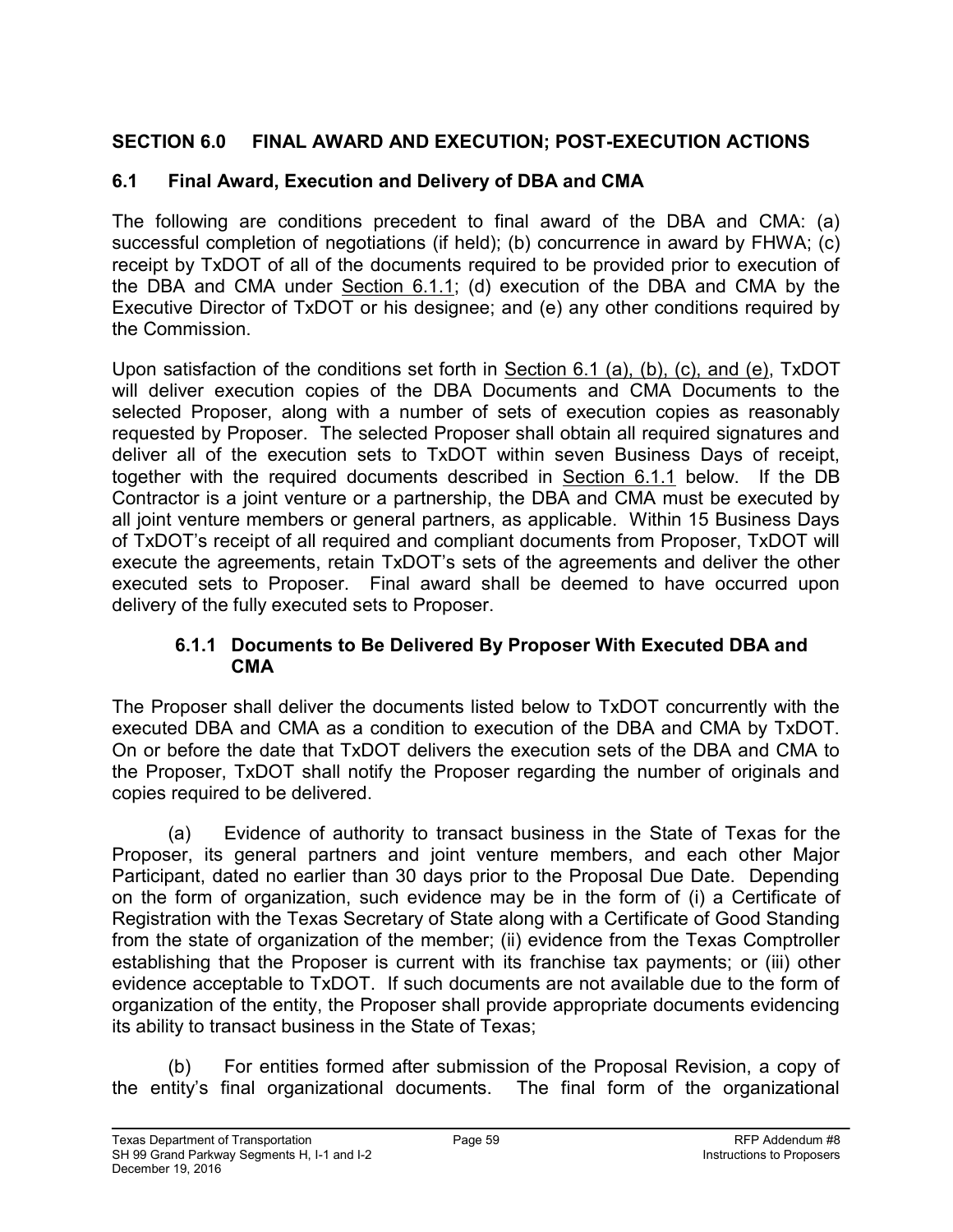documents shall not differ materially from the draft organizational documents included with the Proposal Revision;

(c) If security for the Proposer's obligations under the DBA is required by TxDOT pursuant to **Exhibit C-1**, Section 2.0(3)(b), the Proposer shall submit one or more guarantees from guarantor(s) acceptable to TxDOT, in its sole discretion, in the form of Exhibit 13 to the DBA and/or Exhibit 9 to the CMA, as appropriate;

(d) Evidence of approval of the final form, and of due authorization, execution, delivery and performance, of the DBA and CMA by the DB Contractor and, if the DB Contractor is a joint venture, by its joint venture members. Such evidence shall be in a form and substance satisfactory to TxDOT. If the DB Contractor is a corporation, such evidence shall be in the form of a resolution of its governing body certified by an appropriate officer of the corporation. If the DB Contractor is a partnership, such evidence shall be in the form of a resolution signed by the general partners and appropriate evidence of authorization for each of the general partners, in each case, certified by an appropriate officer of the general partner. If the DB Contractor is a limited liability company, such evidence shall be in the form of: (i) a resolution of the governing body of the limited liability company, certified by an appropriate officer of the company, (ii) a managing member(s) resolution, certified by an appropriate officer of the managing member(s), or (iii) if there is no managing member, a resolution from each member, certified by an appropriate officer of such member. If the DB Contractor is a joint venture, such evidence shall be in the form of a resolution of each joint venture member, certified by an appropriate officer of such joint venture member;

(e) A written opinion from counsel for the DB Contractor, which counsel shall be approved by TxDOT (which may be in-house or outside counsel, provided that the organization/authorization/execution opinion shall be provided by an attorney licensed in the State of the formation/organization of the entity for which the opinion is rendered (i.e., DB Contractor, joint venture member, etc.) and the qualification to do business in Texas and the enforceability opinion shall be provided by an attorney licensed in the State of Texas), in substantially the form attached hereto as Form BAFO L (with such changes as agreed to by TxDOT in its sole discretion); provided, however, that the organization/authorization/execution opinion for an entity formed or organized under the laws of the State of Delaware may be issued by an in-house or outside counsel not licensed in Delaware;

(f) Evidence of insurance required to be provided by the DB Contractor under the DBA Documents and CMA Documents, as applicable;

(g) Evidence that the DB Contractor and its Major Participants hold all licenses required for performance of the work under the DBA Documents and CMA Documents;

(h) A TxDOT approved DBE Performance Plan in accordance with the requirements of Section 1.8.2;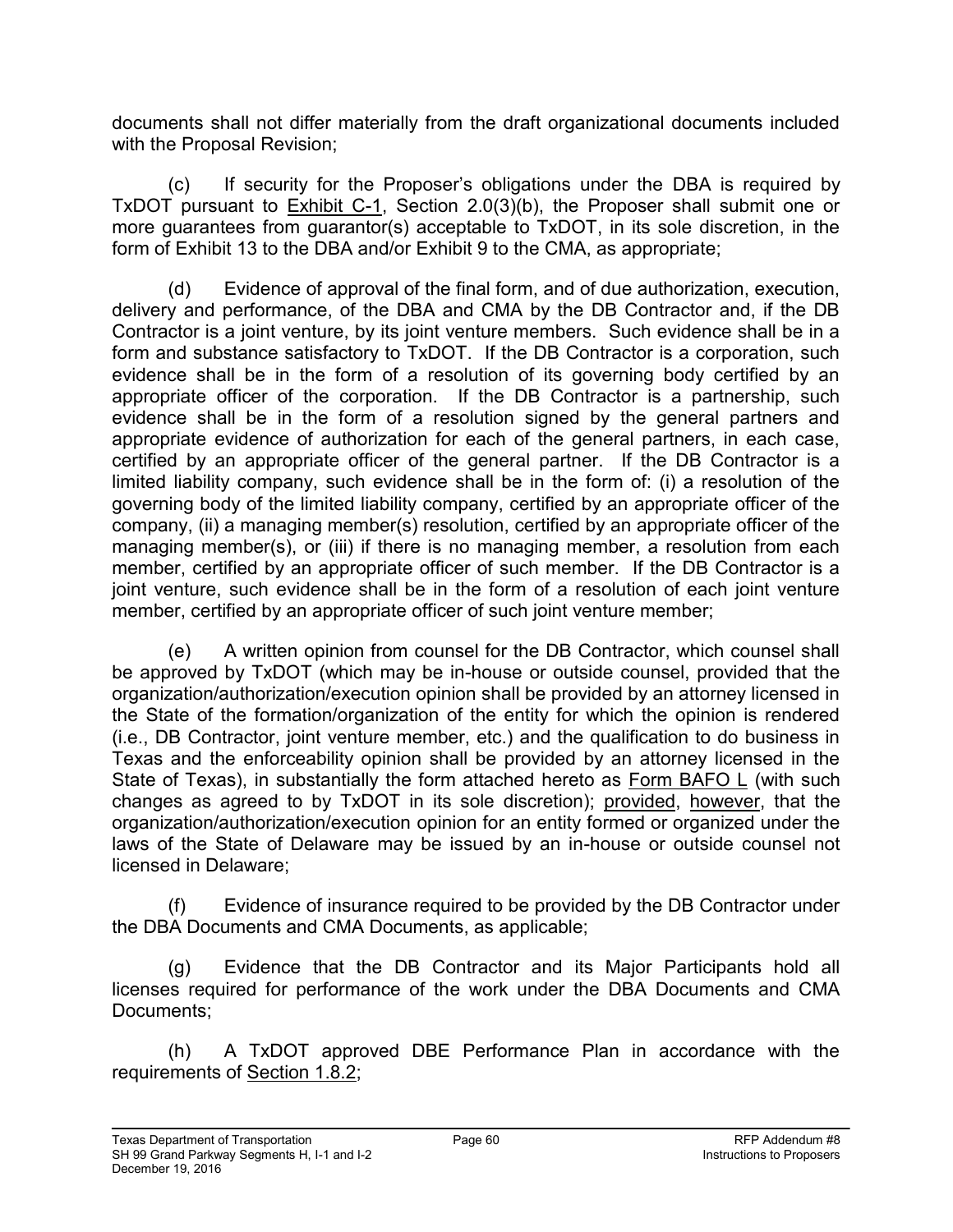(i) A letter from a licensed Surety, rated in the top two categories by two nationally recognized rating agencies or at least A minus (A-) or better and Class VIII or better by A.M. Best and Company, signed by an authorized representative as evidenced by a current certified power of attorney, committing to provide a Performance Bond and Payment Bond, each in the amount specified and in the forms attached as Exhibits 9 and 10 to the DBA, respectively, and a Retainage Bond in the form attached as Exhibit 11 to the DBA. If multiple Surety letters are provided, the Proposal Revision shall identify which Surety will be the lead Surety. The commitment letter may include no conditions, qualifications or reservations for underwriting or otherwise, other than a statement that the commitment is subject to award and execution of the DBA and issuance of NTP1; provided, however, that the Surety may reserve in its letter the right to reasonably approve any material adverse changes made to the DBA Documents, but excluding any changes or information reflected in the Proposal, such as ATCs and Proposer commitments;

 $(i)$  If required by TxDOT pursuant to Exhibit B, Section 3.2.11, a guaranty in the form of Exhibit 13 to the DBA and/or Exhibit 9 to the CMA, as applicable;

(k) A Job Training and Small Business Mentoring Plan as described in Section 7.9 of the DBA and Section 6.4 of the CMA;

(l) Any other requirements identified by TxDOT during pre-award negotiations; and

(m) After filing an electronic application through the Texas Ethics Commission's website (https://www.ethics.state.tx.us/whatsnew/elf\_info\_form1295.htm) to file a Certificate of Interested Parties (Form 1295) (the form of which is attached hereto as  $Exhibit J$ , a printed copy of the filed Form 1295, along with a separate certificate of filing from the Texas Ethics Commission containing a unique certification number. An authorized agent of the Proposer shall sign the printed copy of Form 1295 and have it notarized. The Proposer shall complete the form in accordance with the Texas Ethics Commission's Adopted Rules, which are set forth in Appendix A to Exhibit J.

## **6.2 Debriefings**

All Proposers submitting Proposal Revisions will be notified in writing of the results of the evaluation process. Proposers not selected for award may request a debriefing. Debriefings shall be provided at the earliest feasible time after execution of the DBA and CMA. The debriefing shall be conducted by a procurement official familiar with the rationale for the selection decision and DBA and CMA award.

Debriefings shall:

(a) Be limited to discussion of the unsuccessful Proposer's Proposal and may not include specific discussion of a competing Proposal;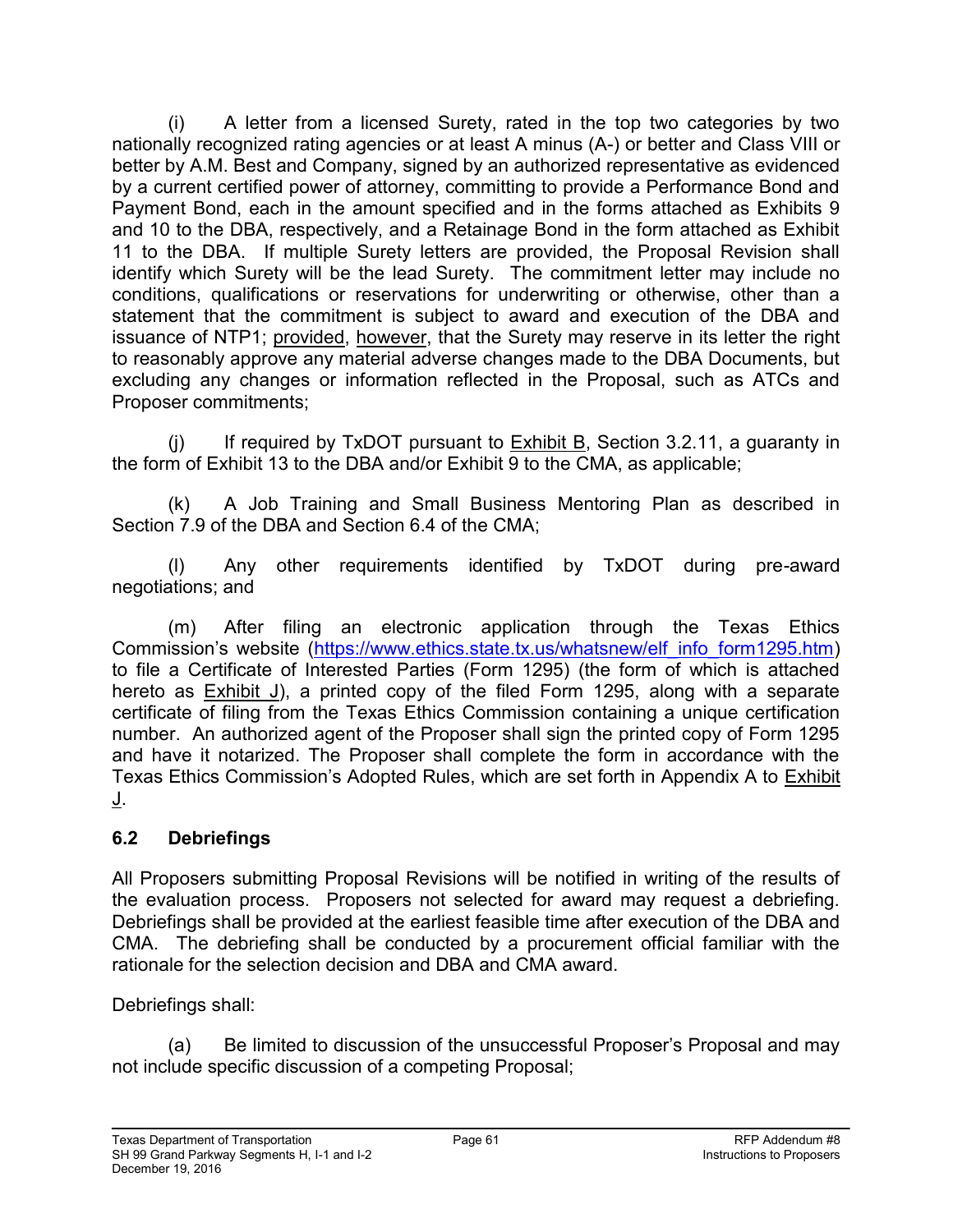(b) Be factual and consistent with the evaluation of the unsuccessful Proposer's Proposal; and

(c) Provide information on areas in which the unsuccessful Proposer's Technical Proposal had weaknesses or deficiencies.

Debriefing may not include discussion or dissemination of the thoughts, notes, or rankings of individual members of the ESRC, but may include a summary of the rationale for the selection decision and DBA and CMA award.

#### **6.3 Payment to Unsuccessful Proposers**

Each Proposer that submits a responsive, but unsuccessful, Proposal Revision and that elects, at its option, to deliver to TxDOT with its Proposal Revision a Payment for Work Product Agreement in the form attached hereto as Exhibit H, shall be entitled to receive payment from TxDOT for work product that is not returned to Proposer, on the terms and conditions described herein and in the Minute Order issued by the Commission, a copy of which is attached hereto as  $Exhibit G$ . The Payment for Work Product Agreement attached hereto as Exhibit H will provide payment for work product received by TxDOT in either the Proposal or Proposal Revision that is not returned to Proposer. No Proposer shall be entitled to reimbursement for any of its costs in connection with the RFP except as specified in this Section 6.3.

The stipulated payment for work product per Proposer for this procurement will be 0.25% of the successful Proposer's Price, except that the amount of the payment may not exceed the value of the work product provided in the Proposal that can, as determined by TxDOT, be used by TxDOT in the performance of its functions. In the event the procurement is terminated before execution of the DBA, TxDOT will pay each Proposer that submits a responsive Proposal Revision a partial amount of \$747,000, subject to the Proposer's compliance with this Section 6.3. The invoice may be submitted no earlier than 45 days after notice of final award, including execution of the DBA, is posted on TxDOT's public website, or, if final award is not made, not earlier than 30 days after cancellation of the procurement or expiration of the time period for award stated in the RFP (as such time period may be extended by mutual agreement of the apparent best value Proposer and TxDOT), as applicable. All Proposers eligible to receive a payment for work product shall be required to submit an invoice to TxDOT in a form acceptable to TxDOT in order to receive such payment. Payments will be made within 30 days of receipt of an invoice therefor.

In submitting an executed Payment for Work Product Agreement, each Proposer agrees that it will accept the stipulated payment for work product and that TxDOT shall be entitled to use all work product that is not returned to Proposer (including ATCs, concepts, ideas, technology, techniques, methods, processes, drawings, reports, plans and specifications) contained in its Proposal or generated by or on behalf of Proposer for the purpose of developing its Proposal, in consideration for TxDOT's agreement to make payment as provided herein (including Exhibit H), without any further compensation or consideration to Proposer.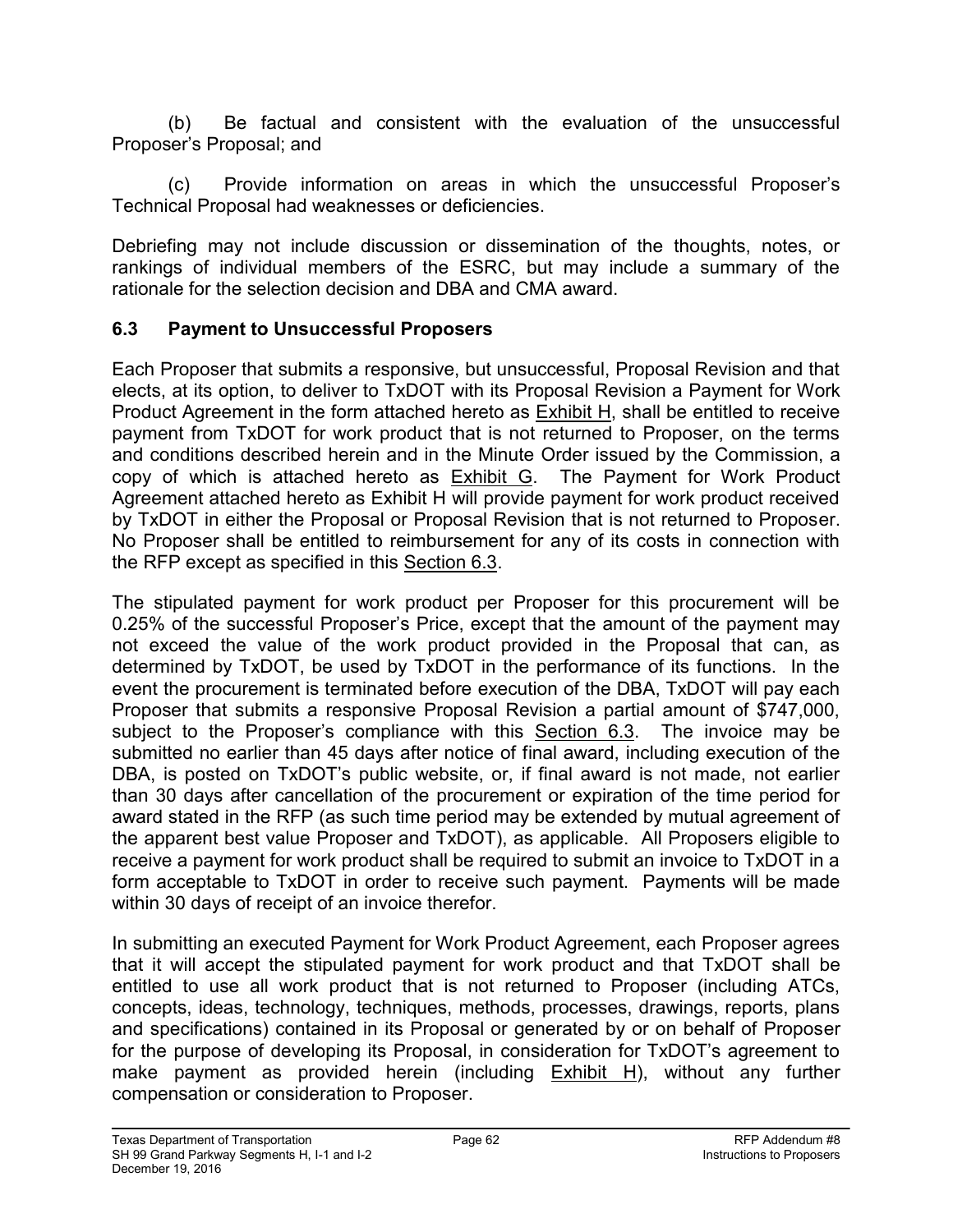Each Proposer that timely executes and delivers to TxDOT a Payment for Work Product Agreement in the form attached hereto as  $Exhibit H$  acknowledges that TxDOT will have the right to inform the successful Proposer regarding the contents of the other Proposals after award of the DBA, and that the DBA Documents may incorporate the above-described work product or concepts based thereon. Upon Proposer's receipt of payment hereunder, this right shall extend to allow TxDOT to use such work product in the performance of its functions. As provided in Section 223.249(a) of the Code, the use of any of the work product by TxDOT is at the sole risk and discretion of TxDOT, and shall in no way be deemed to confer liability on the unsuccessful Proposer.

In no event shall any Proposer that is selected for award but fails to satisfy the award conditions set forth in Section 6.1 or that fails to timely execute and deliver the Payment for Work Product Agreement  $(Exhibit H)$  be entitled to receive a payment for work product under this Section 6.3.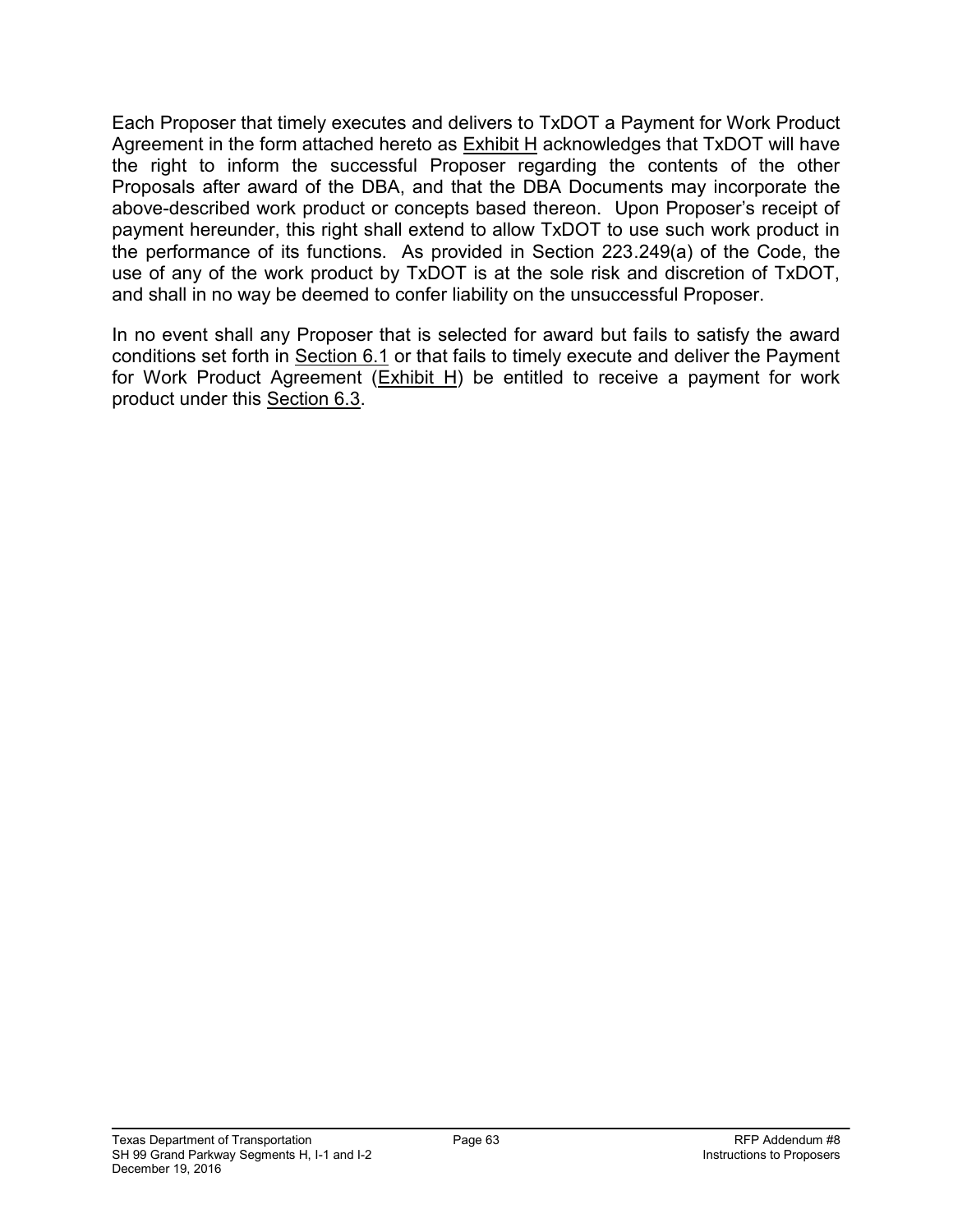#### **SECTION 7.0 PROTESTS**

#### **7.1 Applicability**

This Section 7.0 and Section 27.6 of Title 43 of the Rules set forth the exclusive protest remedies available with respect to the RFP and prescribe exclusive procedures for protests regarding:

(a) allegations that the terms of the RFP or Request for Proposal Revisions, as appropriate, are wholly ambiguous, contrary to legal requirements applicable to the procurement, or exceed TxDOT's authority;

(b) a determination as to whether a Proposal is responsive to the requirements of the RFP, as applicable; and

(c) award of the DBA and CMA.

#### **7.2 Required Early Communication for Certain Protests**

Protests concerning the issues described in Section 7.1(a) may be filed only after the Proposer has informally discussed the nature and basis of the protest with TxDOT, following the procedures for those discussions prescribed in the RFP.

#### **7.3 Deadlines for Protests**

**7.3.1** Protests concerning the issues described in Section 7.1(a) must be filed as soon as the basis for the protest is known, but no later than 20 days prior to the Proposal Due Date, unless the protest relates to an Addendum to the RFP, in which case the protest must be filed no later than five business days after the Addendum is issued (but in any event, prior to the Original Proposal due date or Proposal Revision due date, as applicable).

**7.3.2** Protests concerning the issues described in Section 7.1(b) must be filed no later than five business days after receipt of the notification of non-responsiveness.

**7.3.3** Protests concerning the issues described in **Section 7.1(c)** must be filed no later than 10 business days after the earliest of the notification of intent to award, and the public announcement of the apparent best value Proposer.

#### **7.4 Content of Protest**

Protests shall completely and succinctly state the grounds for protest, its legal authority, and its factual basis, and shall include all factual and legal documentation in sufficient detail to establish the merits of the protest. Statements shall be sworn and submitted under penalty of perjury.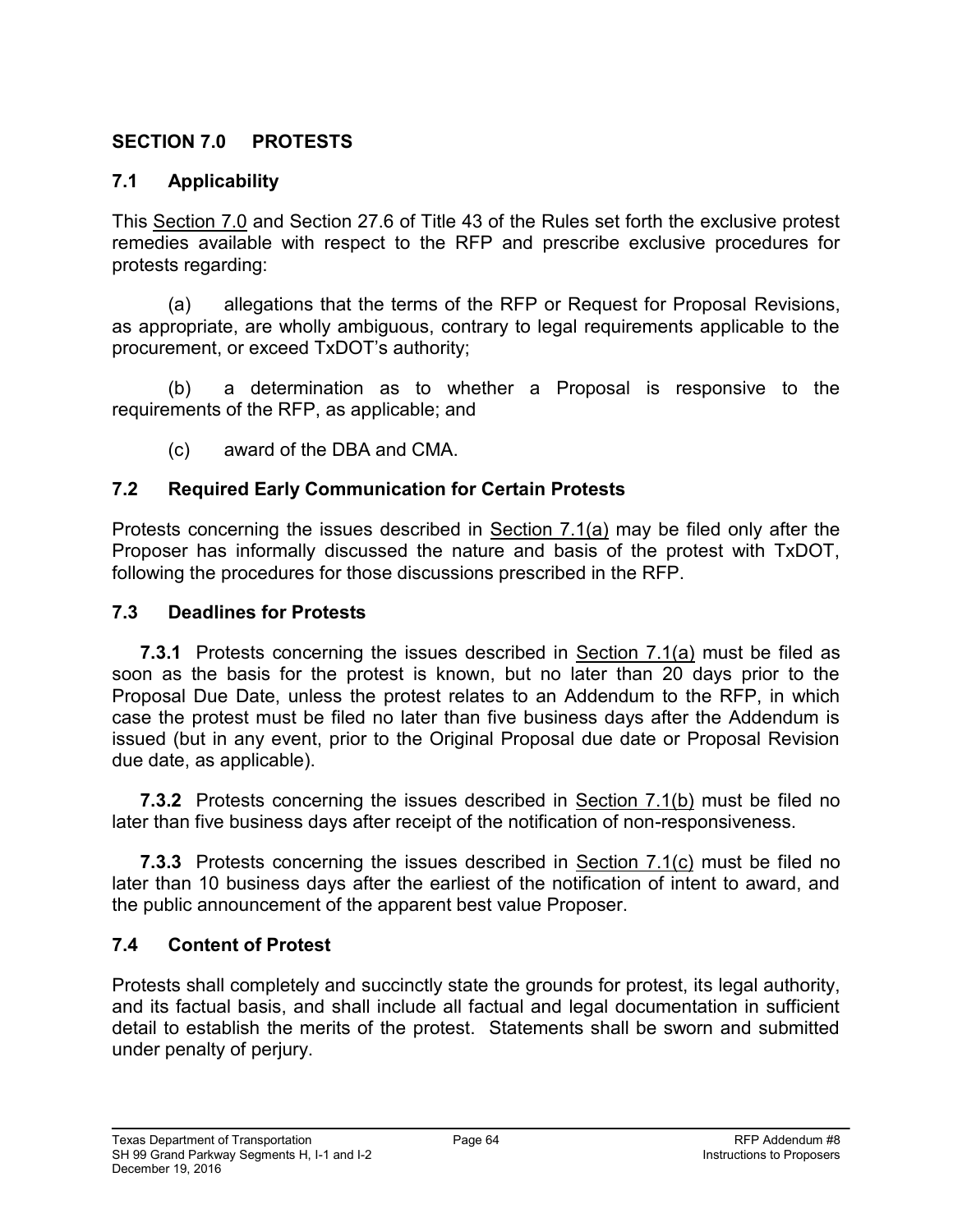## **7.5 Filing of Protest**

Protests shall be filed by hand delivery on or before the applicable deadline to Mr. Marcos Coronado, P.E., Texas Department of Transportation, 7600 Chevy Chase Drive, Building 2, 4th Floor, Austin, Texas 78752 with a copy to the Office of General Counsel, Texas Department of Transportation, 125 E. 11<sup>th</sup> Street, Austin, Texas 78701, as soon as the basis for protest is known to the Proposer. The Proposer filing the protest shall concurrently submit a copy of the protest to the other Proposers whose addresses may be obtained from the Project Website.

## **7.6 Comments from other Proposers**

Other Proposers may file statements in support of or in opposition to the protest within seven days of the filing of the protest. TxDOT shall promptly forward copies of all such statements to the protestant. Any statements shall be sworn and submitted under penalty of perjury.

## **7.7 Burden of Proof**

The protestant shall have the burden of proving its protest. TxDOT may, in its sole discretion, discuss the protest with the protestant and other Proposers. No hearing will be held on the protest. The protest shall be decided on the basis of written submissions.

#### **7.8 Decision on Protest**

The Executive Director or Deputy Executive Director (or one of their designees) shall issue a written decision regarding the protest within 30 days after the filing of the detailed statement of protest. If necessary to address the issues raised in a protest, TxDOT may, in its sole discretion, make appropriate revisions to the RFP by issuing Addenda.

# **7.9 Protestant's Payment of Costs**

If a protest is denied, the Proposer filing the protest shall be liable for TxDOT's costs reasonably incurred to defend against or resolve the protest, including legal and consultant fees and costs, and any unavoidable damages sustained by TxDOT as a consequence of the protest.

# **7.10 Rights and Obligations of Proposers**

Each Proposer, by submitting its Proposal, expressly recognizes the limitation on its rights to protest provided in this Section 7, and expressly waives all other rights and remedies and agrees that the decision on the protest is final and conclusive. If a Proposer disregards, disputes, or does not follow the exclusive protest remedies provided in this Section 7, it shall indemnify and hold TxDOT and its officers, employees, agents, and consultants harmless from and against all liabilities, fees and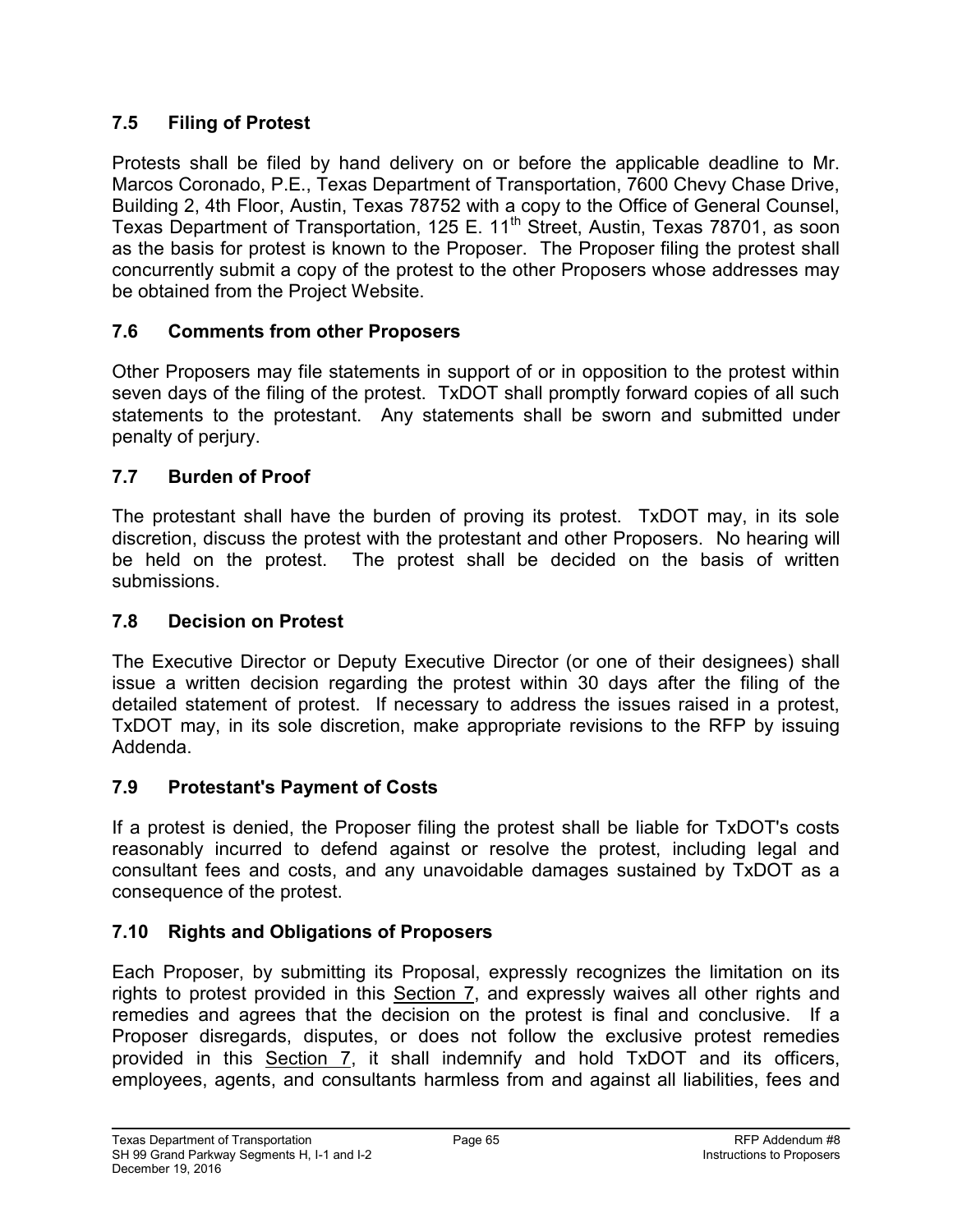costs, including legal and consultant fees and costs, and damages incurred or suffered as a result of such Proposer's actions. Each Proposer, by submitting a Proposal, shall be deemed to have irrevocably and unconditionally agreed to this indemnity obligation.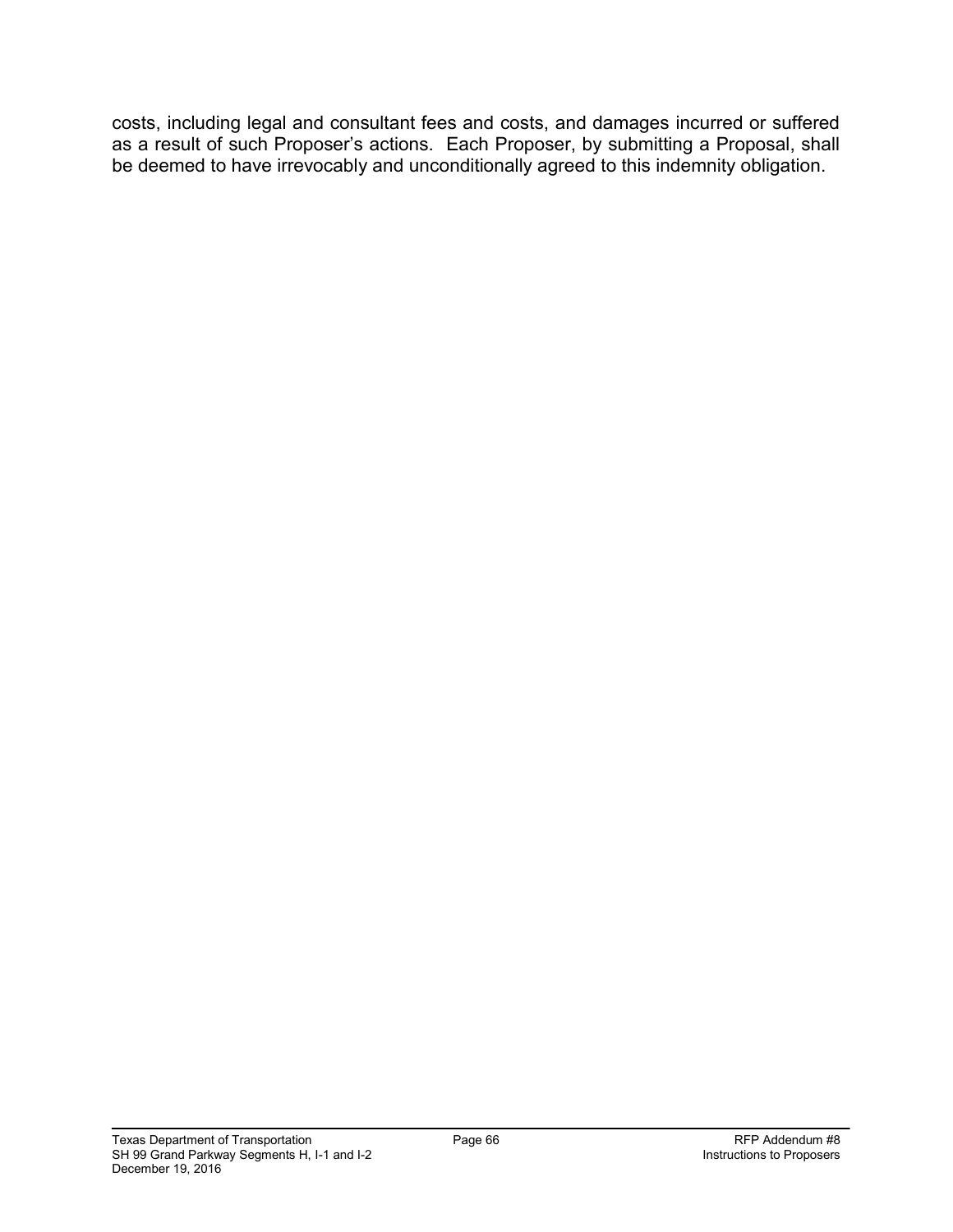## **SECTION 8.0 TXDOT RIGHTS AND DISCLAIMERS**

### **8.1 TxDOT Rights**

TxDOT may investigate the qualifications and Proposal of any Proposer under consideration, may require confirmation of information furnished by a Proposer and may require additional evidence of qualifications to perform the DB Contractor's obligations under the DBA Documents and CMA Documents, as applicable. TxDOT reserves the right, in its sole discretion, to:

(a) Develop the Project in any manner that it, in its sole discretion, deems necessary;

(b) Reject any or all of the Proposals;

- (c) Modify any dates set or projected in the RFP;
- (d) Cancel, modify or withdraw the RFP in whole or in part;

(e) Terminate this procurement and commence a new procurement for part or all of the Project;

(f) Terminate evaluations of Proposals received at any time;

(g) Suspend, discontinue or terminate negotiations at any time, elect not to commence negotiations with any responding Proposer and engage in negotiations with other than the highest ranked Proposer;

(h) Modify the procurement process (with appropriate notice to Proposers);

(i) Waive or permit corrections to data submitted with any response to the RFP until such time as TxDOT declares in writing that a particular stage or phase of its review of the responses to the RFP has been completed and closed;

(j) Permit submittal of addenda and supplements to data previously provided in a Proposal pursuant to a request for clarification issued by TxDOT until such time as TxDOT declares that a particular stage or phase of its review of the responses to the RFP has been completed and closed;

(k) Appoint evaluation committees to review Proposals, make recommendations and seek the assistance of outside technical experts and consultants in Proposal evaluation;

(l) Disclose information contained in a Proposal to the public as described herein;

(m) Approve or disapprove changes in the Key Personnel identified in the QS;